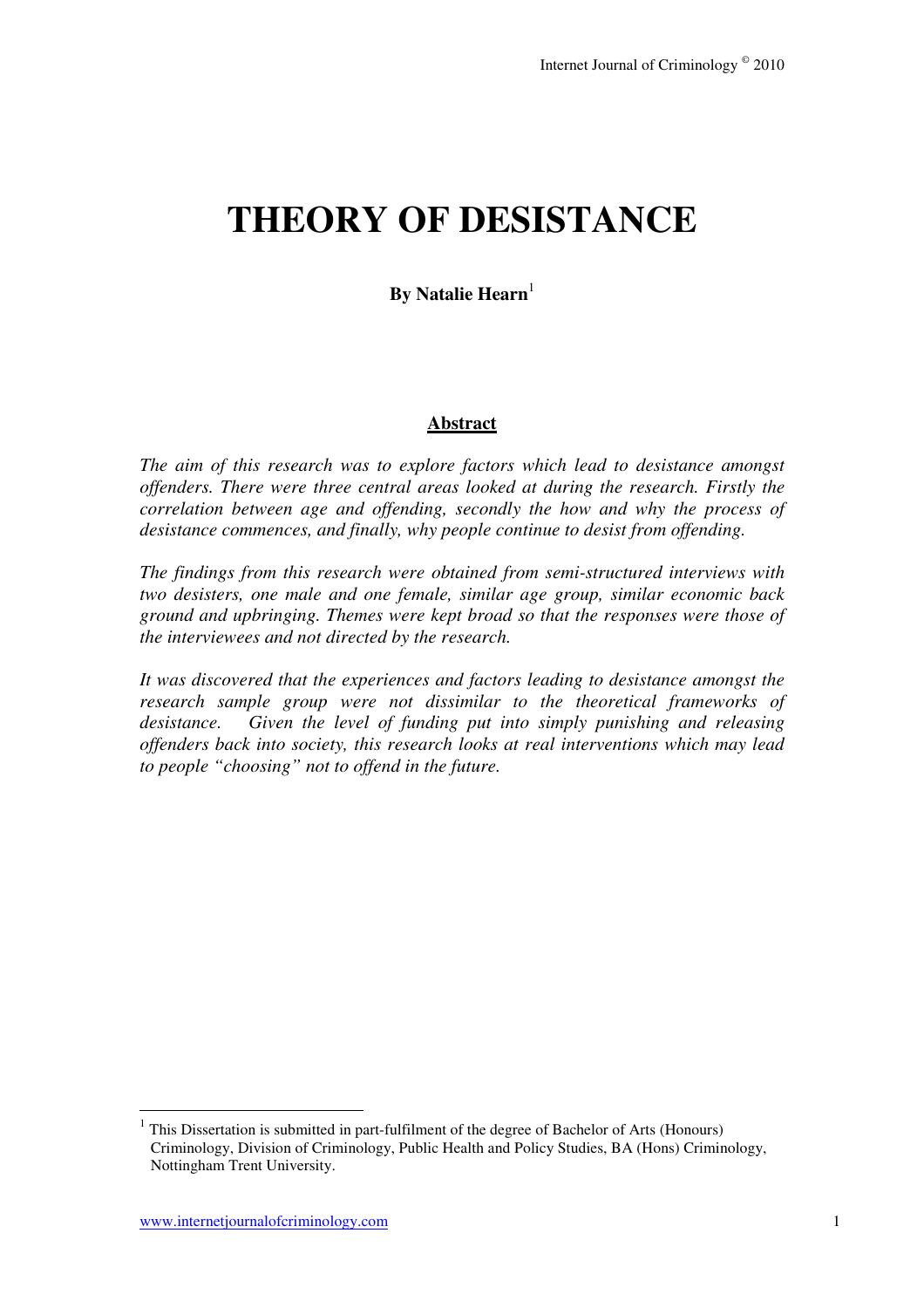# **Chapter 1: Introduction**

Crime and deviance has always been a topic of interest for society, with contradicting sentiments such as "nothing works" and "prison works", has increasingly become a hotly debated topic within Politics, with Billions of pounds being spent each year to increasingly punish, control and ultimately exclude members of society who impede its laws or behave in a way deemed antisocially. The aim of this research is to examine how former offenders are able to leave behind labels through the process of desistance and become law abiding functioning members of society.

The three main areas of investigation are the relationship between age and crime, secondly how social bonds and crime are related and finally, the influence of threat and perceived threat of retribution versus the benefits of offending, influence the continuation of desistance.

Firstly the correlation between age and offending is one of the earliest documented theories of crime and continues to find a place amongst criminological theories, and yet beyond the assumption that people will generally grow out of deviant behaviour, little research has been done.

The second area of interest for this research is how and why the process of desistance commences, are formal early interventions such as assisting in the strengthening of social bonds, the key to facilitating desistance or should individuals be given the freedom to come to the decision on their own terms and in their own time, with little formal intervention, would this be a disservice to potential victims and wider society or is it better to criminalise people who will not become life course persistent offenders.

The final area of research will explore factors which lead to continued desistance, whether buying into socially accepted goals and means to achieve them are the key or if it is the threat or perceived threat of punishment which is the key.

To explore these themes, both participants were given a list of themes to be discussed, the interviews were more of a discussion then a formal interview, leaving the participants the freedom and time to explore their own thoughts and perceptions, and articulate them. It was agreed for notes to be taken during the discussions, then for the participants to review transcriptions and quotes for accuracy. This information was later used in the findings to compare the theoretical frameworks to the realities experienced by the participants.

In this paper, Chapter 2, the Literature Review, examined secondary current and historical theoretical framework of desistance, also discusses the definitional issues surrounding desistance, unlike other behaviour, desistance is the study of none behaviour. While onset, persistence and punishment of offending have been thoroughly examined within criminology, the area of desistance had relatively little attention, until more recently.

Chapter 3 looks at the methodological issues tackled during this research, and explores the benefits and drawbacks of the methods chosen to conduct the research at this time. The methodology sections explains how and why the participants were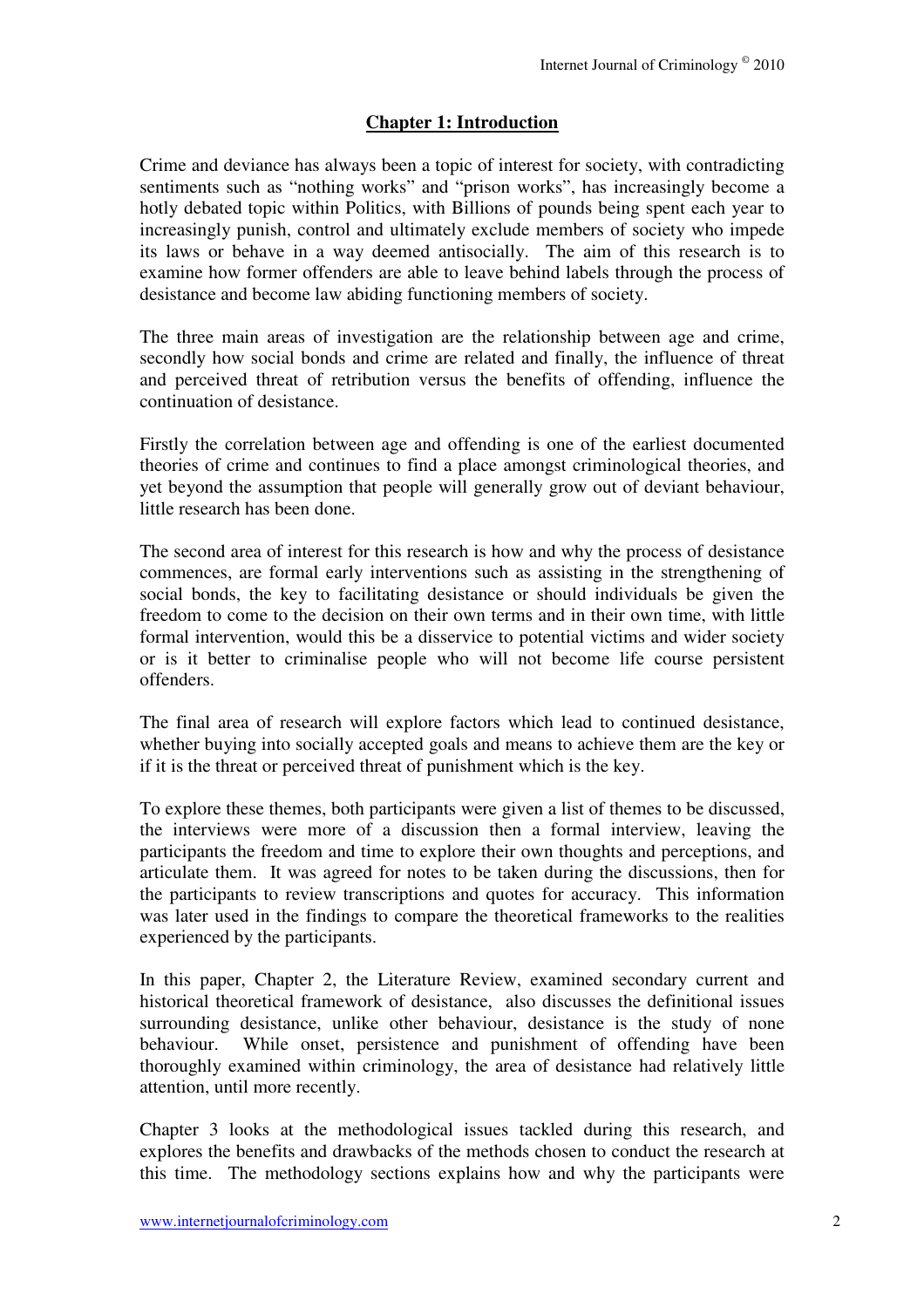chosen, and the method of recording information was chosen, looking at the benefits and drawbacks of using the various methods. Finally, the ethical implications of conducting undergraduate research were discussed along with the difficulties in gaining ethical clearance, due mainly to bureaucracy rather than techniques or intentions.

The information gathered during the interviews will be discussed during chapter 4, comparing the key points in the desistance theories and comparing them to the experiences of the sample group.

Chapter 5 is the research conclusion, expanding on the ideas looked at during the introduction, and identifying gaps in the literature and crime policies which could lead to more effective ways to look at crime prevention and intervention and future research ideas.

### **Chapter 2**: **Literature Review**

Within Criminology there is no single theory to explain desistance from crime, many theorist have pointed to their own frameworks in explanations of crime to account for desistance but there is no single theory on desistance from crime, criminology remains for the most part focused entirely on the onset (cause), persistence, escalation (in level of seriousness) incidence.

Historically Criminology has been focused on 'why do individuals start (offending)?' (Laub and Sampson, 2001) why are some people criminal while others are not, early criminologist such as Lombroso (1876, cited by Holin 2007, P. 46) used a positivistic approach and looked at hereditary criminogenic traits, separating "them" (deviants) and "us" (law abiding citizens). Studies continue to focus on static differences between offenders and non-offenders (Maruna 2001) and little attention has been paid to what distinguishes between persistence and desistance amongst offenders (Laub and Sampson, 2001)

*"Good theories of crime ought to account for the onset, continuation and desistance from criminal behaviour across the life span."* 

As the ultimate aim of the Criminal Justice System (CJS), probation and crime policy is to create a state of non-offending, the study of desistance should be given more time and focus, although the onset of crime is an important area, it has already been accepted that a large portion of crime is committed by a relatively small group of offenders, therefore by studying the process of desistance and enabling offenders to go through the process would in theory bring about the largest reduction in offending

### **Definition**

Upon review of the literature on desistance from crime one common area of discourse is in defining what is meant by desistance, how do we measure and recognise desistance. Desistance is a difficult area for criminologists to observe as it is not an event that happens, but the absence of events, in this case criminal offending (Maruna, 2001: 17) The literal meaning of desistance is to desist, stop (committing crime).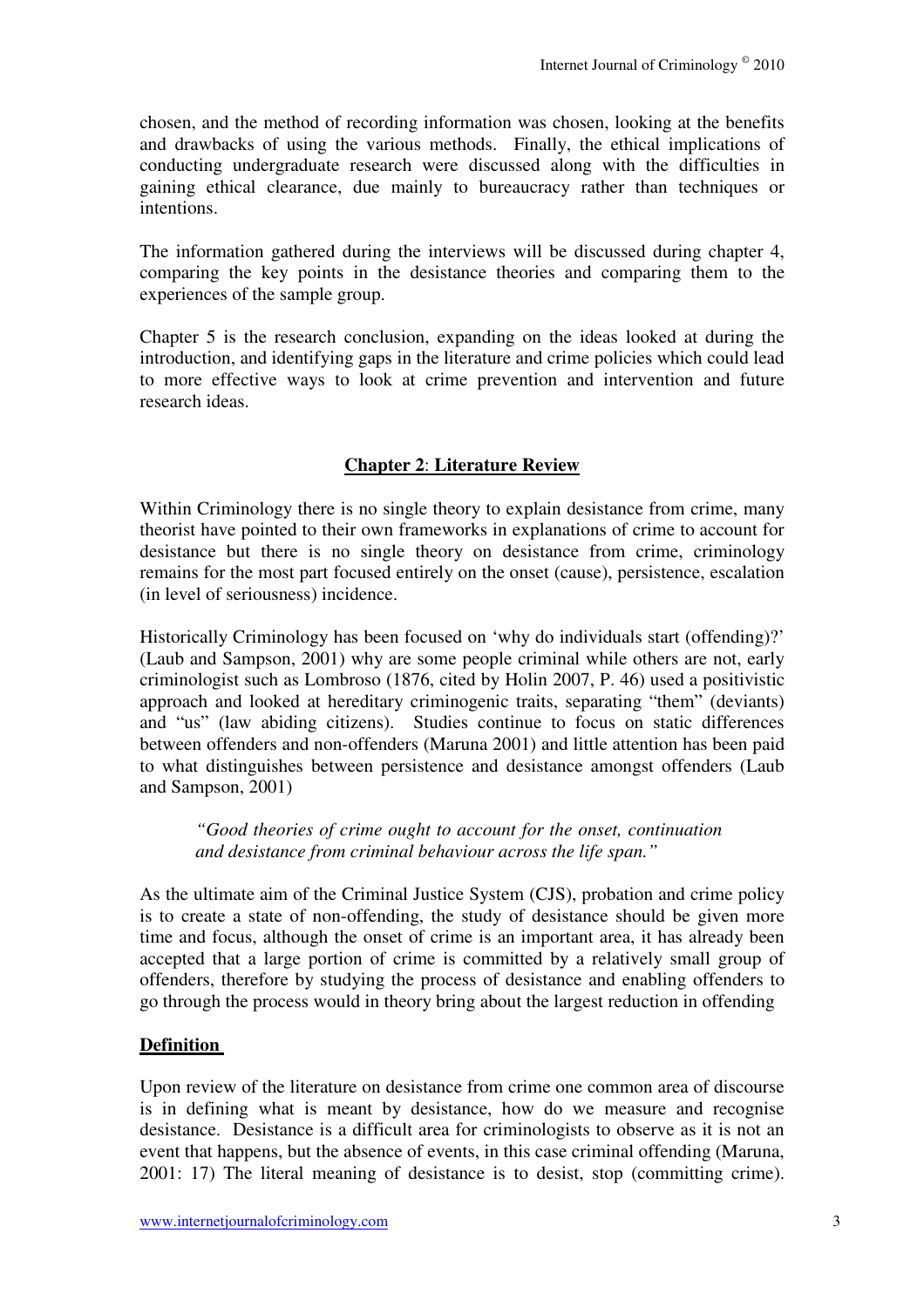Within Criminology Desistance is the "termination point" (Maruna & Immarigeon 2004:17) by using the literal meaning, no one, not even the most "hardened" of criminals commit offences constantly, sasy Maruna (2001 cited in Maruna & Immarigeon 2004:17) termination of offending occurs all the time in the criminal careers of all those we label as offenders. There is a good deal of consensus among academics and practitioners that individuals do not offend consistently; an individual can go for days, weeks, months, even years without further offending, one of the many factors hindering the study of desistance lies in the potential to offend until death, once the desister has died there is no way to attain why they never offended again.

This point is illustrated well by Maruna (2001 cited in Maruna & Immarigeon 2004. P:17) with the example of a purse-snatcher who stops offending:

*Suppose we know conclusively that the purse-snatcher (now deceased) never committed another crime for the rest of his long life. When did his desistance start? Is it not the ...concluding moment the very instant when the person completes (or terminates) the act of theft? If so, then in the same moment that person becomes an offender, he also becomes a desister. That cannot be right.* 

Laub and Sampson (2001) responded to the definitional issues by distinguishing between termination' (the result, the time at which criminal activity stops) and 'desistance' (the process which causes and supports the termination). It is the process that people go through when desisting from crime which will be the focus of this literature review.

If desistance could be facilitated early on then the financial benefits (to the CJS), holistic benefits (to potential victims and offenders quality of life) would be considerable. According to reports in the daily Telegraph (2010) £10bn is spent on short term incarceration for offenders. Were these enabled to desist the economic value would be justified.

On the road to desistance lies intermittency, very little empirical info has been brought forward because as Meisenhelder (1977) cited in Piquero et al 2007: 209) noted, 'a career in crime [is] a variable and varying process'.

One of the main objectives in the study of desistance is to explore theoretical factors associated with early desistance, and identify gaps for later analysis, by utilising Laub & Sampson's (2001) longitudinal study of desistance, the Liverpool desistance study (cited Maruna Et al. 2004) and various life stories of those who have gone through the process of "going straight" (Delvin & Turney 1999). Although there appears to be a gap in the systematic study of desistance, there is no shortage of theoretical speculation (ibid assume Delvin & Turney). These theoretical perspectives seem to fall into three broad areas, maturation, social bonds and narrative. (Maruna 2000, cited in McCulloch & McNeill, 2008, 155).

Although desistance is a relatively under-researched area of criminology, it is not a new concept and is ironically one of the earliest documented criminological studies. Quetelet 1831 work, *research on the propensity for crime at different ages,* looked at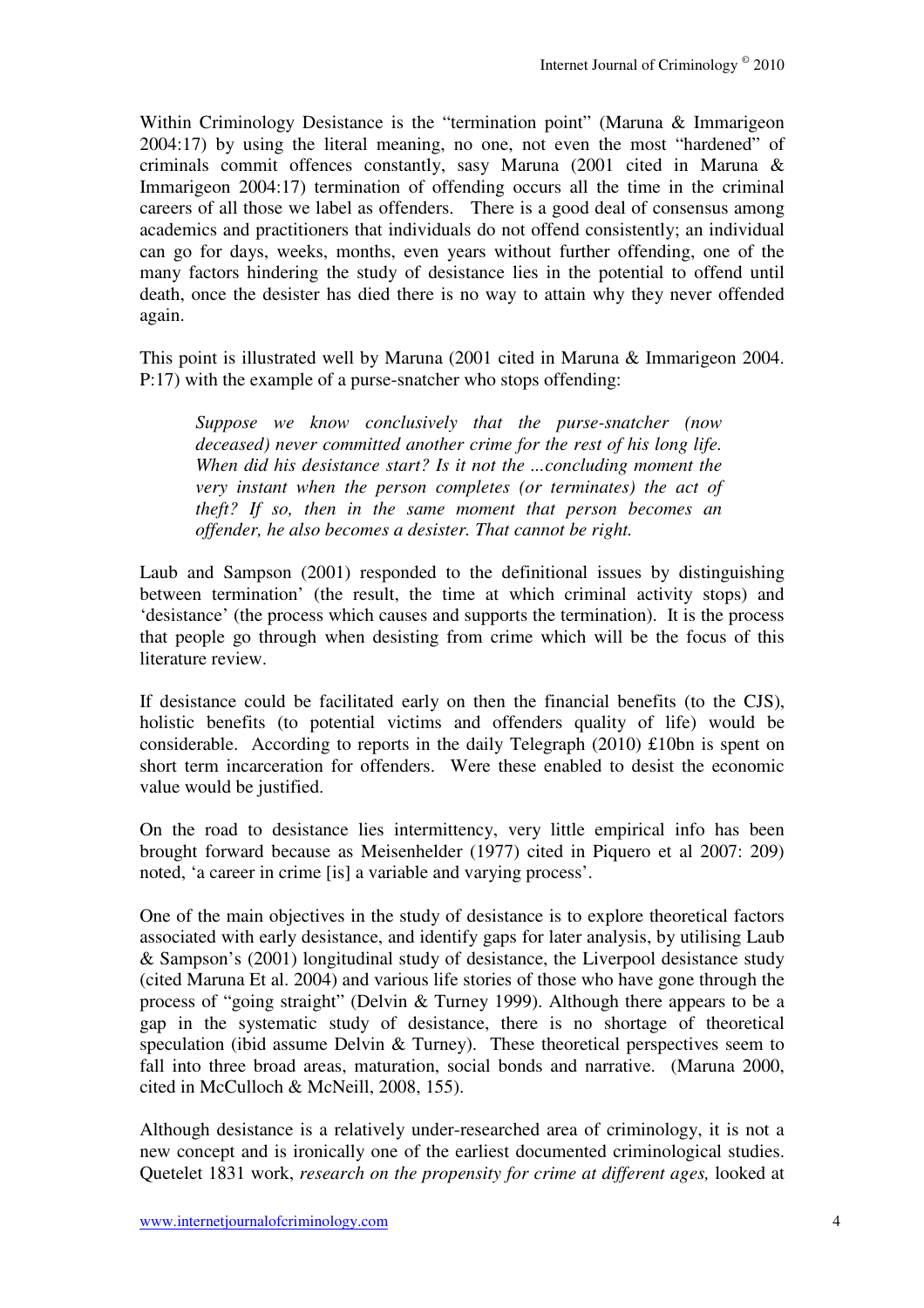the relationship between age and crime and found that people appeared to desist from offending, his study of crimes committed against the person and property in England and France, between 1826-1829, found the peak age to be in late teens. First large scale study to "describe the aggregate relationship between age and crime" (cited Piquero et al. 2007:1) for him criminal activity simply "burned out" as the individual aged.

This peak age of offending has seen little change in the last over 184years years, Graham & Bowling self report study (Bateman & Pitts, 2005) showed the peak age of offending to be 21 (for males) and 16 (for females) compared to the Home office figures of 19 (for males) and 15 (for females). Bateman and Pitts (2005) question whether the difference in peak age is due older offenders being able to more easily avoid detection and official statistics, or whether the younger offenders are the target group for the Police. Maruna (2001; 20) questions if the age curve relates more to incarceration, or the individual adapting less "risky" offending behaviour such as white collar offences. While these studies show us "when" they do not offer any explanation as to "why" or "how" the individuals go through the transformation from offender to desister.

McCulloch & McNeill (2008.155) say that *'chronological age has no meaning in or of its self*''*,* while age can be an indicator of various biological, social and experiential variables, these change and vary from time, place and location. This is reflected in the peak age findings, where females appear to desist earlier than males, one reason for this could be the belief that males take longer to mature than females. (Flood  $\&$ Page et al cited McCulloch & McNeill 2008)

In further support of the notion that age is no meaning in its self, a Scottish Study of desisters (McIvor, 2000) girls offered moral rather than utilitarian reasons, compared to males who cited personal choice and agency as a reason to desist. These findings indicate gender and attitudinal differences in addition to age and differential social bonds.

# **General Theory of crime**

One of the primary theories linking age and crime is maturation. Sampson & Laub (1999) credit the Gluecks with the most convincing theory of maturation and desistance. Glueck & Glueck (1974) suggested that so long as there were no neurological or biological defects, individuals mature mentally and physically and break from offending. Therefore those who continue to offend later in life have not matured yet. The Gluecks dismissed the '*external transformation'*, but did not identify a set chronological age, a point later stressed by McCulloch & McNeill (2008. 155) with their observation that '*chronological age has no meaning in or of its self'*, without specifying an age it is difficult to pin point maturation and measure developments, making it difficult to place the vague notion of maturation and development within a chronological framework.

# **Hirschi & Gottfredson**

Hirschi & Gottredson (1983 cited in Gottfredson & Hirschi, 1988) used the Gluecks data to argue that the relationship between age and offending was the overriding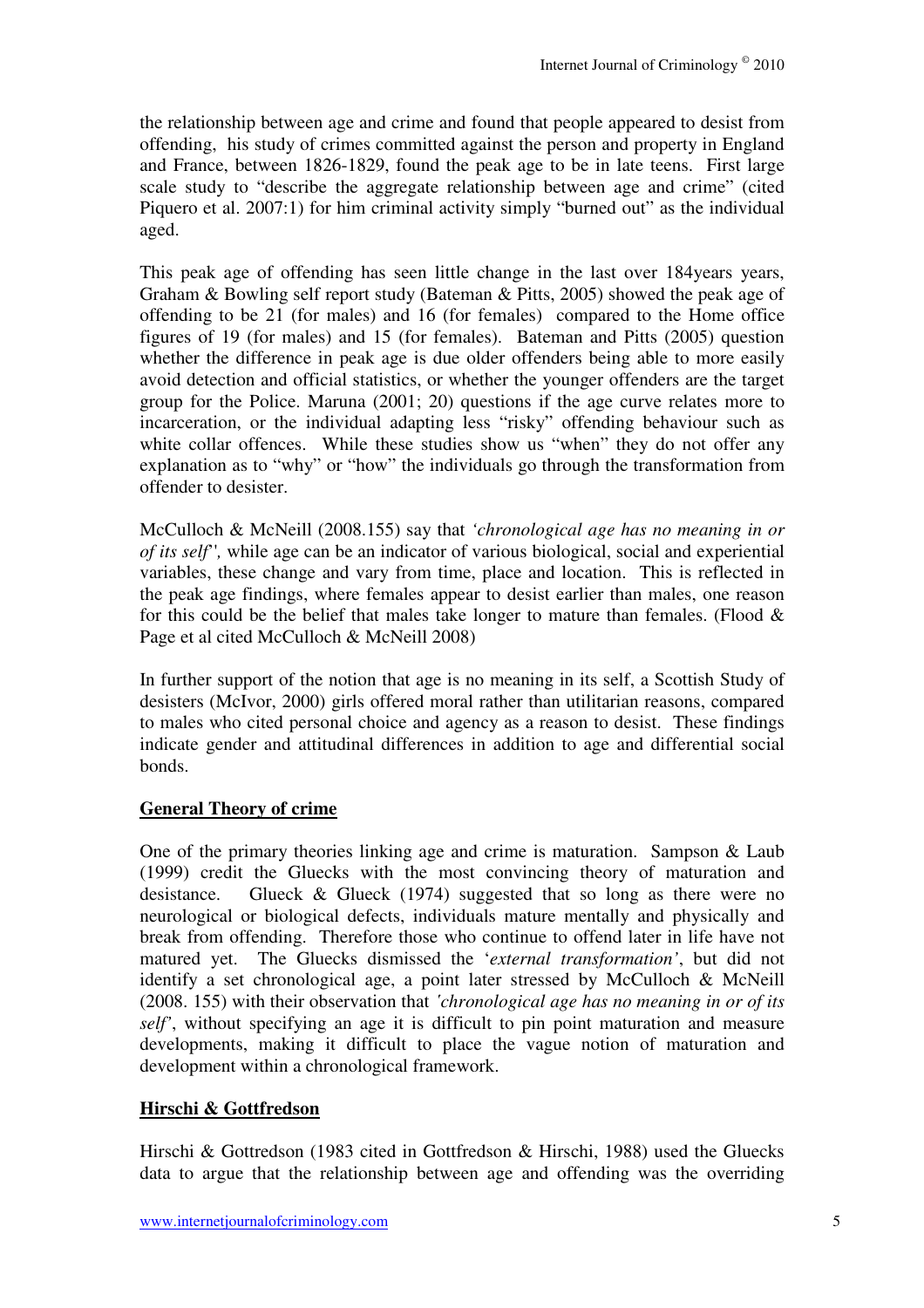factor, regardless of other factors such as gender, environment and race, which goes against Hirschi's (1969) theory of social control. By 1990 they had developed a new General theory of crime which they proposed explained all crime, regardless of seriousness (from shoplifting to murder) and all criminals, (regardless of age, sex and race).

Gottfredson & Hirschi's theory of desistance they distinguish between crime and criminality, crimes are 'short-term, circumscribed events that presuppose a particular set of necessary conditions (e.g. activity, opportunity, adversaries, victims, goods).' Gottfredson & Hirschi (1988:4. cited Messner. et al. 1989:47) where as criminality is based stable differences that impacts the likelihood of offending.

# **Self control**

Gottfredson and Hirschi (1990) point towards self control as a factor in offending, those with low self control are most likely to offend (ibid). Those with low self control were found to be risk takers, impulsive, and seek immediate gratification. This is linked to poor socialisation, via poor parenting, if a parent fails to curb a child's poor behaviour, a child doesn't learn self control. If the child fails to learn self control by the age of eight they are likely to lack the same level of self control at age 28 and throughout life. Just lacking self control will not indicate a chance of offending alone; it would have to be in conjunction with other factors such as victim and opportunity.

### **Social Control Theory**

Hirschi's (1969) theory of social control is based on the theory people engage in delinquent behavior when their '*bond'* to society is weakened. Hirschi's theory was based on four elements:

(1) Attachment, which is the link between the individual and society, if someone has a strong attachment they wish to preserve this, they are less likely to go against the social norms or put the attachment at risk. Attachment can be to family friends, religion, anything outside of themselves, which might be detached if the individual deviates from the norm. If an individual has weak attachment, then they are less likely to be concerned about the outcomes of going against social norms, offending family, friends or wider society.

(2) Commitment refers to the level of investment, time and energy placed into an institution, for example, someone who has invested time and energy into school or a career, would be less willing to risk their place within the establishment by acting defiantly, conversely, someone who had less investment within an institution would not feel the same level of loss if they were excluded.

(3) Involvement, pertains to the level of interaction, and investment, if individuals are for example in school, employment, any behaviour that is considered '*socially'* acceptable, then they are '*simply too busy doing conventional things to find time to engage in deviant behaviour*' Hirschi (1969:22).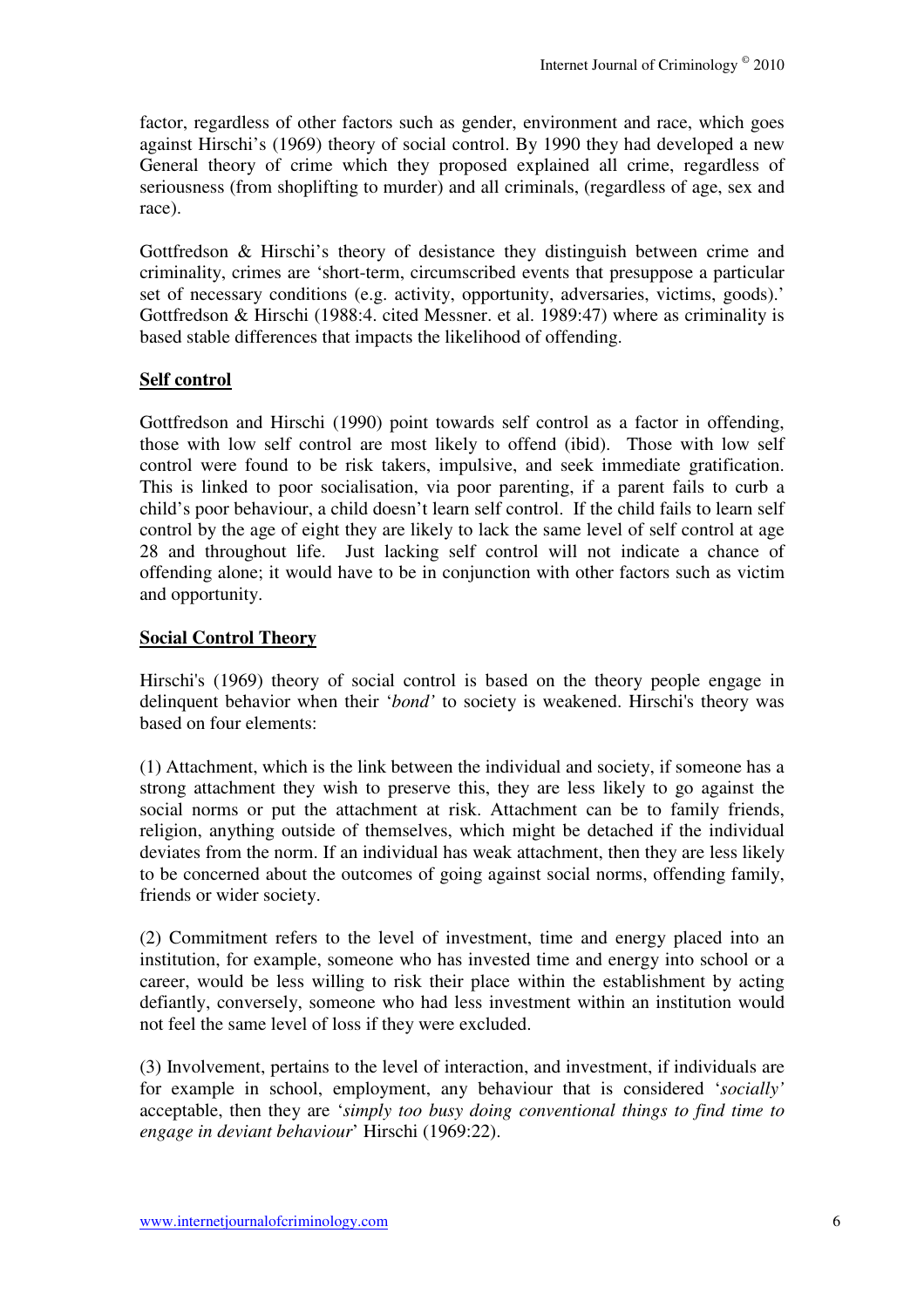(4) Beliefs, being the final element of the social bonding theory, relates to the '*common value system'* (ibid), individuals belief in the values and morals of the wider society which they are attached to. In British society, the theory is that we live in a meritocracy, work hard and you shall be rewarded, work hard in school, get good grades, get a good job, and reap financial benefits and material rewards. If individuals don't believe they have access to these legitimate opportunities, then they have no reason to commit to the beliefs.

#### **Matza (1964)**

Although the Gluecks are credited by Sampson & Laub, with the maturational theory, they were not the first to discuss the concept. In David Matzas (1964) 'Delinquency and drift' he introduced the idea of '*maturational reform*' which explained why as adolescents grew up they simply left delinquency behind. (Cited Laub & Sampson 2001,2), he surmised that most delinquent behaviour should not been seen as a permanent state and that instead deviance is something that people '*drift*' in and out of is transient and situational, and most simply leave delinquent behaviour behind. At the same time Glaser (1964 – cited McCulloch & McNeil, 2008) talked about the 'zigzag' pattern of offending, and how offending was not a stable trait.

 *'Criminals go from non-crime to crime and to non-crime again. Sometimes this sequence is repeated many times, but sometimes criminals clearly go to crime only once; sometimes these shifts are for long durations or even permanent, and sometimes they are short-lived'.* Glaser (1969, cited Laub and Sampson, 55)

Therefore by looking at why these changes occur is of greater research value, then the fact that the variation in offending occurs. From a developmental, life-course perspective, people change constantly.

### **Social capital - Sampson and Laub (2001) Matza (1964) Glaser (1964)**

Going back to the transient nature of adolescence spoken of by Matza, linked with this maturing is gaining more responsibility within the community and wider society.

Sampson and Laub (2001,2) pointed to a number of factors (turning points) that are associated with desistance from crime, elements such as family formulation and entering into employment. These bonds also referred to as Social capital by Hughes (1998, cited in Deane et al, 2007, 6) in her work Hughes uses a sample of inner city males in several American cities, surmised that her subjects were able to deviate from '*pathways*' of criminal activity to pathways away from crime, recognising that certain '*turning points*', which she saw as being informal social bonds or forms of social capital, aided in the deviation from crime. In addition to age, '*respect and concern for children, fear of physical harm or incarceration, contemplation time, and support and modelling*' were important factors in creating 'turning points' away from crime. She also saw stable employment as an important factor in the desistance of her sample group.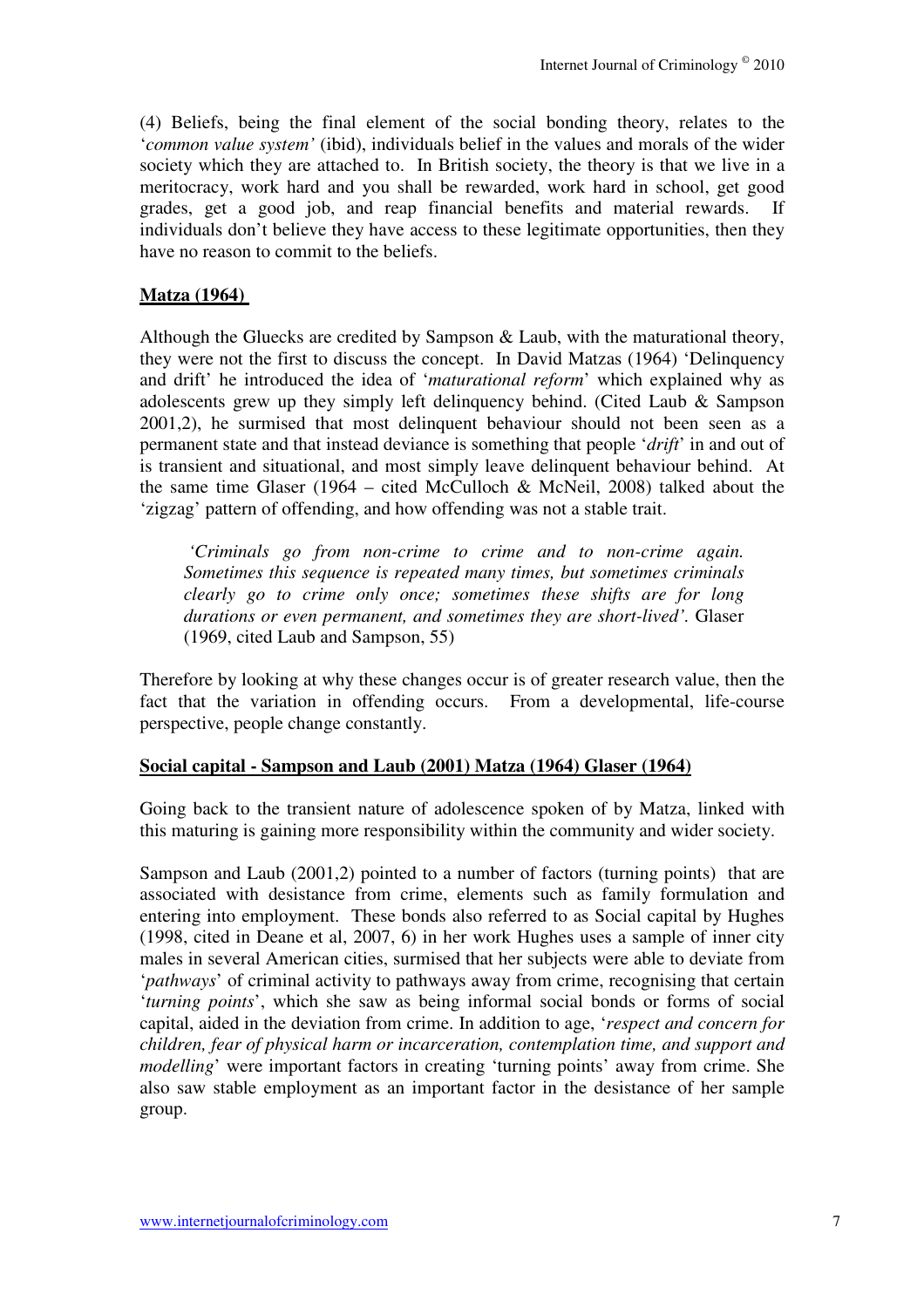Wright & Wright (1991, 54) argued that there are no clearly confirming set of findings to date that demonstrate that getting married and having children reduces the likelihood of criminal offence.

According to Bateman & Pitts (2005) women leaving home, forming a significant relationship or having a child marks an abrupt end to offending, Compared to young men where these landmarks appeared to have no apparent baring on reducing offending, in fact staying at home with less freedom lead to reduced access to alcohol, drugs and associated antisocial behaviour and offending. Graham & Bowlings (1995) study desistance in young people (cited McCulloch & McNeill 2008) support the findings and concluded that although these transitional and varying ties, incorporation with maturation provide opportunity for change, there is no direct correlation for males and females.

These differences can be linked to the differential socialisation of females and males within families, treatment in the criminal justice system and wider societal expectations. According to the theory, informal social control (see Heidensohn, 1985 cited in Cavadino & Dignan, 2001: 180), male roles are seen more outside the home, encouraged to be aggressive and provide, females are encouraged to be care givers, passive and sharing, while this was more true pre 1985, today male and females are socialised more fluidly, however differential treatment of male and females are still recognised. When men are imprisoned and taken away from families, even if they are apart a partnership or have children, it is assumed that women will be there to look after the children and maintain the home. So the risk of losing family as a consequence of offending is not as high as for women who are involved in the criminal justice system. Mothers who offened are often lone parents, with sole responsibility for children, if they were to be imprisoned, the children faced the possibility of going into care, even if the father were around. (Cavadino & Dignan, 2001)

According to Kazemian (2007) these notions of social bonds and control are somewhat out dated and not as relevant in today's modern society. The modern family set up is more likely to have a lone parent at the helm, with higher divorce rates than ever and less couples marrying, the notion of family does not hold the same meaning it once did, therefore the ties to the family unit, entering new relationships and having children will not have the same impact on the desistance process.

*The Glueck men used in Sampson and Laub's studies consisted of two samples (one delinquent, one non delinquent) of men born between 1922 and 1929. The study began in 1939, in a social context that was very much different from contemporary society. When societies were much more family oriented and divorce rates not even comparable to contemporary rates, it is plausible to hypothesize that social bonds played a more important role in the desistance process of offenders during that period.* Kazemian (2007: 17)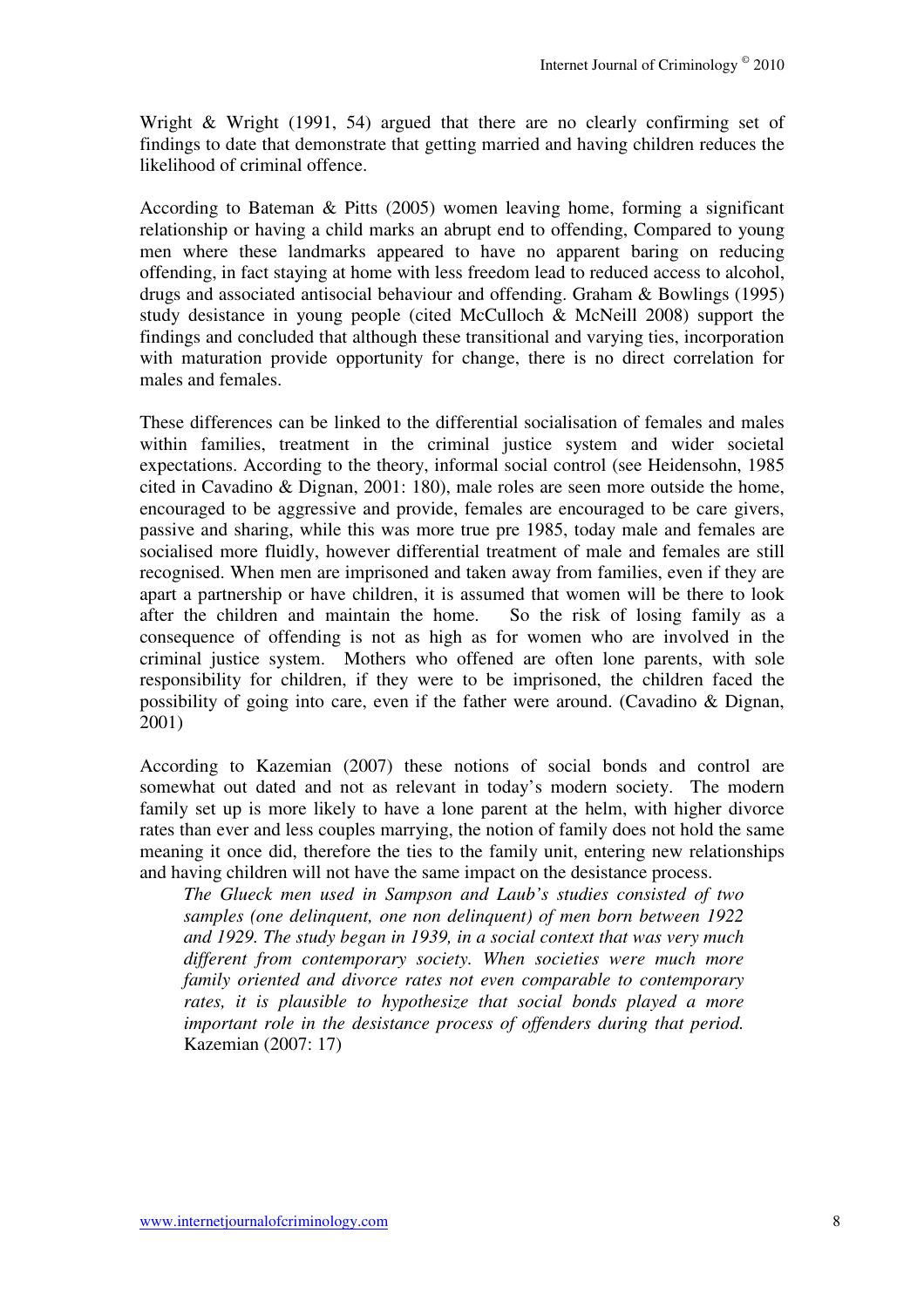### **Moffitt Adolescence-Limited and Life-Course-Persistent Antisocial Behaviour: A Developmental Taxonomy**

Another theory that attempts to explain the desistance and persistence process is Moffitt's (1993) concept of dual taxonomy of offending. Moffitt (ibid) states that there are two types of offenders; life persisters and adolescent limiteds. Moffitt proposes that the two groups have unique factors which propel them toward offending and accordingly unique desistance processes.

According to Moffitt (ibid), life course persisters make up a distinctive group with a notably different aetiology to the adolescent limited offenders. They are likely to have neurological problems, such as cognitive or learning difficulties, which can be problematic when developing relationships and social skills, even within the family, creating poor parental bonds and leading to antisocial behaviour and low self control, much like Gottfredson and Hirschi (1990). Life course persisters usually display early signs of antisocial behaviour (for example under-age drinking, premarital sex), can be excluded from social settings, and rejected by peers or teachers because of poor behaviour and weakening social bonds and development. This early antisocial behaviour can act an indicator of future chronic offending, much like the age graded theory, offenders are likely to offender for longer and more seriously, as they are unable to arrive at alternative cognitive solutions and doomed to repeat the same social errors throughout life in alternative settings, such as relationships, marriage, education and work, leading to further social bond weaknesses.

Moffitt goes on to say that unlike life course persisters, adolescent limited offenders are not plagued by the same neurological deficits, they are able to form relationships, social bonds, do well at school and change cognitive responses. The explanation for their antisocial and offending behaviour is linked to the gap between social maturation and desires and age. Their age prevents them from engaging in adult behaviour they want to experience such as drinking or sex. These deviant acts lead the adolescent limiteds to socialise with the life course persisters, which leads to amplification of behaviour. however, because adolescent limiteds have developed better social skills and academic achievement, they are more easily able to change their behaviour, breaking from deviant behaviour and reintegrate back into conventional society, by drawing on their social skills and ties developed early in life.

Maruna (cited Laub & Sampson 2001) argues that finding continuity in the '*criminality'* maybe be caused by methodology, by concentrating on dispositional traits to the exclusion of other personality traits. Still people can and do change as Laub and Sampson write, even if their basic personality traits do not change radically over time. '*in order to understand desistance , researchers need to explore other aspects of personality* such as offender self perceptions or personal strategies' Maruna (cited ibid).

# **Life-course – developmental life course theory (DLC)**

According to Laub and Sampson (2001:2) life-course perspective offer the most compelling institutional sources of desistance and dynamic social processes inherent in stopping crime. Developmental and life-course-perspective, designed to influence onset, persistence and desistance (Piquero et al. 2007) three main focus areas for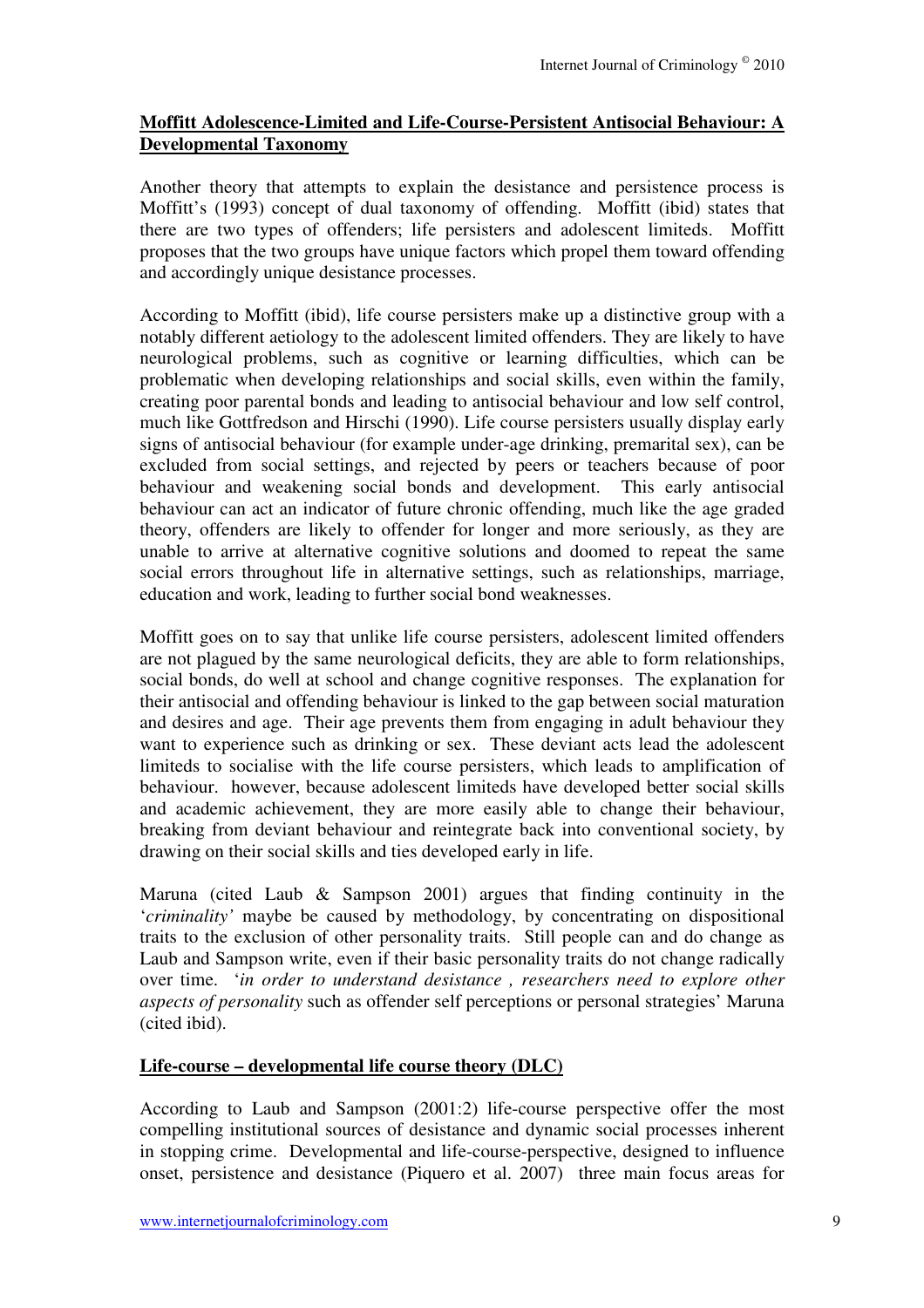DLC are the development of antisocial and offending behaviour, the risk factors involved at different ages, and the effects on the course of development (Farringdon 2003: 221: cited in Piquero et al. 2007: 2)

There are 10 accepted concepts within DLC

\* Prevalence of offending peaks late teens 15-19

\* Onset begins around 8-14

\* Early onset in an indicator of a relatively long criminal career and offences

\* There is continuity of antisocial and offending behaviour throughout childhood, adolescence and adulthood.

\* Small population of offenders commit large portion of all crime.

\* Offending more versatile then specialised (wide range of offences)

\* Acts defined as offences usually part of larger syndrome of antisocial behaviour, binge drinking, promiscuous sexual activity, lack of concern for others, reckless driving.

\* Teen offences more likely to be committed within or perpetrated by a group, compared to adult offences which are largely solo events.

\* Reasons by teen offenders given for offending include (but are not exclusive) are fun/excitement/something to do, emotional and utilitarian, as the offender matures utilitarian motives become the primary motivating factor.

\* Progression of seriousness of offending linked to age, usually follow the route for example of shoplifting, personal theft, burglary, as they mature and learn more specialised skills.

Young offenders found to be committing more serious and frequent offences than older offenders more likely to have started offending at an earlier age.

### **Narrative identity**

The narrative studies based on qualitative research indicate that desistance occurs as a result of subjective changes. Much like Lemerts (1948) theory of "primary and secondary deviance", whereby primary deviance can be triggered by stressors, such as loss of a loved one, unemployment, boredom, and secondary deviance is the continuation of the behaviour, so the deviance becomes part of the individuals' identity. In order to desist, individuals must go through "primary and secondary" process or 'symbolic reorganisation at the level of self identity' Cohen (1978, 6) Whereby the initial desire to "go straight" is continued and becomes their primary identity. Especially amongst probationers many have resolved to go straight upon release; however the national statistics for re-offenders who re-offend within two years does not support the desire.

Primary desistance happens so frequently it does not warrant further study according to Maruna and Immarigeon (2004, 19), focus instead should be on secondary desistance from crime when '*existing roles become disrupted*' and '*reorganisation based on new roles occurs'*. Maruna's (2001) study concluded that true desistance can only occur once the individuals' perspective of themselves change.

The value of the narrative perspective can provide insight into why the desire to *'go straight'* and support from the probation service and other groups, supporting reintegration back into community, such as NACRO, are still not enough for the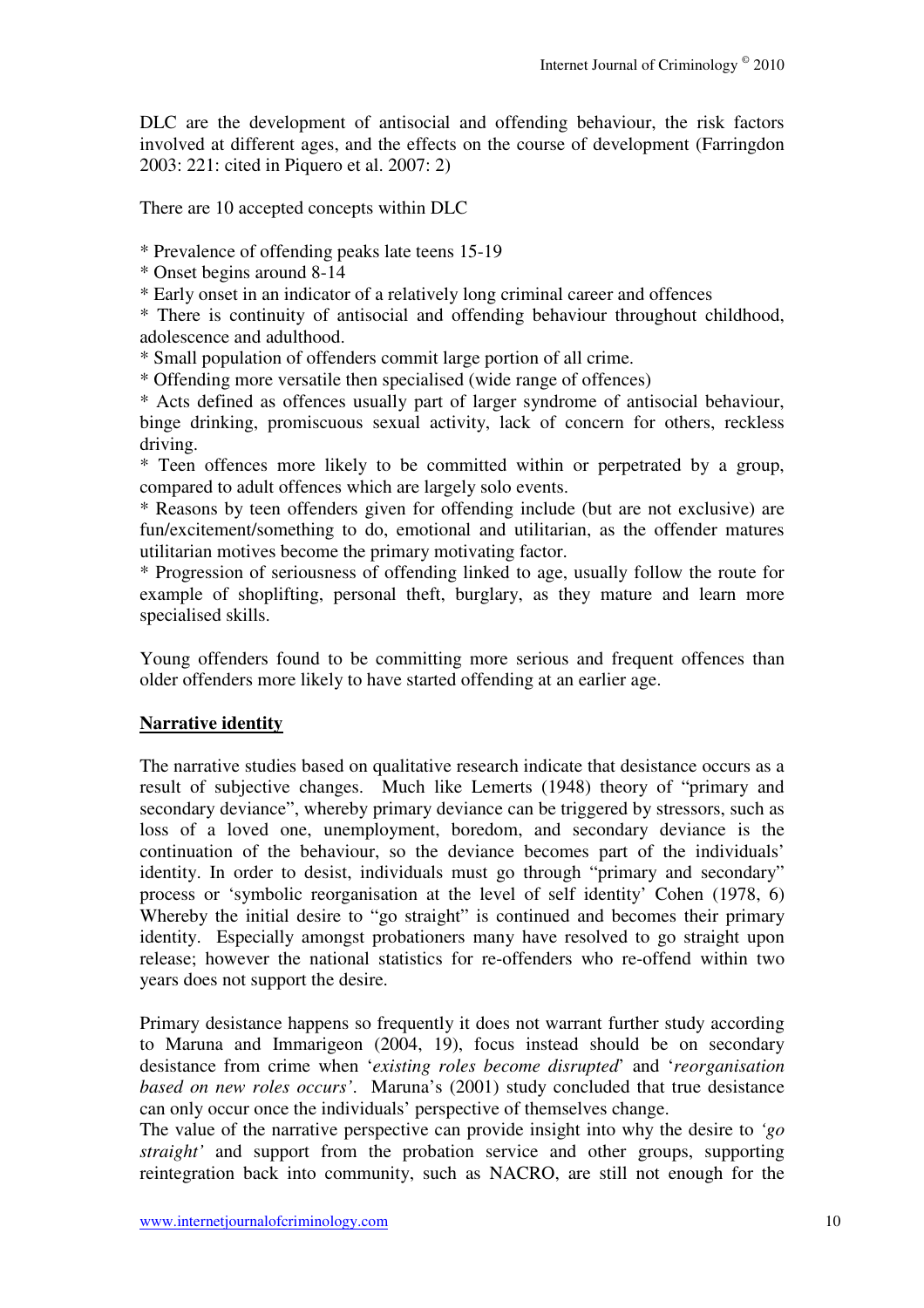process of desistance. Sampson and Laub's (2003) 52 life stories from men in their 60's, some of whom continue to offend in one way or another, while others have stopped, offers an interesting perspective, they have had time to think over their life of crime, provide insight why despite good intentions they were unable 'go straight' or were able to turn their lives around.

Maruna's (2001) narrative study involving 20 persisters and 30 desisters, who shared similar criminogenic traits, backgrounds and environments study. Showed the significance of the individuals *'story'* or *'script'* to justify and explain their criminal careers, discussing their subjective perspectives on their past, present and future, and the role they played in their life story. Maruna noted that while each story was unique to the individual, two common themes of '*condemnation*' and '*redemption*' were repeated and differed between the persisters and desisters.

The persisters adopted a condemnation script, where they were the victims of environment and social circumstances beyond their control, lack of access to decent education, poor family, lack of financial freedom lead to crime and deviant behaviour as a method of taking back control and surviving, these feelings of being in a criminal career trap, in what Jock Young (1999: 395) describes to as a bulimic society, where the media and society present ideals everyone should aspire to (financial success, material goods, own homes) and yet certain groups are excluded from achieving these ideals through lack of legitimate opportunities, these individuals are '*vomited*' society and excluded.

Maruna (2007) suggests that by encouraging offenders to partake in community activities such as providing respite care, staff charity shops, the repair and maintenance of wheel chairs, they can combat the '*Bulimic*' society, by taking part in long-term volunteer placements, offenders reported an improved sense of self-worth, accomplishment and purpose. Unlike formal interventions such as menial community service, short-term imprisonment or treatment programmes for anger or social skills,

*"Volunteer work gives the offender in the dignified position of being a help-giver rather than a passive help-receiver. Volunteering also sends a message to the community that the offender deserves further support and investment in his or her reintegration. Yet the real virtue of volunteerism might be its reversal of our bulimic value system" Maruna. Times online*.

In opposition to those who had a condemnation script, those who took on redemption script, (Maruna. 2001: 147) where individuals has a strong sense of self belief and control over their future and present. While they too put past criminal and deviant behaviours down to circumstances they could not control, they took responsibility for current and future successes, this is an area of psychological interest called '*learned optimism*' (Seligman,1991: cited Maruna, 2001. 147)

While Lemert (1948) pointed out there is no systematic theory to specify the social mechanisms which might change the secondary deviant into a '*normal*' acceptable member of society, Maruna (2001) narrative approach explains how the individual is able to transition subjectively, over time they [desisters] were able to explain and internalize '*why they did, what they did, and why they are now "not like that" anymore*', developing these credible stories themselves and other to understand, they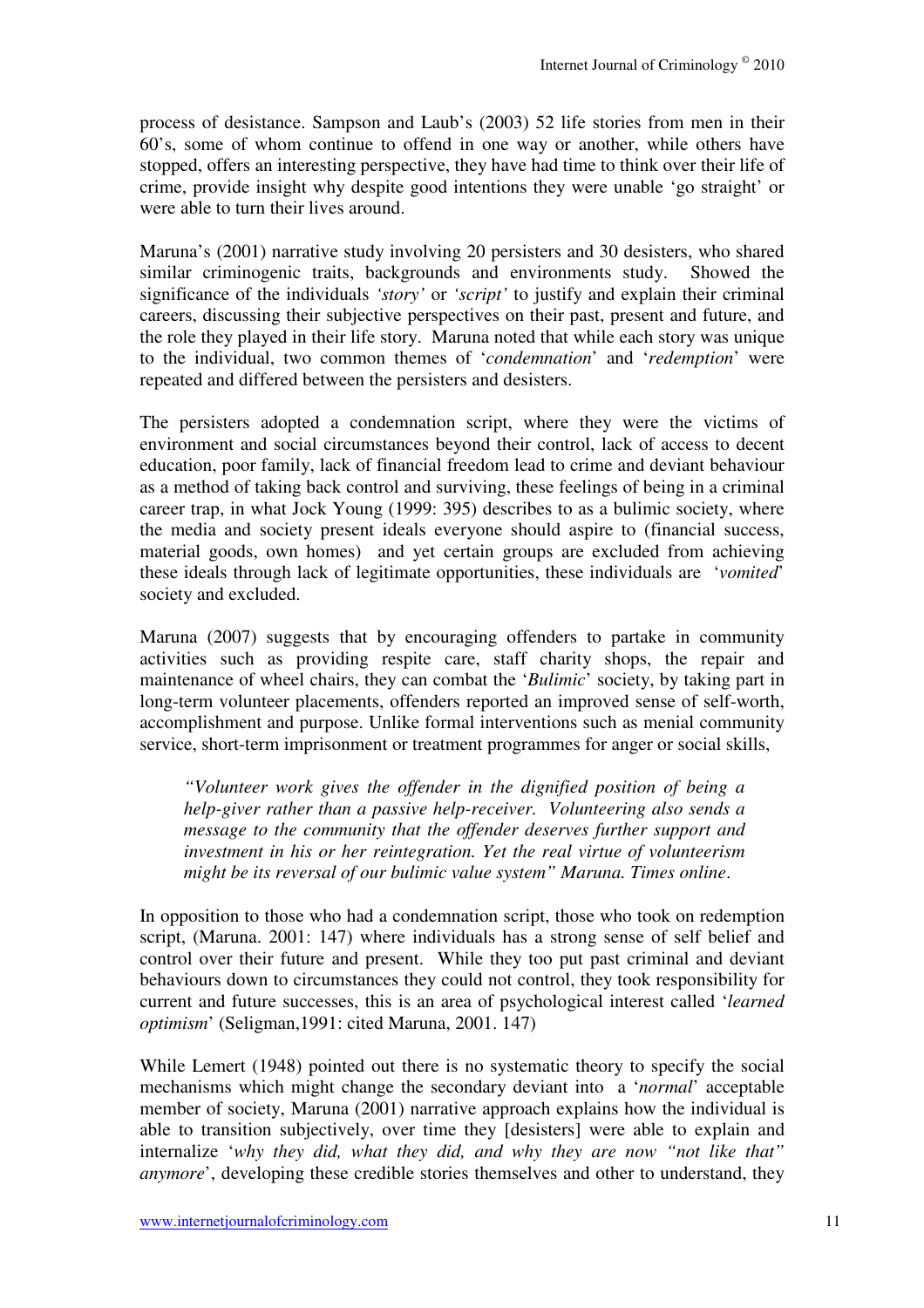were able to move beyond previous identities they held. By being able to view themselves more positively when others still see the bad, desisters are able to utilise techniques of neutralisation, justifying their past and moving forward with their present. Separating themselves from their old social circles, who expect them to live up to their old identities.

Rex (1999) study of 60 probationers identified the importance of a significant relationship, or '*change agents*' (McCulloch & McNeill 2008; 157) for those who were able to successfully desist; she found that desisters identified probations workers as a positive influence. Those who had a reasonable probation officer, who was supportive and seemingly invested professionally, interpreted concerns for behaviour and welfare positively, as a *'display of interest in their wellbeing'* (ibid) and encouragement. This theoretical area provides practical ideas in the enabling of offenders to desist taking the role of the probationer from control, manage and monitoring, back to the old adage of '*advise, assist and befriend*', which were the original principles of probation. (Barry 2000) the current system of pandering to politicians and policy makers in order to satisfy public demand is failing all concerned, re offending statistics reflect this.

The pessimistic view that '*nothing works*' returns to the conclusion that offenders and non-offenders are fundamentally different. Lombroso (1911, 369 cited Maruna 2001, 19) stated

*"Atavism shows us the inefficiency of punishment for born criminals and why it is they inevitably have periodic relapses into crime"* 

Even when Maruna (2001) began and he discussed his study of ex-offenders who had '*gone straight'* the said he was greeted by a *'chorus of doubt'* from his peers and criminal justice practitioners, questioning '*how prove they are really clean?*' and '*How do you know they are not just lying to you?'* (Maruna (2001:19). But Maruna (2001) said he took interest in the 'false positives' those who due to socio economic and environmental factors should persist in offending, and yet go on to '*make good*'.

McNeil (2006) questions the ethical implications of probation officers and academics trying to enable desistance (or treat) through coercion. Laub et al (1995. Cited in Maruna & Immarigeon: 72) suggest that '*any probationer or parolee, should be required as part of their conditions of bail to obtain work or appropriate training*'. This raises questions as to how the Criminal Justice Service will be able to ensure there is appropriate and suitable employment and for those who want the option.

Also aside from Maruna (2001) who suggested the peak age of offending curve could be explained in part to less risky offending such as white collar crime, none of the theories really explain white collar offending. In Marunas (2001) study of persisters none of them were white collar offenders. All of them were from underprivileged and excluded groups, compared to the '*typical*' white collar offender, who has legitimate access to financial rewards, a respectable role within society, family and social ties.

It seems to me that this leads to one of the great problems with this issue: how many of the well resourced offenders continue to commit crime successfully? The problem is that the persisters are invariably the failures – the failed criminals re-cycled through the CJS giving credibility to theories like life course persistent when, in fact, there is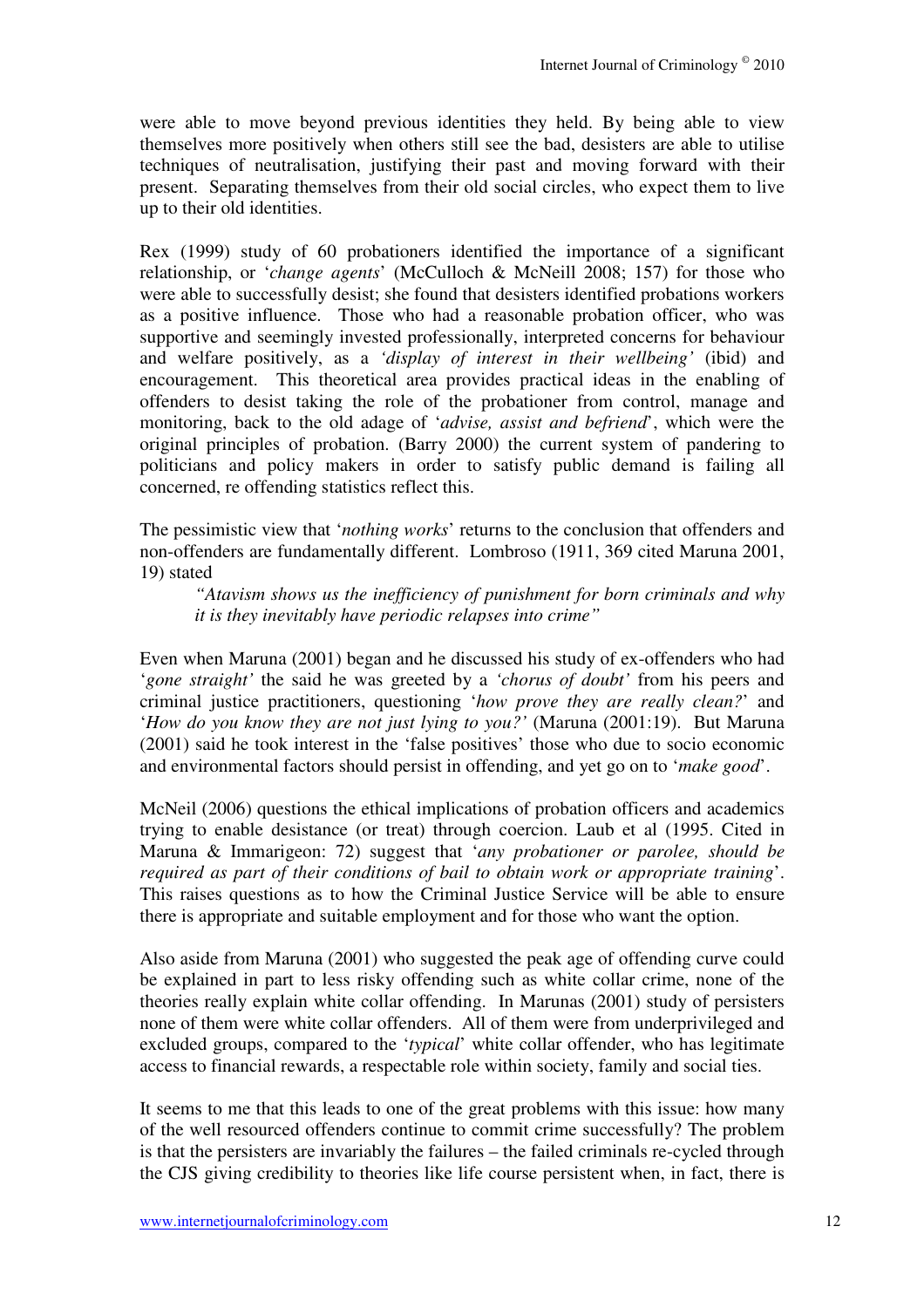so much that we do not know because the evidence is lacking. We do not know enough about successful criminal enterprise.

Employment is another social bond factor which is often associated with desistance (see Farrell 2003, Rhodes 2008) Sampson & Laub (1993) studies of men also linked desistance good work habits, such as turning up on time and seeking promotion.

'*A reduction in unstructured time and an increase in structured time; an income, which enables home-leaving and the establishment of significant relationships; a legitimate identity; an increase in self-esteem; use of an individual s energies; financial security; daily interaction with nonoffenders a reduction in the time spent in single-sex peer-aged groups and ambitions and goals, such as promotion at work*'( Farrall, 2002, cited Rhodes 2008:2).

Glaser's extensive study of parolees and recidivism revealed that men leaving prison often had unrealistic expectations of entering the workforce and gaining promotion upon release, these unrealistic expectations were linked to level of income and ease of gaining steady employment. Many of those in the prison system are disproportionately low skilled (due to lack of formal work experience) and have poor literacy and numeracy skills, half of the prison population did not have level one literacy and numeracy (the level expected of an 11year old) (Rhodes 2008) In addition to these barriers to work, under the 1974 Rehabilitation of Offenders Act, potential employers had the right to obtain information about criminal records, studies of employers found that 60% of application for records checks were conducted regardless of the employment position being applied for and that employers would look upon applications from offenders less favourably, (ibid) leading to further exclusion from the legitimate jobs market. (Glaser 1969, cited Laub and Sampson 2003). Glaser found that lack of skill and work experience were the major obstacles to finding a good job and that job instability was in turn linked to criminal recidivism, couple this with further obstacles such as the threat of CRB checks, desistance becomes less likely.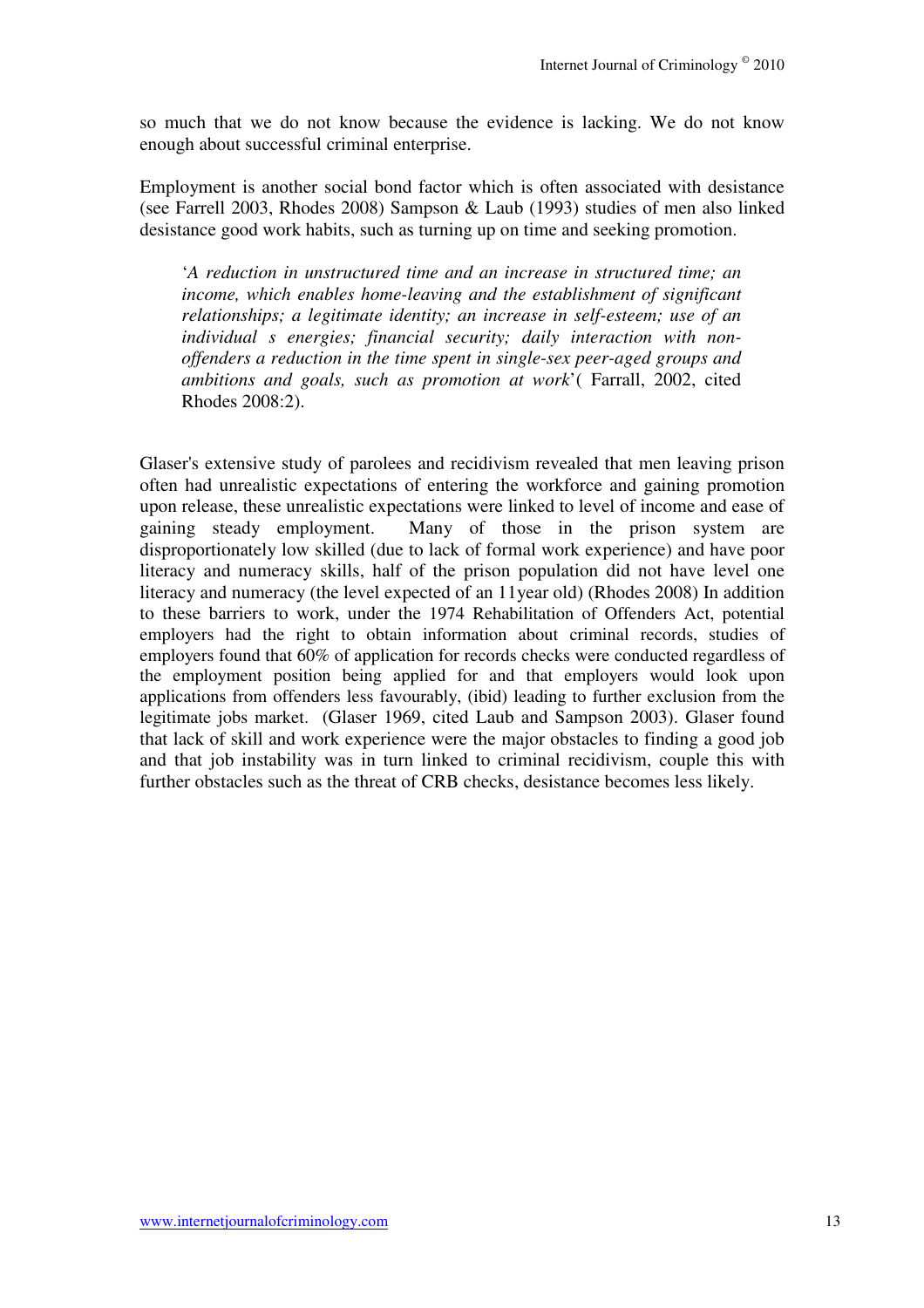# **Chapter 2: Methodology**

### **Introduction**

This paper will draw from both primary and secondary research data. Although a relatively under explored area, until recently, there is a wealth of knowledge already available exploring desistance, from the theoretical frameworks of the likes of Sampson & Laub (2003) to Matza (1964) who have offered varying theoretical explanations for desistance, to the likes of Maruna (1999, 2001, 2004) who conducted qualitative research in gaining his narrative perspective on desistance. By incorporating primary research the investigator will be able to explore alternative avenues of questioning or expand on ideas already expressed in the work of Maruna.

Theoretical and narrative approaches we will be able to compare the theory with the individuals' perception and vice versa.

*'it is accepted that utilizing more than one data collection method ensures that the problems associated with one strategy may be compensated for by the strengths of another'* (Jupp et al, 2000: 43).

### **Ethics**

All professions are guided by a code of ethics, the British Society of Criminology ethical guidelines are the standards this research will follow. The term ethics is a subjective one, most professions have their own code of ethics, which may vary from the ethics of other professions, ethics are also personally subjective, what is acceptable to one person may not be acceptable for another, or for the organisation which they may represent.

Kumar (2005: 210) uses the Collins dictionary definition of ethics: as "in accordance with principles of conduct that are considered correct, especially those of a given profession or group'.

For consistent level of ethical behaviour the relevant professional codes of ethics are the ones which must be adhered to. To ensure that everyone is meeting the standards of the profession, there is a bureaucratic process by which the researcher must prove to the relevant ethical committee that they will abide by the organisations ethical code of conduct.

The concerns raised by the Social sciences research ethics committee, at Nottingham Trent University, where the research was conducted, although all standards of Ethical behaviour were implied, if not expressed in the correct sections, with explicit wording, lead to the initial rejection of clearance, and delays in research. Although bureaucracy can ensure consistent levels, it can also hinder efforts.

### **Desistance Research and Ethics**

The topic of desistance can be a sensitive area, as it is discussing people's lives and criminal behaviour (though avoiding discussion of specific offences) and therefore it must be approached with caution as there are many limitations and ethical implications when conducting research on this issue.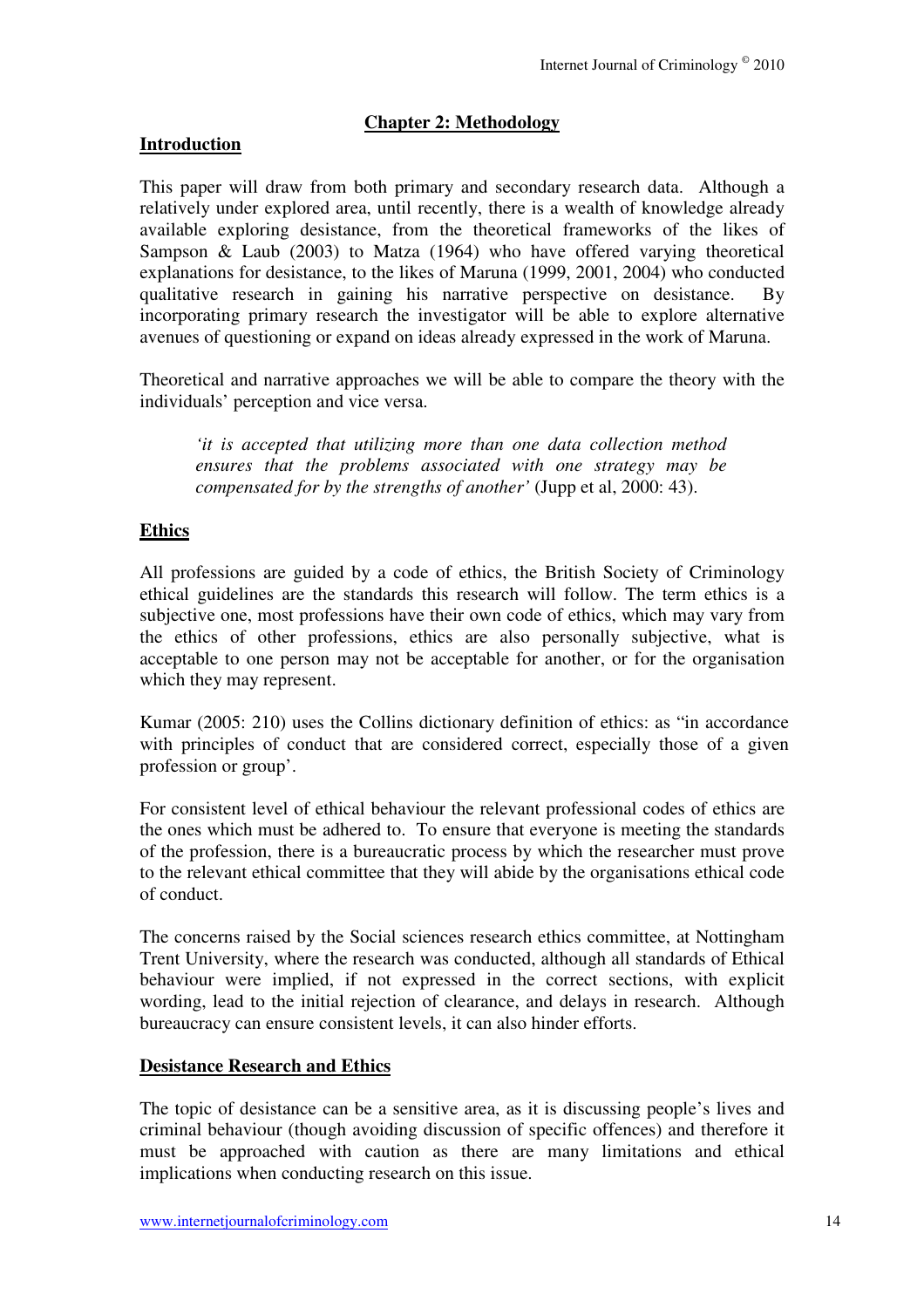The researcher submitted a research proposal for approval from the SREC which conformed to the British Society of Criminology ethical guidelines. The application was initially rejected on several grounds, the issue of safety for the researcher and possible implications and harm to the participants should they reveal past crimes (unknown to authorities) or planned offences, after amendments to outline the potential risks had been considered and that all participants would be informed not to reveal actual offences, and reminded on the consent form consequences of revealing criminal offences, permission was eventually granted to conduct the interviews with individuals who had desisted from crime.

### **Primary Research**

The primary research in this research was obtained through a series of short semi structured interviews (see appendix B for themes) with 3 volunteer participants, who had made the transition from persistent offenders to desister and productive law abiding members of society.

The opportunity to gather new information, or ask questions that the researcher had from secondary research, was an invaluable one.

### **Volunteer pool**

Volunteers were drawn from family and friends; they were part of an easily accessed group available. Although a relatively small sample of participants the work of Stephen Farrall was able to publish his 2003 study based on only two case studies.

### **Interviews vs questionnaires**

### Questionnaires:

There are many ways to obtain information, popular methods being questionnaires, which can be structured, a set of questions with set answers that can be measured, used and compared to the findings of other questionnaires, this method is favoured by quantitative researchers.

Questionnaires requiring written response would be limited by the space available to respond and the participant's ability (literacy skills) to give full response, it might have lost some of the detail, also the time and effort cost for the participant might have lead to a reluctance to participate. (Kvale, S. 1996)

### Interviews:

Unstructured interviews, where the interviewee is able to express themselves, it would then be for the researcher to draw out the relevant information, and then there are semi structured interviews, a mixture of the previous two; the latter of the two, being the preferred method for qualitative researchers.

The interview was the desired method as a 'major advantage of the interview is its adaptability' (Bell, 2005: 157) and flexibility, allowing the researcher to probe areas of interest. Opting for a conversational approach, allowed the participant to recall events from their memory, it built a relaxed rapport, unable to rely entirely on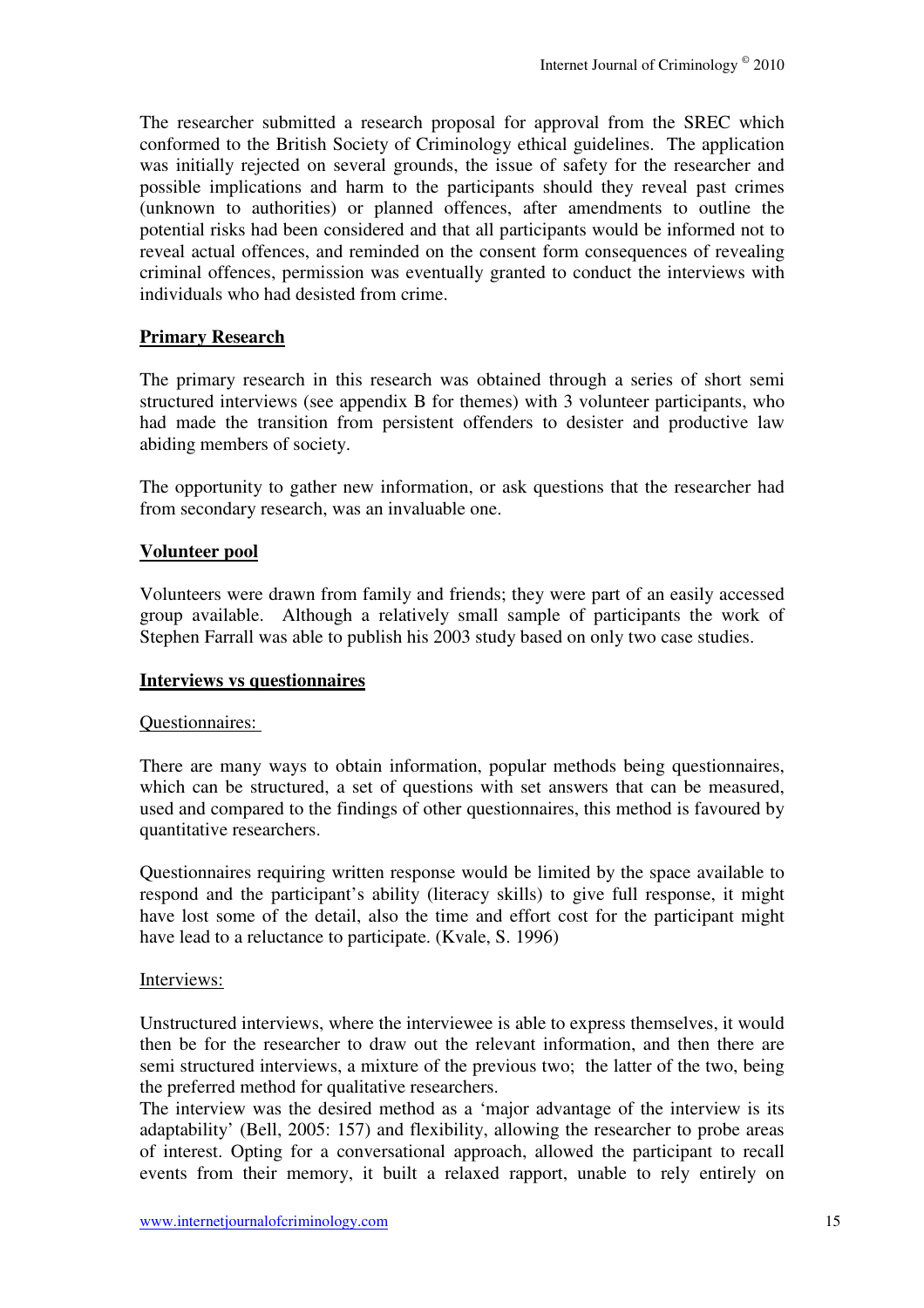recalling specific points from memory some notes were taken, although not ideal and the sight of someone taking notes would may have drawn attention (Kvale,. 1996).

Primary research is fraught with risks and ethical considerations, researcher bias being one of many. By omitting findings which would not meet with the direction and opinion of researcher especially if they 'hold strong views about some aspect of the topic' (Bell, 1999: 135) could lead to misrepresentation.

Researcher bias was also considered when interviewing participants, asking questions and discussing topics, so not to influence the tone of the conversation, 'there is evidence that interviewers' attributes can have an impact on respondents' replies (Bryman, 2008: 210). Trying to gain insight into people's subjective perspectives and opinions from an objective point of view, was important, the research relies heavily on the perceptions and meanings levied on events from the individuals perspective, they would have to be entirely honest and feel free to be so.

### **Consent**

As the research will be overt, there is an opportunity and obligation to gain full informed consent. Informed consent implies that the participant is not only aware of what is expected of them by the researcher, but also what they can expect from the Researcher and the rights they have to withdraw or refuse to answer any questions they do not feel comfortable discussing.

The participants were given a list of broad themes to be discussed, it was made clear that at any point they could refuse to comment, when gathering information it is difficult to judge what the individual might find offensive or sensitive (Kumar. 2005:215), for example, when discussing anti social behaviour, the participants were enthusiastic in their response, however when the topics were of a more personal current nature, for example income and marital status, information was offered less enthusiastically. However, it was felt better to ask and possibly offend, rather than never know, "if you don't ask, you don't know" Kumar (2005:215)

To ensure informed consent each participant was required to sign an agreement form (appendix A) which they had access to read and digest in their own time before attending interviews, they were also constantly reminded they had the right to refuse to answer any questions, and cease participation at any point, until final submission.

### **Recording of information**

It was agreed that there would be no audio recordings, due to time constraints, would not have been able to justice to the participants story, so rather than lengthy interviews, brief history and sound bites on particular topics were used, and notes were taken.

One of the main hurdles and a deciding factor in not recording interviews was the future task of transcribing. A time consuming and tasking process, missing the subtle nuances of the language used by participants, and lack of NVC (none verbal communications, such as hand gestures, facial expressions) could result in the meaning being lost or misunderstood, this would do a disservice to the participant.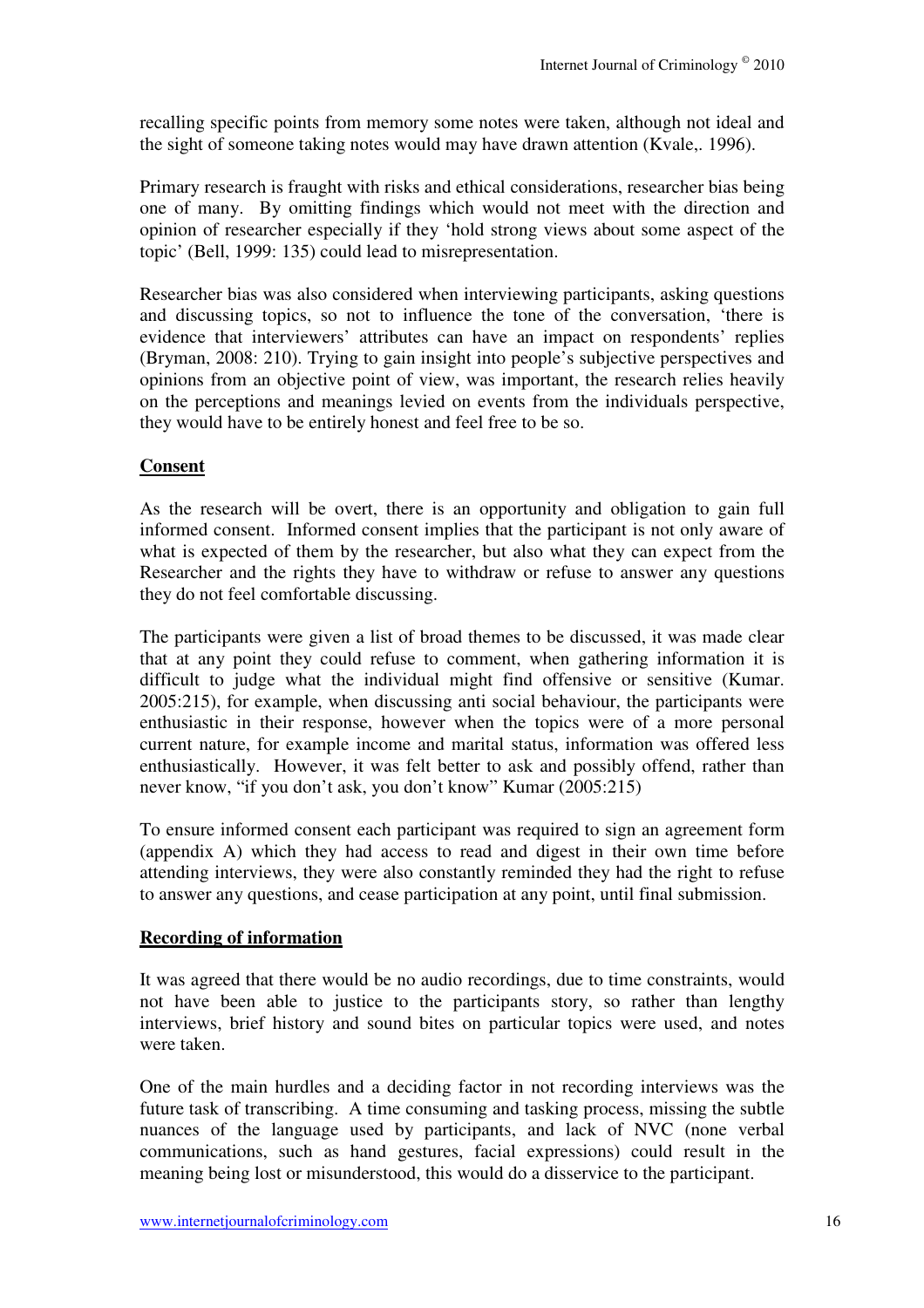## **Anonymity & Confidentiality**

The terms anonymity and confidentiality are often banded about, for the purpose of this research anonymity could not be fully offered. The researcher had to be able to identify each participant; anonymity would mean that no one, not even the researcher would be able to identify each participant (Bell, 2005.48)

Confidentiality '*is a promise that you will not be identified or presented in an identifiable form*' (Sapsford & Abbott, 1996, cited Bell, 2005: 48).

Participants were advised that due to the nature of the work, their input would be published, while their identity would only be known to the researcher, information would be discussed with the researchers dissertation supervisor. However, there would be no information published to identify them and all notes would be destroyed.

One of the participants exercised their right to withdraw at the last minute, on the basis that although confidentiality was promised, if a reader knew the participant, their story and identity might become apparent. The last minute withdrawal didn't allow time to find another participant and conduct interviews, so the sample size was reduced to just two, which was unfortunate.

### **Selection of participants**

The participant sample were drawn from an available pool of friends and family, who volunteered their time and experience, this method is also known as haphazard, accidental or convenience sampling (Bachman & Schutt: 106) they were used because they were available and easy to find, as an undergraduate piece of research, access to a idea sample was not a realistic option giving the time and level of competence.

Availability sampling is often used in academic environments, (ibid) by asking students to complete questionnaire or volunteer for research. One problem using an available sample lies in the fact that the participants do not represent the general population which is being investigated; therefore the sample groups input might not be generalizable, though all information provides a basic groundwork from which to build. Another issue lied in the withdrawal of a participant; concerns over their details of their offending and personal life becoming known to members of the wider family and social circle.

### **Secondary Research**

Secondary sources were used initially to establish what is already known and has been theorised about the process of desistance, the idea that you would have an area of interest then look for gaps in the research where you have further questions or themes to be expanded upon. (Bell, 2005: 123).

The secondary sources utilized in this research involved initial analysis of the literature available, later home office statistics and in-depth narrative perspectives from Maruna and the Liverpool desistance study.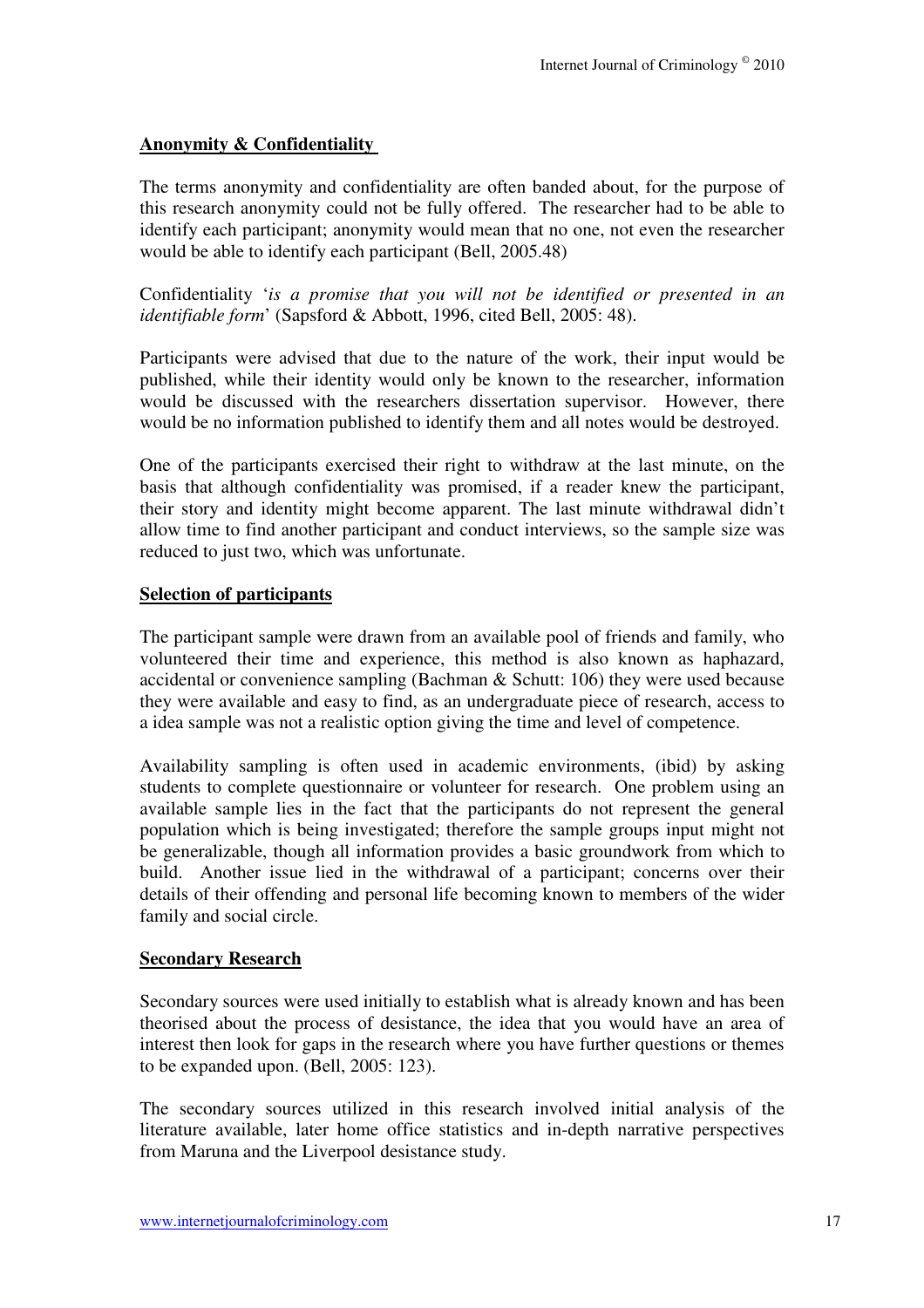By making use of secondary resources the researchers are able to save time and money, while gaining access to high quality data in a short amount of time. By taking advantage of the work other researchers have conducted previously, researchers are gather necessary data without conducting costly and time consuming studies themselves.

Secondary resources used in this research were from reliable academic and government sources.

### **Reliability & Validity**

'Reliability is the extent to which a test or procedure produces similar results under constant conditions on all occasions' (Bell, 2005: 117) Wragg (1980: 17. Cited Bell, 2005:117) asks

*'Would two interviewers using the same schedule or procedure get a similar result? Would an interviewer obtain a similar picture using the procedures on different occasions?'* 

On the basis of this definition, and the questions asked by Wragg, the research contained here is fairly reliable, even with the individual interviews, common themes were raised, while each story was individual, there were commonalities in the secondary research findings and primary research findings.

Validity asks 'whether an item measures or describes what it is supposed to measure or describe' (Bell, 2005:117). If a piece of research is unreliable, then it must lack validity, however, reliable items are not necessarily valid, if it does not measure what it is supposed to. In this case, the research is both reliable and valid, the work repeats themes found in similar studies and gives answers to the questions being asked.

### **Themes**

Part of the ethical clearance conditions were that the researcher should produce a list of themes (see Appendix B) which interviews would follow, these were passed onto the participants prior to the interviews being conducted, with the consent form to be signed (see Appendix A) this allowed the participants to fully consider if they wanted to participate.

A list 9 of themes, broadly discussing past present and future asking the interviewee to look at motivations to offend and desist. The themes were kept broad so not to influence the responses or lead the discussion down any particular route, and allow the interviewer the space to probe particular issues.

### **Conclusion**

The methods employed during this research were suited to such a small scale study. The secondary sources provided a solid basis and foundation used within the literature, it gave the work direction and helped identify area of interest. The statistics and studies involving individual narratives gave the theory a real life perspective.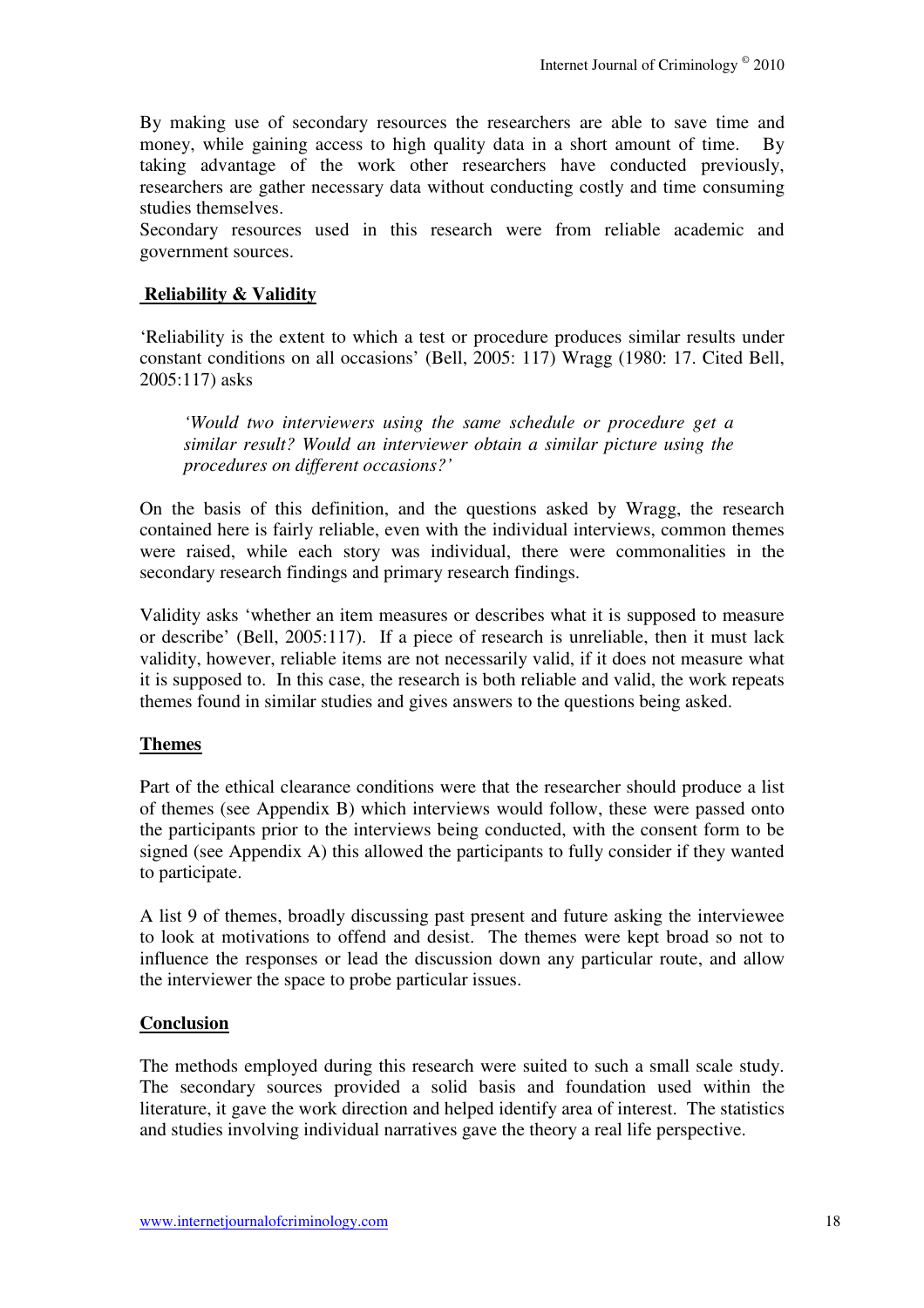By using primary sources, the researcher was able to explore themes and probe deeper.

### **Chapter 3: Findings**

Following on from the previous chapter looking at some of the current literature available on the process of desistance, this chapter will utilise some of the primary data collected by the researcher, via a series of interviews. Initially there were three participants, but one of the male interviewees exercised his right to withdraw his statements from the work, due to concerns over confidentiality, previously discussed in the Methodology chapter. Despite the setback, the extracts from interviews below add personal perceptions and experience to the theoretical framework.

The ideas discussed with the participants were based several theoretical concepts explored by various academics. The participants were a male 27 and female 28, similar upbringing, and have both now desisted from offending for several years, with no plans to start again.

The first area looked at was based on Hirschi's (1969) theory of social control is based on the theory people engage in delinquent behavior when their "social bond" to society is weakened. He argued those poor bonds to institutions such as family, education and the society. Both participants were invited to speak about their lives, starting with childhood, family upbringing, education, onset, eventual process of desistance and factors in their lives which keep desistance as the rational choice.

### **Family**

None of the participants came from "traditional" family set ups, each were raised by lone mothers, both participants expressed a real attachment to their families, immediate and extended. (see appendix 3: 1.1 & 2.1) Male A's family also had the extended church community, which he and his family were involved. (see appendix 3: 1.1 iv)

When Male A's offending seriousness of offending increased later in his teens, his family cut contact between him and his brother, also the threat of shame was introduced. (see appendix 3; 1.11; iii  $\&$  1v) at this point Male As level of involvement in offending increased.

### **Education:**

Educational investment and attachment or lack thereof has been associated with antisocial behaviour and offending; Male A's family ensured homework was complete and school was attended, he was invested in terms of time put in. (see Appendix 3; 1.1: ii) but he never felt as though he succeeded academically despite efforts put in. (see Appendix 3; 1.2: ii) at the age of 12 he started to miss school through truancy (see Appendix 3; 1.3: iii) by not attending school, it eventually lead to self exclusion and removal from school. He never achieved any formal qualifications (see Appendix 3; 1.7: i) when questioned on an alternative to education which he felt might have proven more suitable to him, he suggested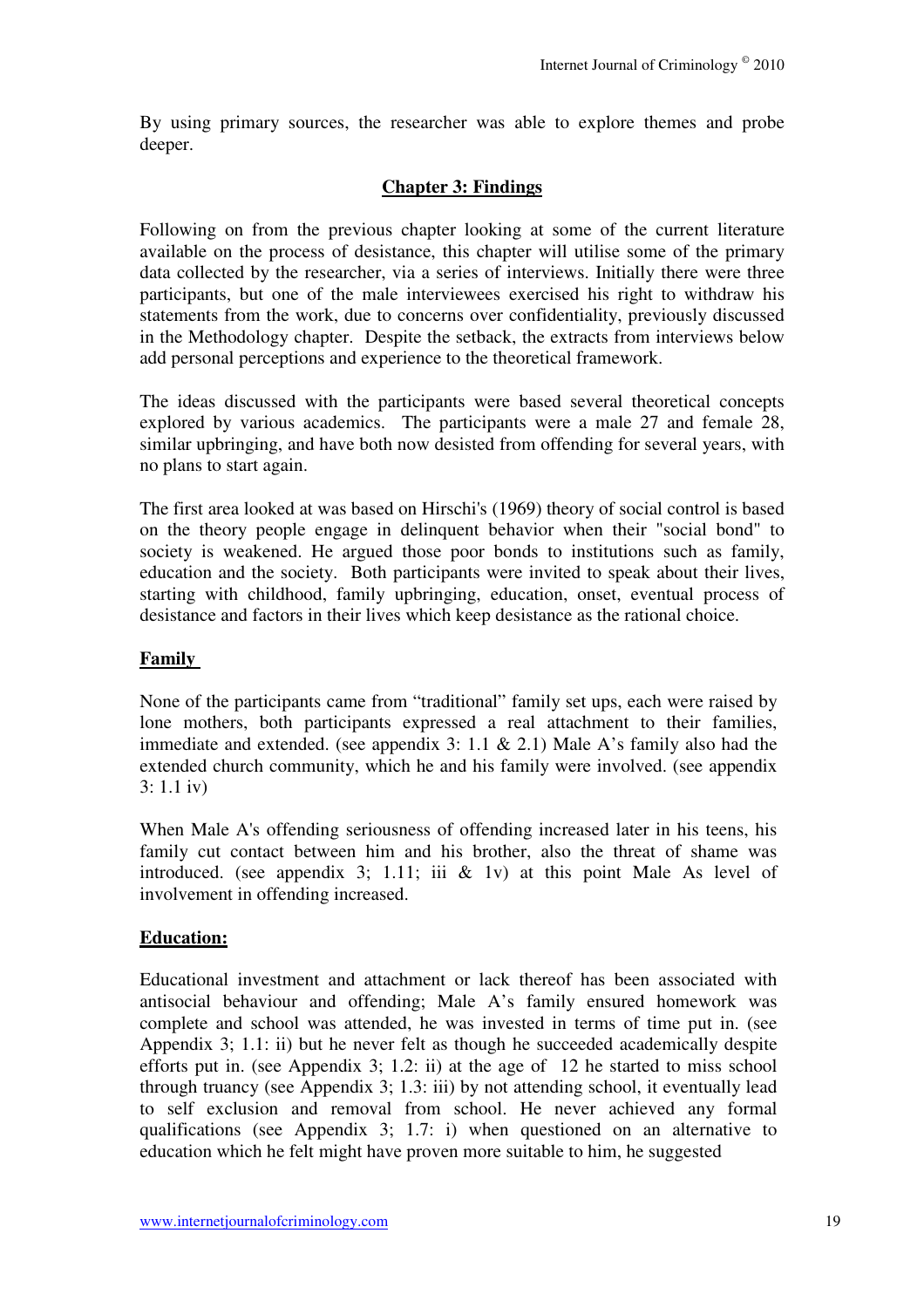*'Maybe doing something more training wise, like coaching, or something. Something physical, I hated books, still hate it, I can read and write, but school was never something that came easy'* 

Returning to more skills and training based education is an option being discussed by the government and opposing political parties. Although GCSEs and the national curriculum provide a solid frame wok, to enable all children aged 5-16years the same basic level of knowledge and academic attainment, an option for those who do not engage with the material might provide alternative that keeps people involved in the institution.

Female A, had a different school and educational experience. Her detachment to education suffered from an early stage, problems were not in the lack of academic ability (see Appendix 3; 2.2:ii) but due to bullying within the academic institution (see Appendix 3; 2.1 iii), and influence of family who were truant from school (see Appendix 3; 2.2:iii).

Unlike Male A, female A, did well academically, when she applied herself. (see Appendix 3; 2.3:I & ii) Her barriers were the outside social rewards of being with family outweighed the perceived future academic rewards; there are now increased pressures on parents to ensure their child's attendance. When the realisation that academic qualifications were required to achieve meaningful employment and decent salary (see Appendix 32.3: iii), the financial burden outweighed the future benefits. There is now a policy whereby students attending further Education can receive a weekly studying allowance of £30, although helpful, realistically in a low income household where the income is benefits, that £30 would be expected to pay for all luxuries, clothing and entertainment, more could be done to encourage continued participation.

For the next part of the discussion, we looked at the onset of offending behaviour, and the life-course perspective offer, which according to Laub and Sampson (2001, P:2) offered the most compelling institutional sources of desistance and dynamic social processes inherent in stopping crime. According to this theory there are 10 accepted concepts within DLC, the discussion with participants looked at onset, range of types of offending and the reasons behind behaviour.

### **Onset**

Onset for Male A, was age 10 (see Appendix 3; 1.3:  $i \ⅈ$ ), the DLC cites onset as between 8-14, so he fit within these perimeters. Early onset of antisocial behaviour is also cited as an indicator in the DLC, although the behaviours displayed by male A and his friends would usually fall within the realms of "normal" behaviour for children, but once he and his friends perceived the reaction of the local community, business owners and his step father as unfair, the behaviour intensified and became offending behaviour (see Appendix 3; 1.3: ii) Young people are often portrayed as being a menace to society, this is not a new concept, each generation perceives the next to be worse than when they were children. By making children feel like normal behaviour is wrong, they become excluded from the community and their bonds to its success is weakened.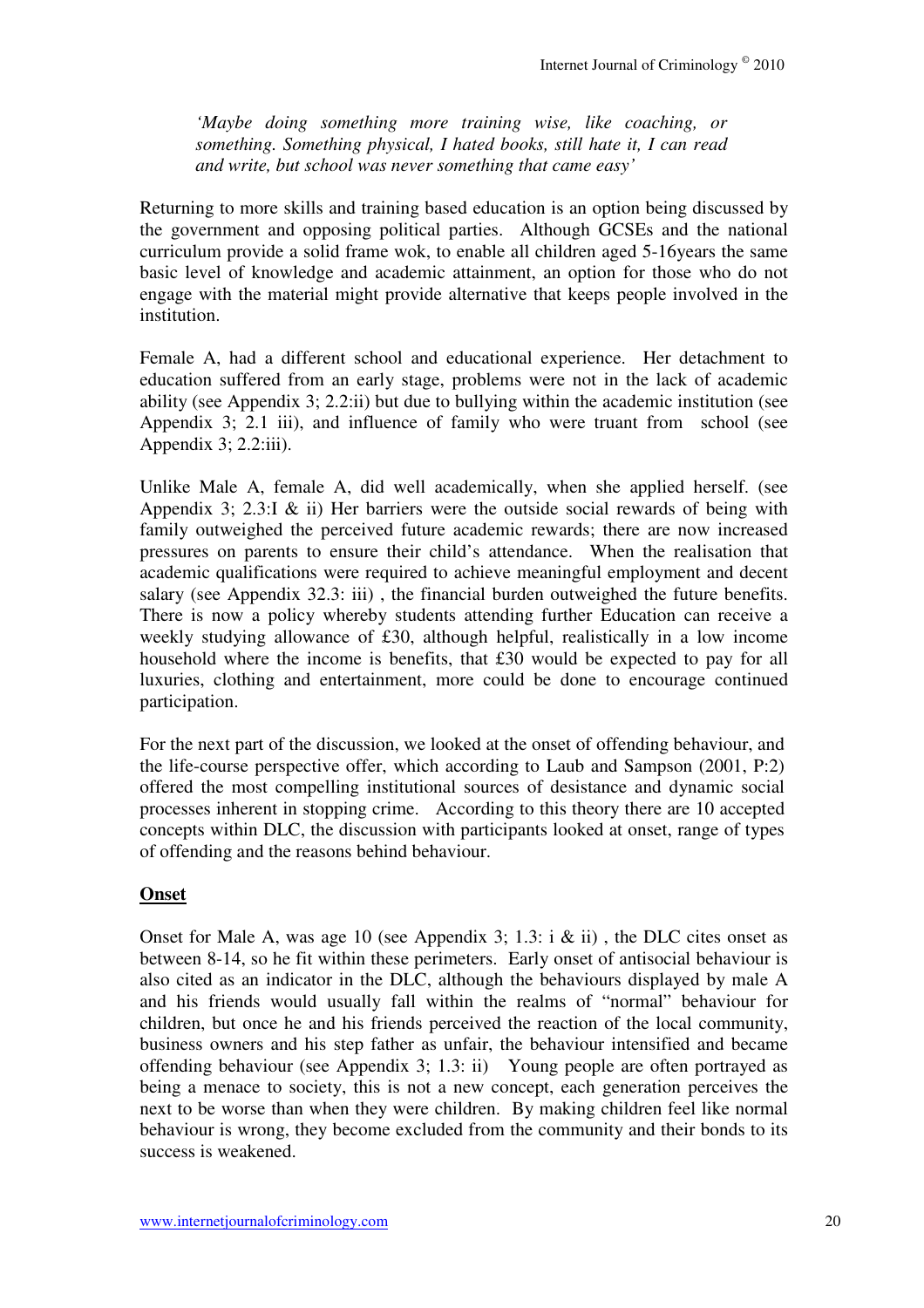Female A onset into antisocial behaviour and criminality started from a very early age (see Appendix 3; 2.4: i) according to the DLC this early start should lead to escalation and frequency of offending, however, she was able to leave offending behind without formal reprimand.

### **Cause of offending**

Onset for female A, was much earlier, she couldn't even remember when it had started, taking from shops had always been what she had seen and done, her mother turning a blind normalised the behaviour to an extent, she stole because she could, not out of need.

Female A:

*'Didn't always take things we needed, my mum always provided the stuff I needed. So it wasn't life or death stuff, it wasn't even stuff to make us look like we fit in, like clothes, it was stupid stuff like food or sweets, stationary, cheap little things really'* 

While Male A, at the time attributed the unfair treatment by adults as a cause of offending.

*'I guess at the time I would have said because I wanted the stuff or I wanted to earn my punishments, now I guess it was because I could and my friends were doing it. I had money, not loads, but I'd get bit of pocket money, or I could make a raise easily, just ask for small amounts of money from lots of people, begging really (laughs). My friends weren't paying; I didn't want to stand out'* 

As an adult he recognised it was his was of fitting in with peers, both Male A and Female A's motivations fit within the DLCs framework.

### **Range of offences**

Male A previously mentioned antisocial behaviour such as egging '*a neighbour's house'* and how he had '*started stealing little sweets from the shops, drinks when it was hot, or ice poles*' (see appendix 3; 1.3: ii) at around the age of 10years old. He went on to discuss further anti social behaviour, escalating into criminal behaviour, such as joy riding, intimidating behaviour, under-age drinking, illegal drug use and eventually ABH which lead to a custodial sentence (see appendix 3; 1.4: i, 1.9: ii & iii) while this was Male As first spell *'inside'* it was not his last, he went to offend further upon release, as a drugs runner, and did further time for ABH (see appendix 3; 1.11: v& vi). This fits in with the DLC model which says that antisocial behaviour is constant throughout childhood and offending will escalate.

Despite Female As offending and antisocial behaviour starting from an earlier age, she never escalated beyond shoplifting; although she participated in under-age drinking there was no mention of drugs. (see appendix 3; 2.4 i, ii  $\&$  iii)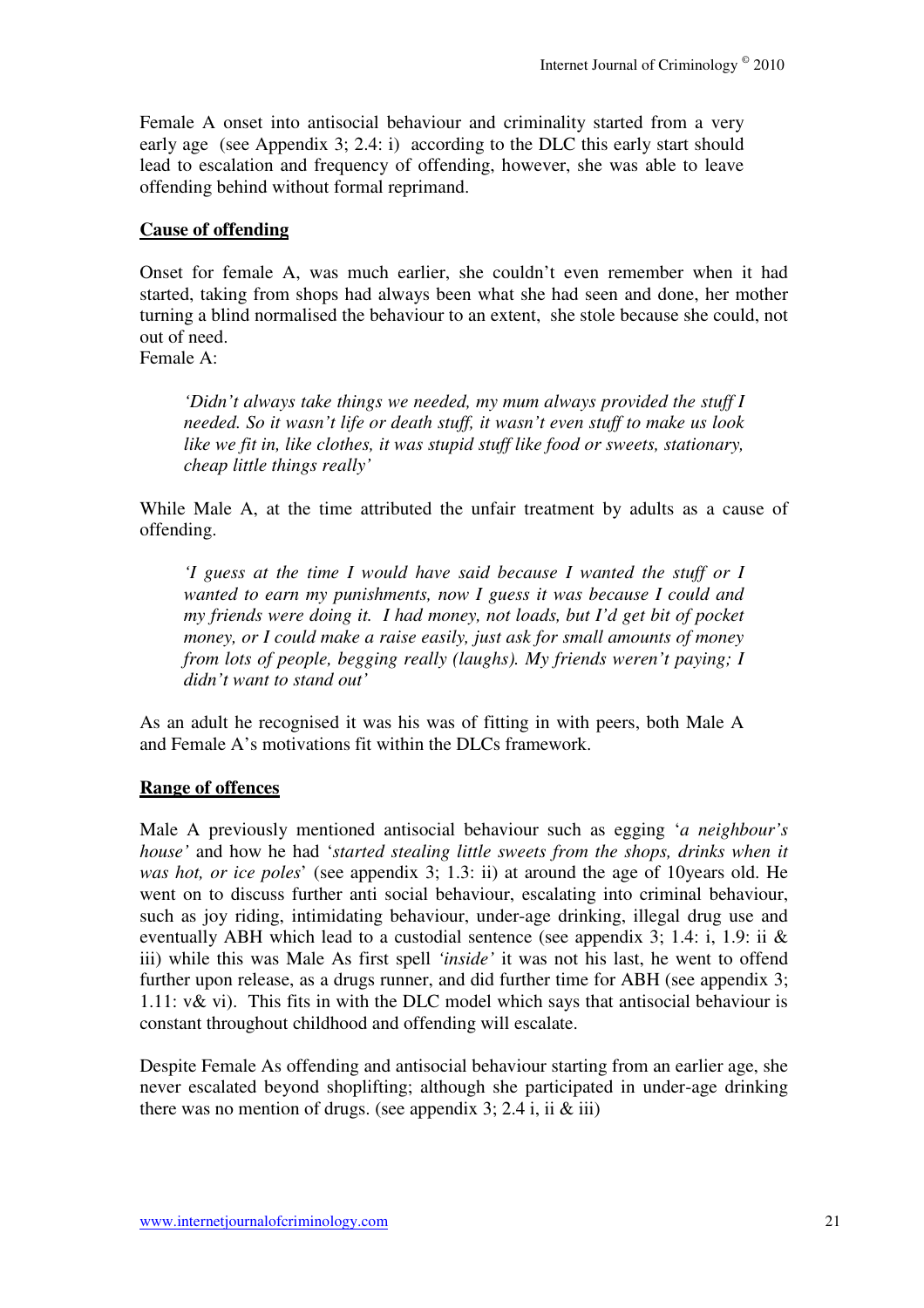### **Desistance**

As stated in the opening gambit of this chapter, both Male A and Female A, have both successfully desisted and continue to desist. For many years the link between age and crime has been noted for writers such as Gottfredson & Hirschi (1988) Quetelet (1831), offenders simply mature out of crime (as discussed in chapter 3) providing there are not mental deficits.

The peak age of offending has seen little change in the last over 184years years, Graham & Bowling self report study (Bateman & Pitts, 2005) showed the peak age of offending to be 21 (for males) and 16 (for females) compared to the Home office figures of 19 (for males) and 15 (for females) the DLC identifies peak age of offending mirrors the findings of the Home Office.

Peak age of offending for Male A was 17years of age, this was when he was most seriously and actively offending, however, after his first stint in a detention centre at 16years of age

*'I was only there [in the detention centre for] 6months, didn't have time to do the anger management or drugs course, so did a couple of IT certifications and worked out in the gym ALOT, got certificates for that. Didn't really have anyone who was trying to fight me, I played football so I got on with most people. Some people did struggle, I was lucky, but knew it was somewhere I didn't want to go back to. Mum said I could go home and we'd move, I promised to leave old friends behind. Didn't hear from any of my old friends or anything while I was there'* 

Lack of contact from friends on the outside had left Male A, disillusioned with the concept of friends offending and sticking together.

Although Male A had made a conscious decision to desist, without the proper social capital, advice and assistance, he went on to offending again to earn money and feel respected. (see appendix 3; 1.11 ii  $\&$  iii)

*'it [offending] gave me a level of respect I guess that I didn't have any where else. I know now it wasn't respect but using me, but I had money in my pocket, could still do my YOT meetings'* 

As explained earlier, Male A went on to be convicted of wounding with a deadly weapon; his desistance process began when he was detained after the incident. see appendix 3; 1.11 viii) taking steps to gain formal qualifications and experience.

*'got some GCSEs, did courses in IT again, and counselling and mentoring programmes, being in that long, I was given a role in the centre as a mentor to some of the younger kids inside, giving them my life story, hoping they'd take advantage when they got out I suppose.'* 

By being given the role of mentor within the centre, Male A, felt respected and as though he'd matured, he started to differentiate between him and his experiences and those young men who he was entrusted to give advice to.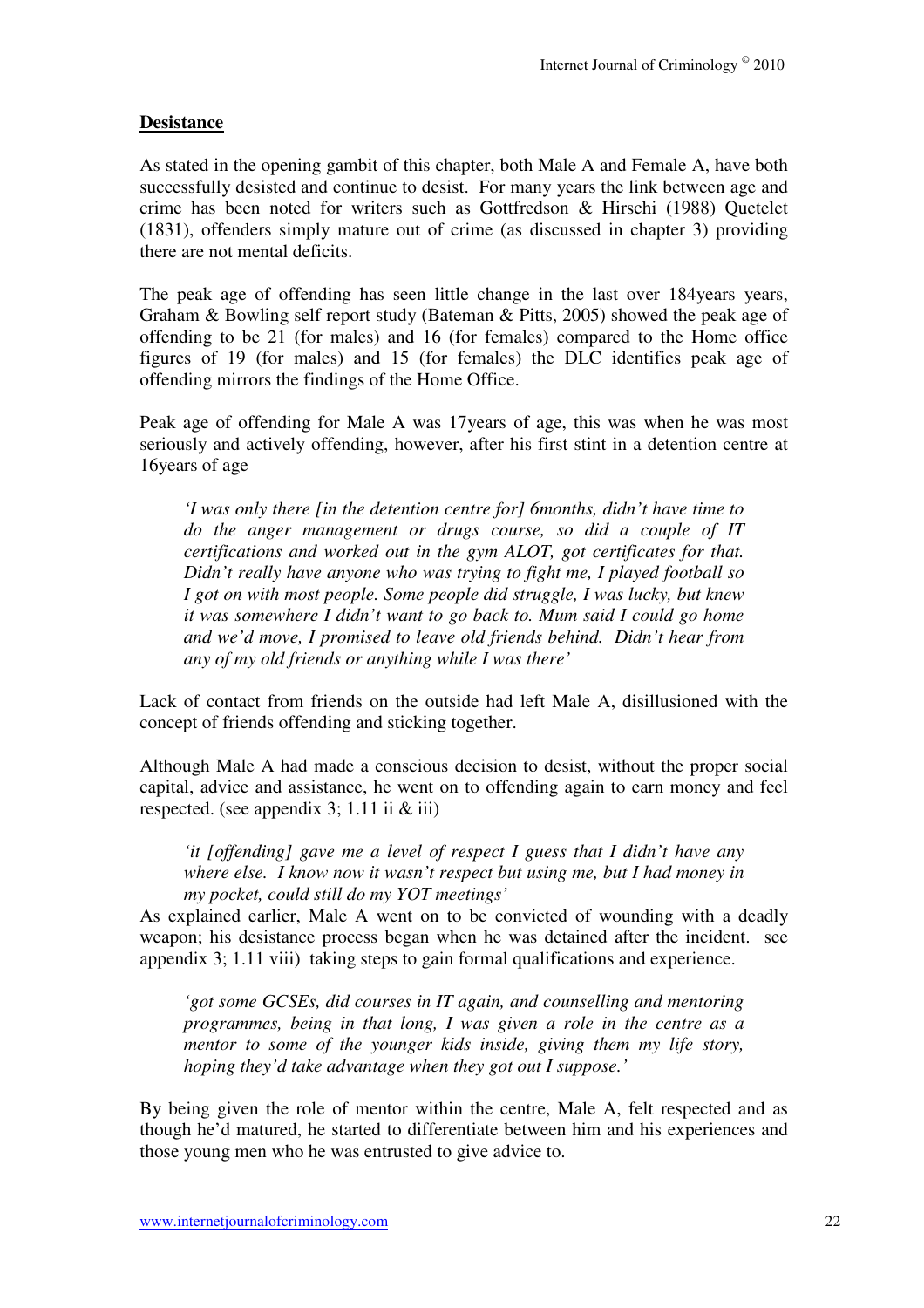*'lots of the kids came back, when you're in as long as I was you become a bit known, so people look out for you, try and be mates or something, but I didn't have time for no little youths who still weren't learning, I didn't think my life was anything great, and them thinking I was something special made me pity them.'* 

With the emotional support of family and the practical support of the Probation Officer, Male A was able to make the break from his offending pattern, which had seen him detained twice already. (see appendix 3; 1.12 i-1v)

Male A was able to reject what Jock Young (1999. 395) describes to as a bulimic society, in which the media shows people financial rewards they cannot legitimately achieve (as discussed in chapter 3) and found value in volunteering so he was able to reject the "bulimic Value system" as suggested by Maruna (2009)

 *'Didn't really like the idea of working for nothing, but once I got involved with the kids and the people doing the work, I really enjoyed it'* 

*'I found the respect that I had the last time I came out [of prison] but in a more positive setting, plus I respected their opinion, unlike the street runners and kids in prison, they didn't see the real me, just the street version of me'* 

For Female A, her process was more gradual (see appendix 3; 2.7:i) and did not require the formal intervention of detention, CJS or a Probation officer. Female A had never offended through altruistic reasons but more vicarious reasons, because she could. (see appendix 3; 2.5: ii) however once she moved to college, she adapted her behaviour to suit her new environment. (see appendix 3; 2.7:ii) risk of shame outweighed the benefits of shoplifting.

 *'my mum still got benefits for me and I got a small bursary from college, so i didn't need to steal anything. so I stopped'* 

On the surface it appeared a simple enough explanation, which fit Quetelet's notion of offending simply "burning out" but when asked about events outside of the university, it appears that tragedy lead to disbanding of friends, which played a part of the desistance process also. (see appendix 3; 2.8:i)

*'Things changed in the area I lived in, there was an accident, my friend was killed on a moped bike, being chased by the Police. It was horrible, lots of people saw it. [while] I was at school, one of the rare occasions. But it changed everything. People stayed in more. I stopped drinking on the streets, spent more time at home.'* 

The accident had lead to a change in the social environment, and the activities of the wider social groups, people weren't together as much, as shoplifting and under-age drinking had always been something done as part of a group, there wasn't the opportunity for the groups to congregate any more, this lead to Female As time being consumed by more conventional activities, such as college education.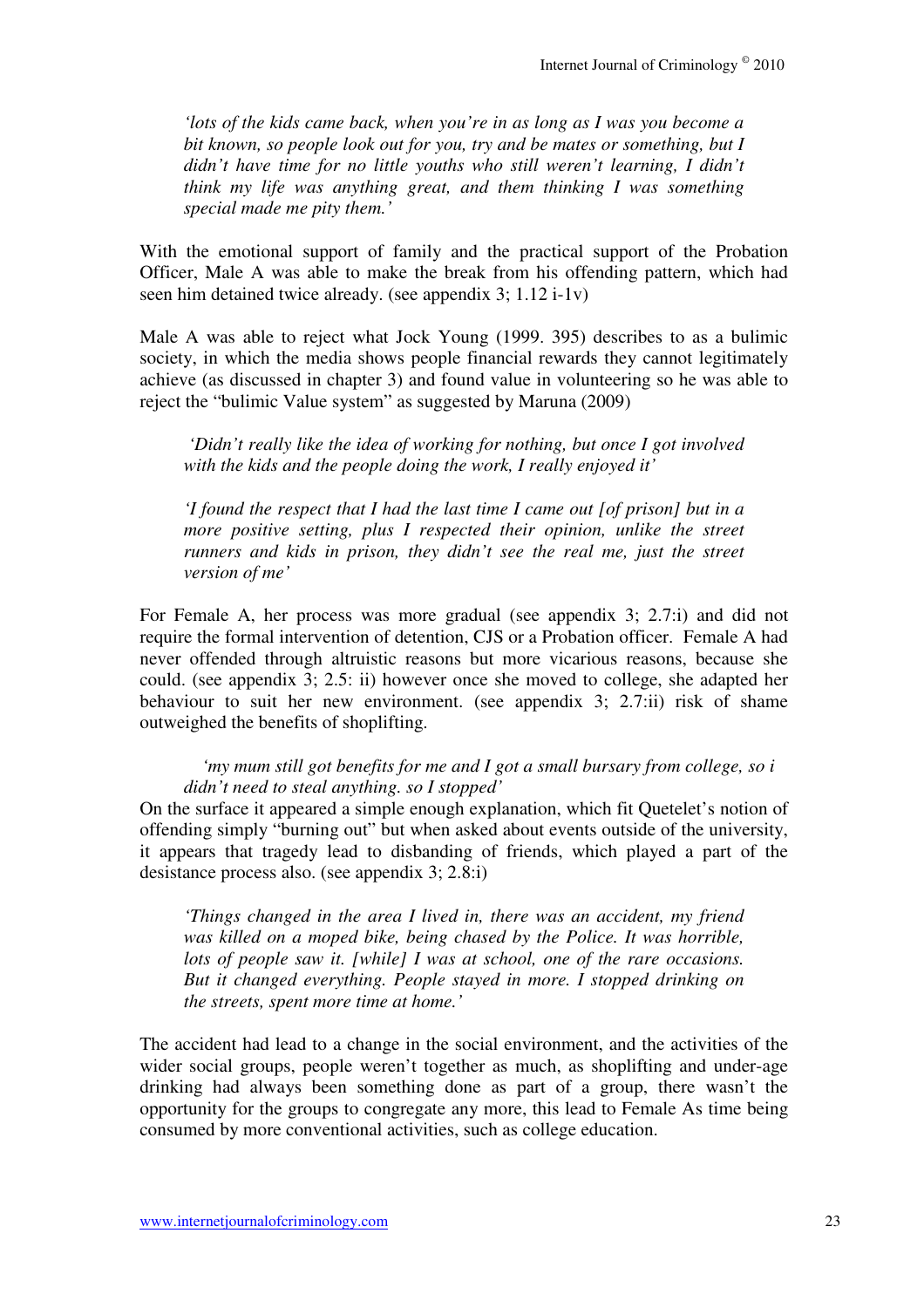#### **Continued desistance**

Interviewees discussed what motivates them both to continue in their desistance. While Lemert (1948) pointed out there is no systematic theory to specify the social mechanisms which might change the secondary deviant into a 'normal' acceptable member of society, Marunas (2001) narrative approach explains how the individual is able to transition subjectively, over time they [desisters] were able to explain and internalize 'why they did, what they did, and why they are now "not like that" any more', developing these credible stories themselves and other to understand, they were able to move beyond previous identities they held.

In the last section Male A stated that the respect he had achieved on the street from other offenders was not the type of respect he wanted as

*'They didn't see the real me, just the street version of me' Who is the real you?* 

*'(laughs) I mean I know I did all that stuff, or I was stupid enough not to say who did, but really I'm just a mummy's boy, I want to make my mum, [step] dad and Gran proud.'* 

In Marunas (2001: cited McCulloch & McNeill. 2008) narrative study, he noted that while each story was unique to the individual, two common themes of 'condemnation' and 'redemption' were repeated and differed between the persisters and desisters (see chapter 3). While Male A shared common themes with the "redemption" scriptees, he did not see himself as a victim of his environment, but as a victim of his own decisions. Given assistance he was able to make life changes and full fill the potential he had envisioned for himself. (see appendix 3; 1.13: ii)

*'I want to continue with the work I'm doing. I have a really good relationship with my mum, [step] dad, little brother and extended family. Keep building on that I suppose, my Gran passed 2years ago; it really hit home how important family is. I'm glad she got to see me turn things round, I like to think she's still with me'* 

Returning to the opening idea of social bonds, Male A expressed his commitment to the wider society, family and job, as reason to continue in desisting.

Female A cited less socially conscious reasons for desistance. Currently employed as a supervisor in a beauticians franchise, she is happy with her life.

*'I'm a supervisor now, I could move up. I would like to for the money, but I enjoy working with my friends. It's a bit like school all over again really'*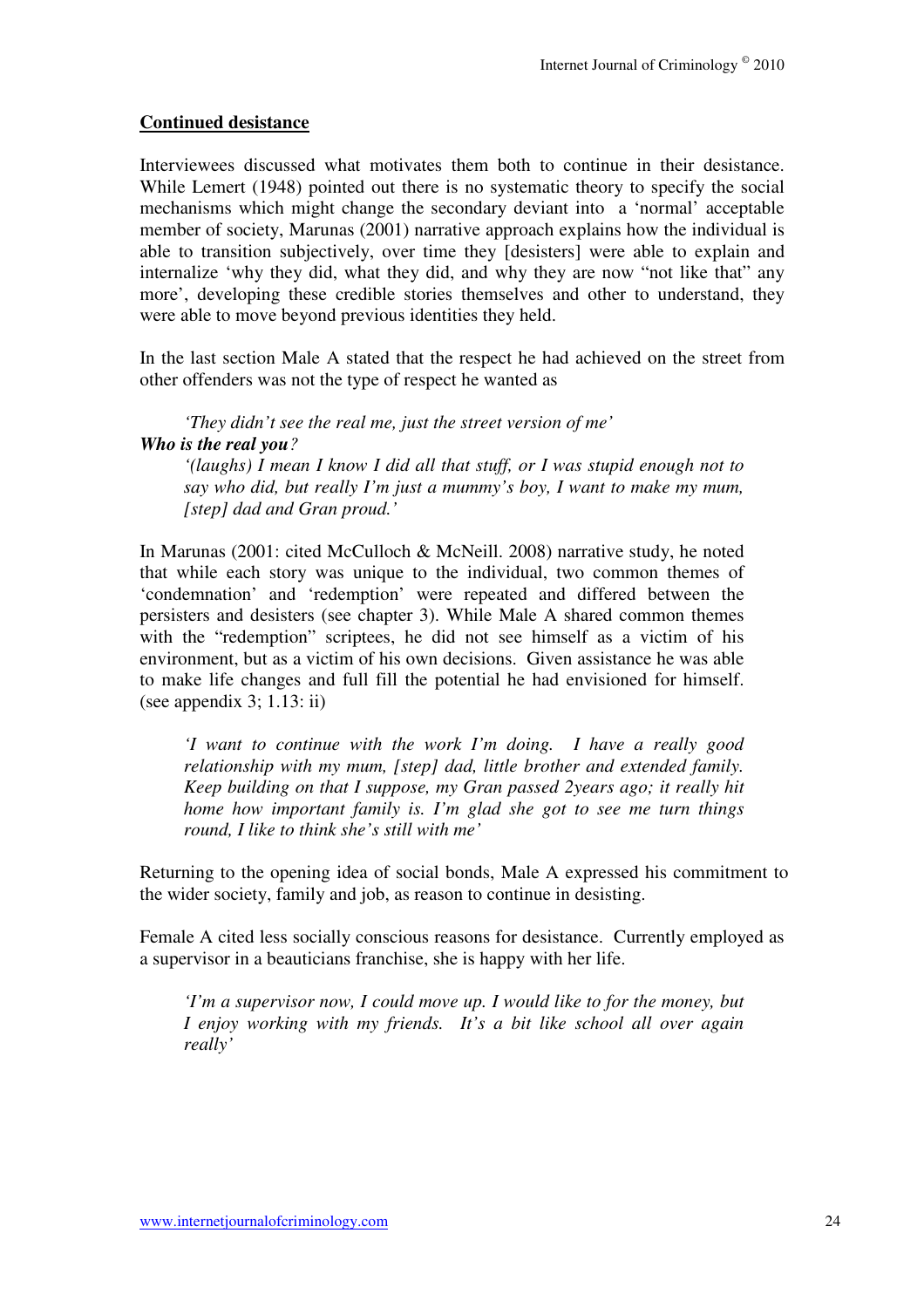### **CRB checks**

Finally the "threat" of CRB checks was discussed, the researcher wanted to explore whether or not the CRB check posed a real threat to future potential, either actually or if the threat was perceived.

Although Female As offending behaviour had started earliest, the level of seriousness of offending had never gone beyond shoplifting, she only briefly came into contact with the CJS, and no action went further than a warning. While Rhodes 2008 work indicated that 60% of employers sought CRB checks regardless of the position however Female A never encountered this (see appendix 3; 2.11:i) however she did not know exactly what might be recorded or passed on if she were to encounter a CRB check.

*'Don't think anything would show up now, last time I was in trouble was 14years ago, nearly 15, they'd be off now I think, nothing formal anyway, I hope'* 

For Male A, having been in the CJS more frequently and seriously the potential for something to show up in a CRB check was more realistic, however, due to the type of work he does, this has proven to not be a barrier to him, but outside of the organisation he recognises the barriers young people with records might face, in addition to be another technique of normalisation, it becomes another excuse not to seek legitimate employment (see Appendix 3; 1.17 ii).

 *'I've not been stopped [in applying for jobs] because of my CRB checks; I'm fully disclosed to my employer. But a lot of the [young] lads I work with find the suggestion of a CRB check by employers, even if it's not mentioned, a big mental barrier to even trying to apply for jobs.'* 

*'But part of it is the not knowing what is counted, and revealed or how long. Most people don't know. I'm not even sure if mine are still on there. Do they get spent? (Researcher is unsure) that's what I mean. It's like the white elephant or something, or like an invisible arrow pointing out your past that only you and employers can see (laughs).'*

The final point raised by both participants lie in the lack of knowledge of what would be disclosed on a CRB check and how long information would be held. the point raised by Rhodes (2008) shows that a system put in place to ensure clarity and provide protection to vulnerable groups, is potentially excluding and creating new vulnerable groups.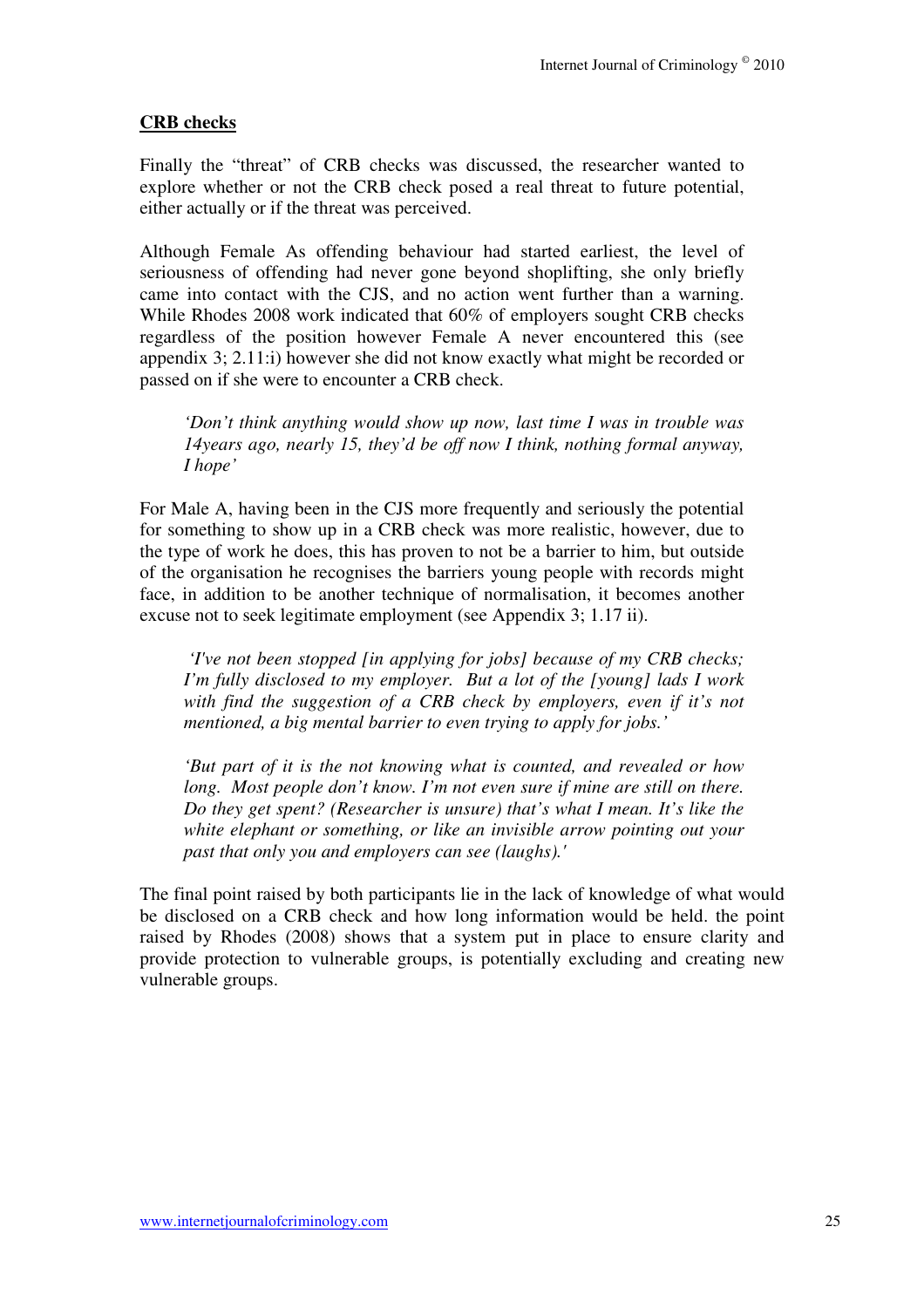# **Chapter 5: Conclusion**

This aim of this project was to examine the process of desistance and consider the possibility for outside forces such as professional intervention in successful desistance from crime. The use of primary research, in the form of semi structured interviews, and secondary data analysis enabled these themes to be explored in relation to theory and from personal perspectives, in order to determine whether formal intervention and assistance could enable desistance from crime, or if this should be a process which the individual must chose and attain alone.

When looking at the theoretical perspectives on desistance, the opportunity for formal intervention, such as family counselling, steps to toward wider inclusion, were all policies which could be further developed. When discussed with individuals, it was apparent that formal interventions were more of a hindrance, both actually in terms of the labelling affects and the potential exclusion from meaningful employment via CRB checks and psychological hindrance, in terms of the self perception of the individual and their perceived exclusion because of the potential for previous convictions, arrests and cautions which might be revealed via a CRB check.

In the discussion chapter which looked at the various themes discussed both theoretically literature review and the participants input, a number of factors were identified which may help to understand why individuals are able to desist from crime and how formal agencies might be able to make this process easier.

There are traditional criminological theories, in particular maturation, which argues that people will eventually simple 'grow out' of crime, society is unable to wait for people to mature out of offending behaviour as this process occurs at different times for different people. By strengthening the individuals social bonds, at an earlier age and stage of offending, desistance becomes a rational choice, the potential harm to victims and wider society is reduced, and it is less likely individuals will be held back by CRB check in the future, when seeking employment.

This research successfully achieved the aims that were set out at the beginning of this project; it discussed the individual and social experience of those who desist from crime, and also the idea that people, especially criminals and those who commit crime at a young age, can and often do change, criminality is not a fixed state, and most people desist from offending. Despite this public opinion and the government policy still tends to ire on the side of caution that nothing works, insisting on increasingly punitive punishment and dismissing rehabilitation and inclusion initiatives as being the soft option and soft on crime. There is a real focus on the opinion of the general public when it comes to Crime Policy, especially with a general election coming up, each Political group is trying to appear tougher on crime then the next, with further study into the area of desistance and the important role the state can perform formally via interventions and enabling desistance, without the formal use of convictions and labelling, the public can be educated and interventions can be shown to work, in reducing crime, future victimization and the burden on the CJS and Prison systems. As an outcome of this project, it is recommended that more research into desistance is carried out, as this is an important issue that appears to have been overlooked academically.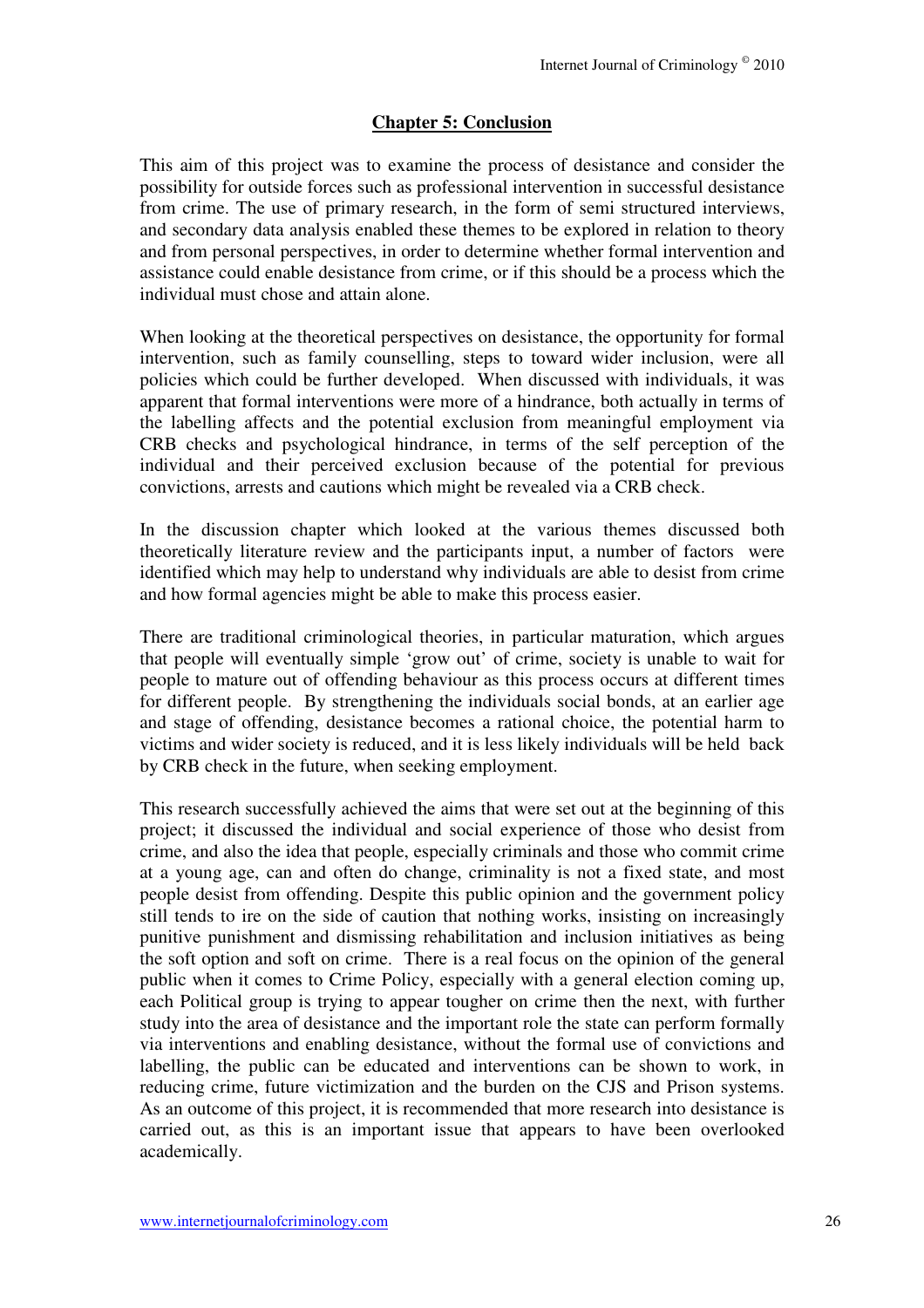# **Reference List**

Alston, R.J. Harley, D. Lenhoff, K. (1995) *Hirschi's Social Control Theory: A Sociological Perspective on Drug Abuse among Persons with Disabilities*. Journal of rehabilitation

http://findarticles.com/p/articles/mi\_m0825/is\_4\_61/ai\_61522787/pg\_2/?tag=content; col1 – accessed January 10, 2010.

Bachman, R & Schutt, R, K. (2003) *The practice research in Criminology and Criminal Justice*. Sage Publications. USA Bell, J. (2005) Doing Your Research Project: A Guide for First-Time Researchers in Education and Social Science, 4th edition, Buckingham

Barry, M (2000). *The Mentor/Monitor Debate in Criminal Justice: 'What Works' for Offenders.* British Journal of Social Work. 30, 575-595

Budd, T & Sharp, C (2003) Offending in England and Wales: first results from the 2003 Crime and Justice Survey

www.homeoffice.gov.uk http://www.homeoffice.gov.uk/rds/pdfs05/r244.pdf accessed 01/12/09

Bryman, A (2008) *Social research methods. Third Edition*. Oxford University Press.

Cavadino, M. & Dignan, J (2001) *Bias in the Criminal Justice System*. Criminology: A Reader. Eds: Jewkes, Y. & Letherby, G. (2002) Sage. London. UK

Dean, L. & Bracken, D.C. & Morrissette (2007) Desistance within an urban Aboriginal gang *Probation Journal.* 54:125

Delvin, A. & Turney, B (1999) *"Going Straight: After Crime and Punishment"*  Waterside Press. Winchester. UK

Farrall, S. (2003) J'accuse: Probation Evaluation-Research Epistemologies. *Criminal Justice*, Vol. 3, No. 3, 249-268

Farrall, S. & Calverley, A.(2006) *Understanding Desistance from crime: Theoretical directions in resettlement and rehabilitation.* Ed. Maguire, M. Criminal Justice Series. Open University Press. Berkshire. UK

Gottfredson, M. R. & Hirschi, T. (1990) A general Theory Of Crime. Stanford, CA: Stanford University Press.

Hirschi, T. (1969) (REPRINTED 2004) *Causes of Delinquency.* Transaction Publishers. New Jersey.

Holin, C.R. (2007) Psychology and Criminology: Early Accord. *The Oxford Handbook of Criminology*. Edited by Maguire, M., Morgan, R. & Reiner, R. Oxford. Oxford University Press.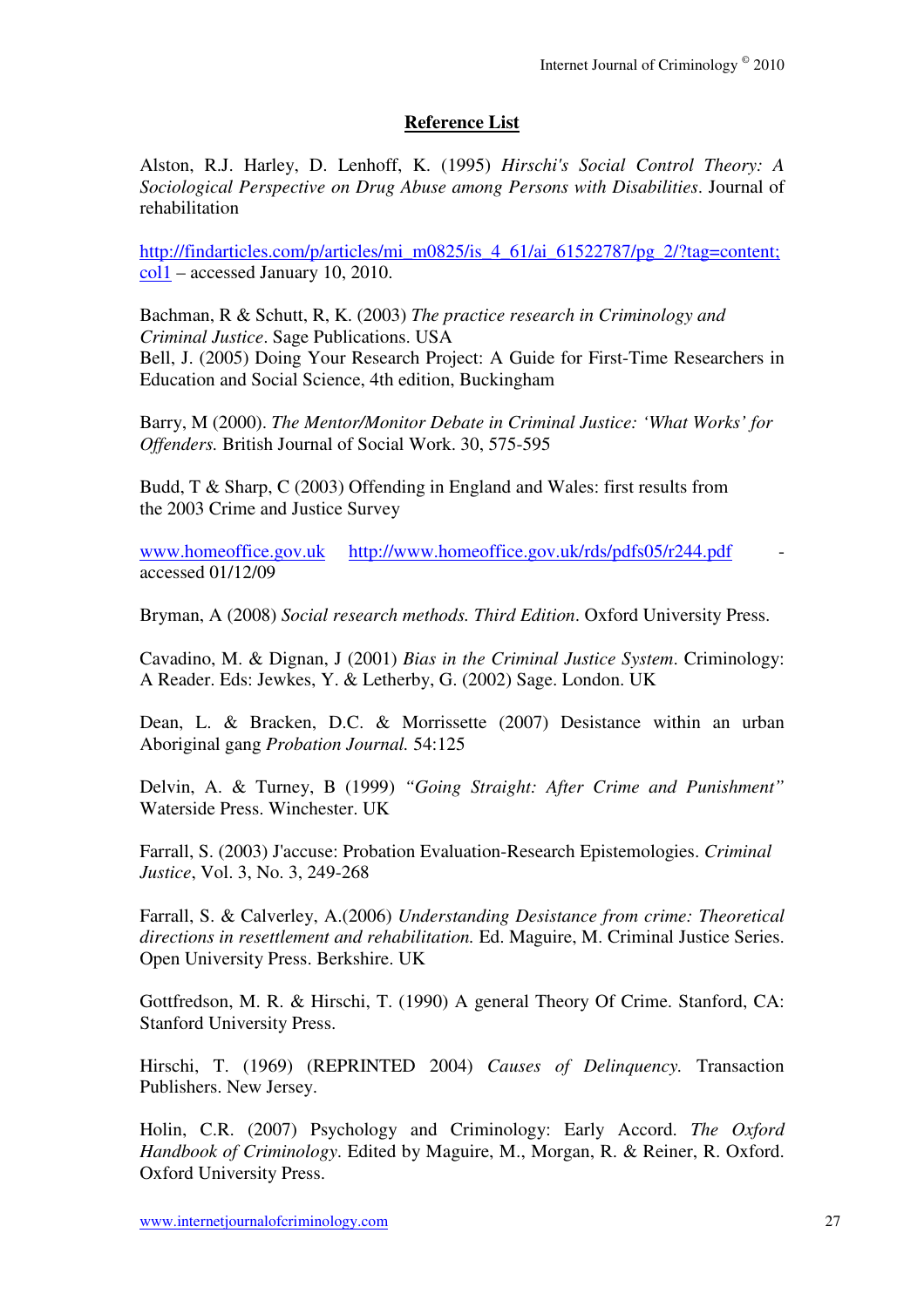Kazemian, L. (2007) Desistance From Crime: Theoretical, Empirical, Methodological, and Policy Considerations. *Journal of Contemporary Criminal Justice*; 23; 5

Kvale, S. (1996). *InterViews: An introduction to qualitative research interviewing*. Thousand Oaks, CA: Sage

Kumar, R. (2005) *Research Methodology: A step-by-step Guide for beginners.*  London Sage

Laub, J.H, & Sampson, R.J. (2001) 'Understanding Desistance From Crime' *Crime & justice,*28: 1-58

Maruna, S. (1997) Desistance and development? The Psychological Process of 'Going Straight' *The British Criminology Conferences: Selected papers, Vol.2.* Edited by Brogden, M. (1999) British Society of Criminology

Maruna, S.(2001) *Making Good: How Ex-convicts reform and rebuild their lives.*  American Psychological society. Washington DC. USA

Maruna, S. & Immarigeon, R. (2004) *After Crime and Punishment; Pathways to offender reintegration* USA & Canada: Willan Publishing

Maruna, S. Porter, L. & Carvalho, I. (2004) *The Liverpool Desistance Study and probation practice: Opening the dialogue.* The Journal of Community and Criminal Justice. 51(3): 221–232

Maruna, S. 27/04/2007; Public Opinion – accessed December 2009 http://business.timesonline.co.uk/tol/business/industry\_sectors/public\_sector/article16 93275.ece

McCulloch, T. & McNeill, F. (chapter 9) Desistance-focused approaches. *Addressing Offending Behaviour: Context, Practice and Values*. Eds. Green, S. Lancaster, E. & Feasy, S. (2008) Willan Publishing. Devon. UK.

McNeil, F (2006) 'A desistance paradigm for Offender Management' *Criminology and Criminal Justice.* 6: 39-62

Messner, S.F., Krohn, M.D., & Liska, A.E (1989) *Theoretical integration in the study deviance and crime: problems and Prospect.* New York Press. US

Moffitt, T.E. (1993) "'life-course-persistent' and 'Adolescent limited' antisocial behaviour; A Developmental Taxonomy" psychological review 100:674-701

Piquero, A.R. Farrington, D.P. & Blumstein, A. (2007) Key Issues in Criminal Career research. New analyses of the Cambridge Study in delinquent development. *Cambridge University Press*. USA

Rhodes, J. (2008) Ex-Offenders, social ties and the routes into employment. *Interbet Journal of Criminology.*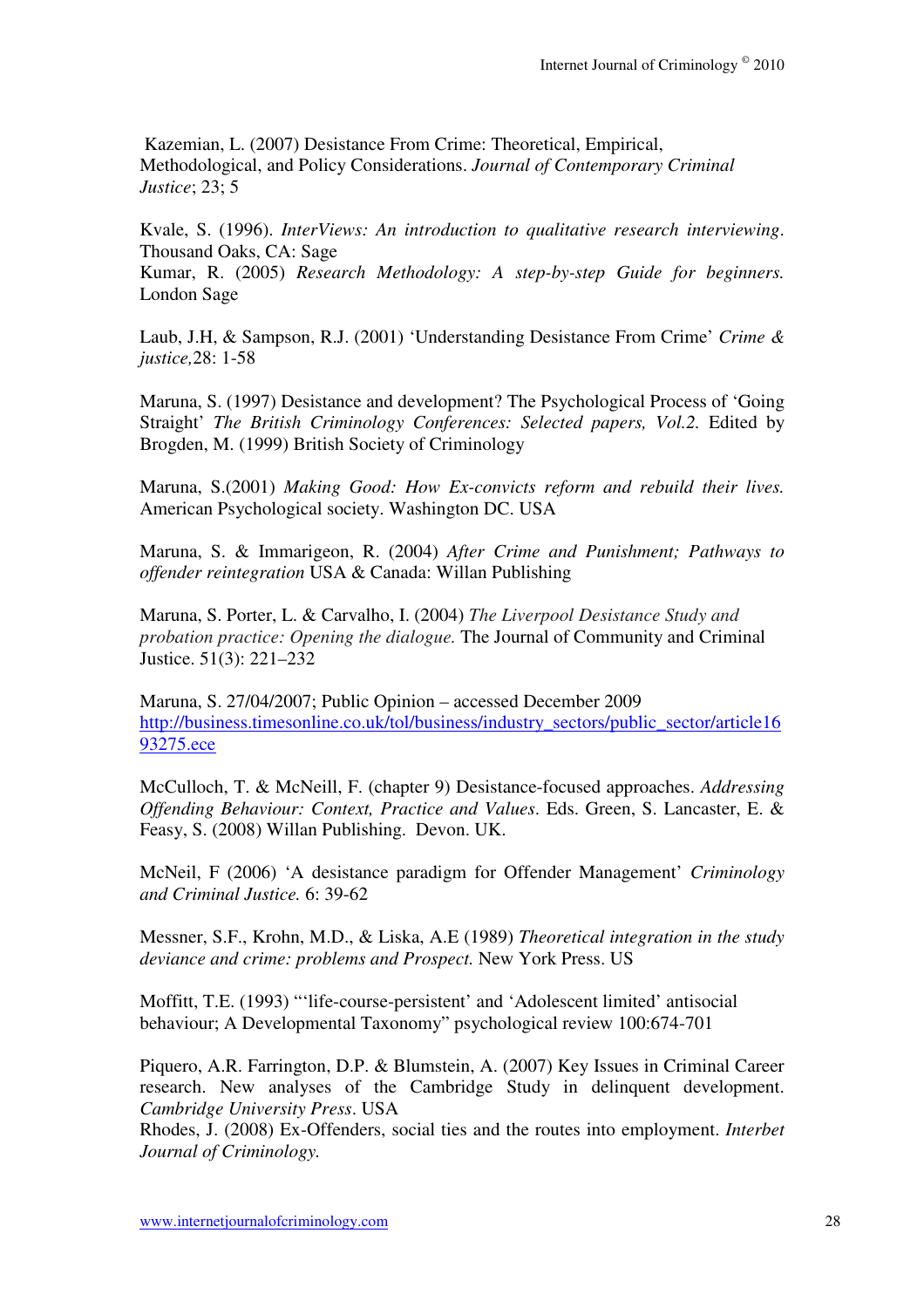https://shibidp.ntu.ac.uk/exchange/N0185760/Inbox/No%20Subject.EML/Rhodes -Ex-offenders\_and\_Employment.pdf/C58EA28C-18C0-4a97-9AF2-036E93DDAFB3/Rhodes\_-\_Ex-offenders\_and\_Employment.pdf?attach=1 Accessed 13/03/2010

*www.telegraph.co.uk/.../Prisoner-re-offending-costs-economy-10bn-annually.html*  accessed 10/03/10

The RHP companion to: Youth Justice. Eds. Bateman, T. & Pitts, J. (2005) Russell House Publishing Ltd. Dorset UK

Wolfgang, M. E. (1981) Confidentiality in Criminological research and other ethical issues. *Journal of criminal law & Criminology*. Vol. 72. No 1. p.345-361

Young, J. (1999) *Cannibalism and Bulimia: Patterns of social control in late modernity.* Theoretical Criminology, 3, No. 4, 387 – 407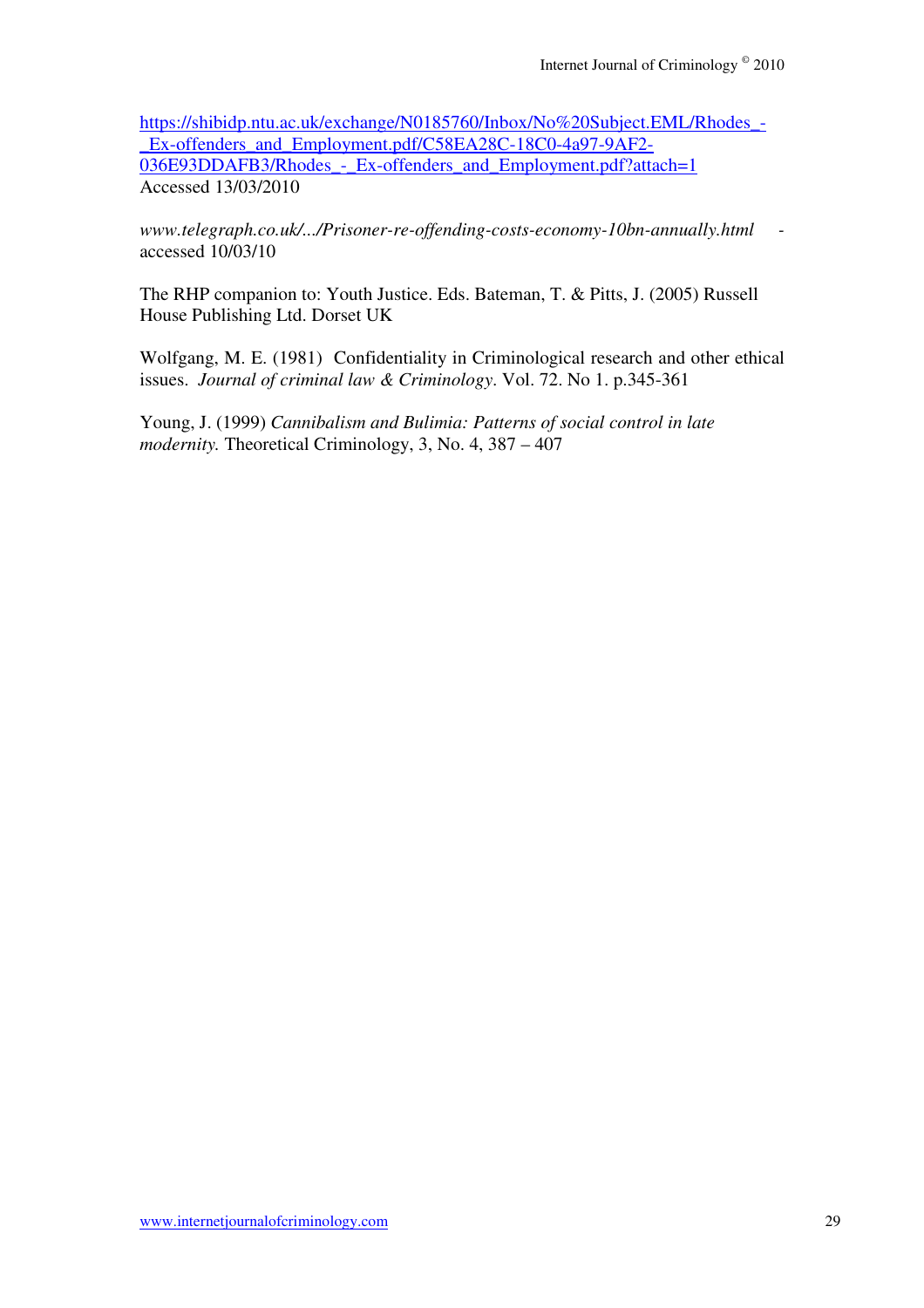### **Appendix 1: Themes**

#### **Themes**

- Family who was around happy/stable/chaotic
- Childhood  $(7-11)$  level of freedom anti social behaviour early education experience -friends
- Education  $(11-16)$  relationships with teachers relationships at home friends-peers
- Onset of criminal behaviour criminal friends? group behaviour? lone actors
- 16-18 education/employment/home life -
- Intervention formal (CJS) informal (Family)
- Becoming an adult Employment Relationships
- Desistance vs Persistence Social capital
- Future hopes family employment

### **Appendix 2: consent form**

*I have read and understand the purpose of this research and my part in it;* 

*I understand that should I reveal intent to commit further offences or reveal offences unknown to authorities, the researcher will have to pass all details on to the research supervisor and the relevant authorities.* 

*I have asked questions if needed and understand that I can contact the investigator at any time with queries or concerns.* 

*I give permission for the interviewer to take written notes on the understanding that the notes will be destroyed at the end of the project.* 

*I have the right to withdraw my data at any point during or after the interview and all materials will be destroyed. final deadline for withdrawal is 2nd April 2010, to allow for final submission.* 

*I voluntarily agree to take part in this study.* 

Signature of participant: ………………………………………… Date: ……………………………..

 $\overline{a}$ **Investigator contact details:**  Natalie Hearn BA Criminology 3rd Year E-mail: N0185760@ntu.ac.uk Supervisor: Andrew Wilson (Andrew.Wilson@ntu.ac.uk) School of Social Sciences Nottingham Trent University, Burton Street, Nottingham NG1 4BU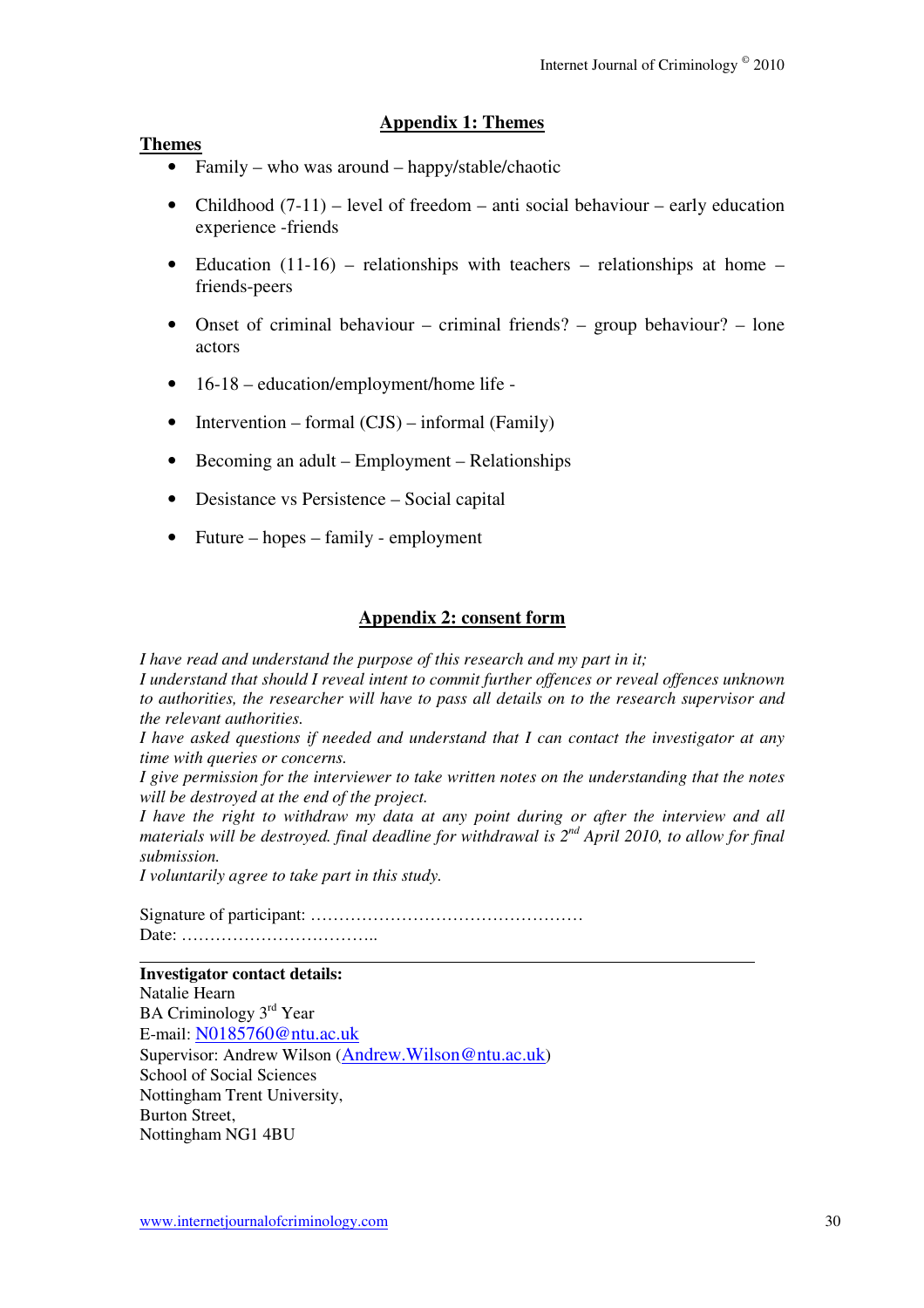# **Appendix 3: Transcripts Interview: Male A**

Raised in a lone parent household, with mother and younger brother (10year age gap) mother entered a new relationship, stable father figure. All involved in the local church.

# **1.1 Family**

- i. "It was just me and my mum for a real long time ya'know, for about 8-9years. My dad wasn't around really, I knew his face but that was it, never had any love for him or anything, I was a mummy's boy, but not a wimp, just real respectful and stuff... Liked to help her out... spent a lot of time with her and my Gran before she passed my aunts, cousins and them. Lots of strong black women, no real constant male figures. Uncles [were] in and out of prison, I guess now"
- ii. "My mum worked, she still does, same job. So I spent a lot of time with family, but my mums always made sure stuff like homework was done, house was always clean, cupboards full and stuff, she'd make time in the evening and stuff, but I was mainly round my Gran"
- iii. "lived in a mostly white area, there were only a few black families, so we stood out, but never no racial stuff really when I was a kid anyway, liked staying with my family though who lived in a black and Asian [Indian and Pakistani] area, didn't stand out so much"
- iv. "Went to church like every Sunday, big family dinners after. my mum met my step dad there, he was a big scary dude (laughs) he was cool, into his church, came in and wanted to be my daddy straight away,. It was cool at first, but then he'd try and tell me what to do, when that was my mum's job really. I liked him but had no respect. I see now he was just trying to be the good guy, but it was a big shock to me at the time, I was about 8, they got married soon after. Then my little brother comes along"
- v. "My mums took a few years off work when I was about 10, just before I started comp[rehensive school], so there was a lot of changes quick. My step father continued to work, but we didn't go to church as much, guess my mum was too busy mostly. I didn't miss church, meant I could have more free time to play out. My mum didn't like having me under her feet, but I did miss my Gran and the family. We still went but not as often"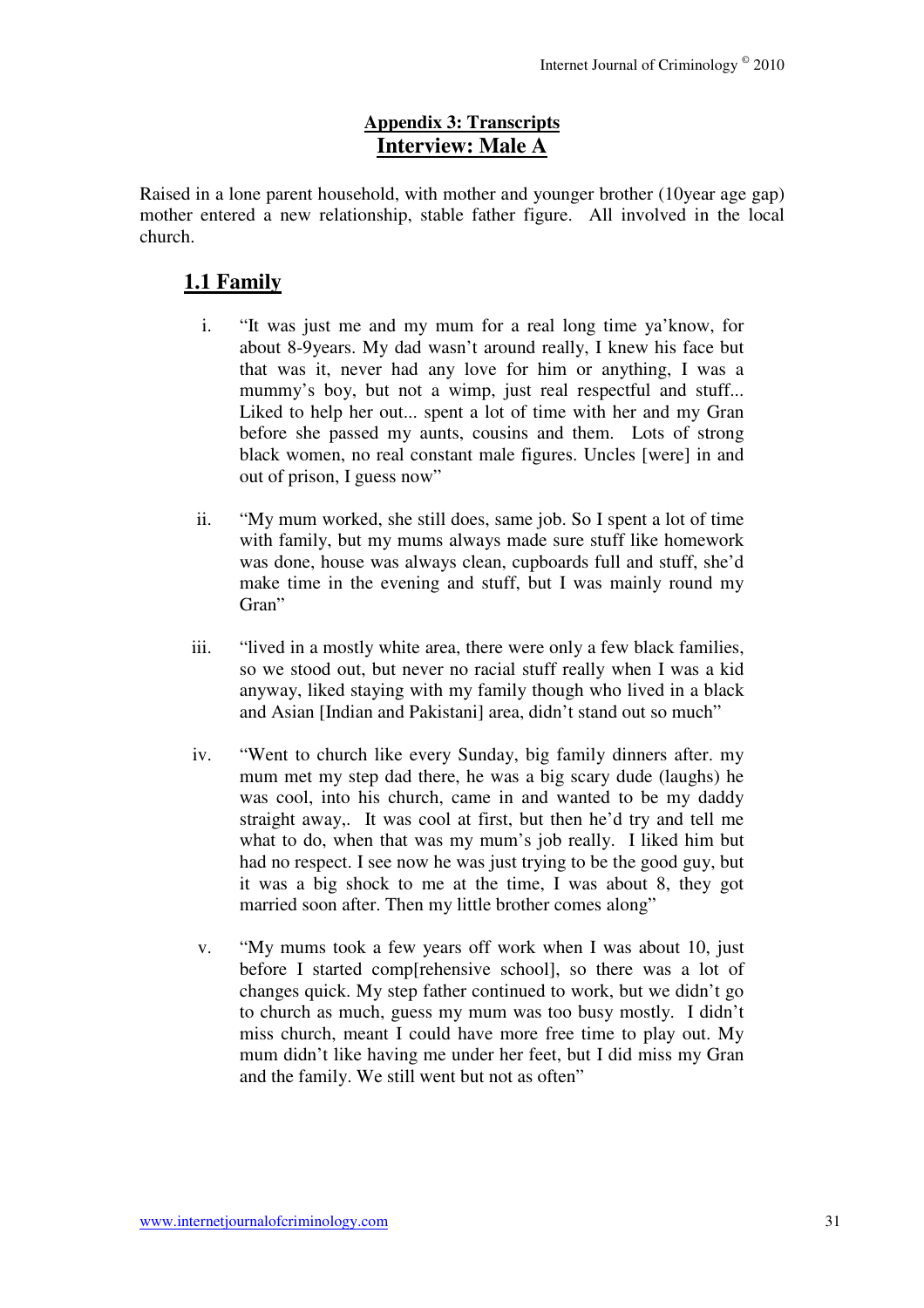# **1.2 Free time**

i. "I guess because before when my mums worked I had to go to different family members, even though I was mostly with my Gran, had to know where I was, I mostly spent time with cousins and doing homework and stuff until my mums collected me. But when she [my mum] took time off to have my baby brother, I was further from my cousins so I played football and stuff with kids on the street. Always close enough to be called in. but in summer and at weekends, we did stuff before, me and my mum, but she was busy with my brother or we didn't have enough money, so when summer and weekends came round I was out from like 9-10 in the morning, come back for something to eat, like a sandwich, then probably take it out with me and not come in until like tea time" "Still in school every day, doing homework. I was never top of the

class but my mum always encouraged me and the teachers were ok, especially the men teachers because I was real good at football. Got on with everyone"

# **1.3 Anti social behaviour onset**

- i. "summer before I went to comp[rehensive] I started running around with some older boys, just playing football or going swimming, but we'd be out all day and sometimes old folks on the street would tell us to keep quiet, at like 2[pm] in the afternoon, what's that all about, just kids playing not doing anything really, not even loud, but people just got mardy threaten to call the police or get our parents. My step dad was strict, he didn't hit me often but he had hit me, and he beat me once because a neighbour complained we were playing football on the green, for god's sake. I was only 10, I always walked off, but the older boys sometimes talked back, nothing bad really, just stating the obvious. but after I got a beat because the folk on the street knew my step dad was strict, so they'd go to my yard, and low the other boys 'cause their mum would just tell the people to get a life and let the kids play. Shops were the same always telling tales to my mum, even on days when I was at my Gran's. My mum and step dad didn't like them boys"
- ii. "I soon learned to be sneakier, we egged a neighbour's house once, started stealing little sweets from the shops, drinks when it was hot, or ice poles, we took nuff [lots] of them. It was good and bad that they owners knew my family, bad because they were always running and telling tales, but good because they [the shop keepers] only thought I was running with the boys who were nicking stuff, they never thought I was actually taking stuff"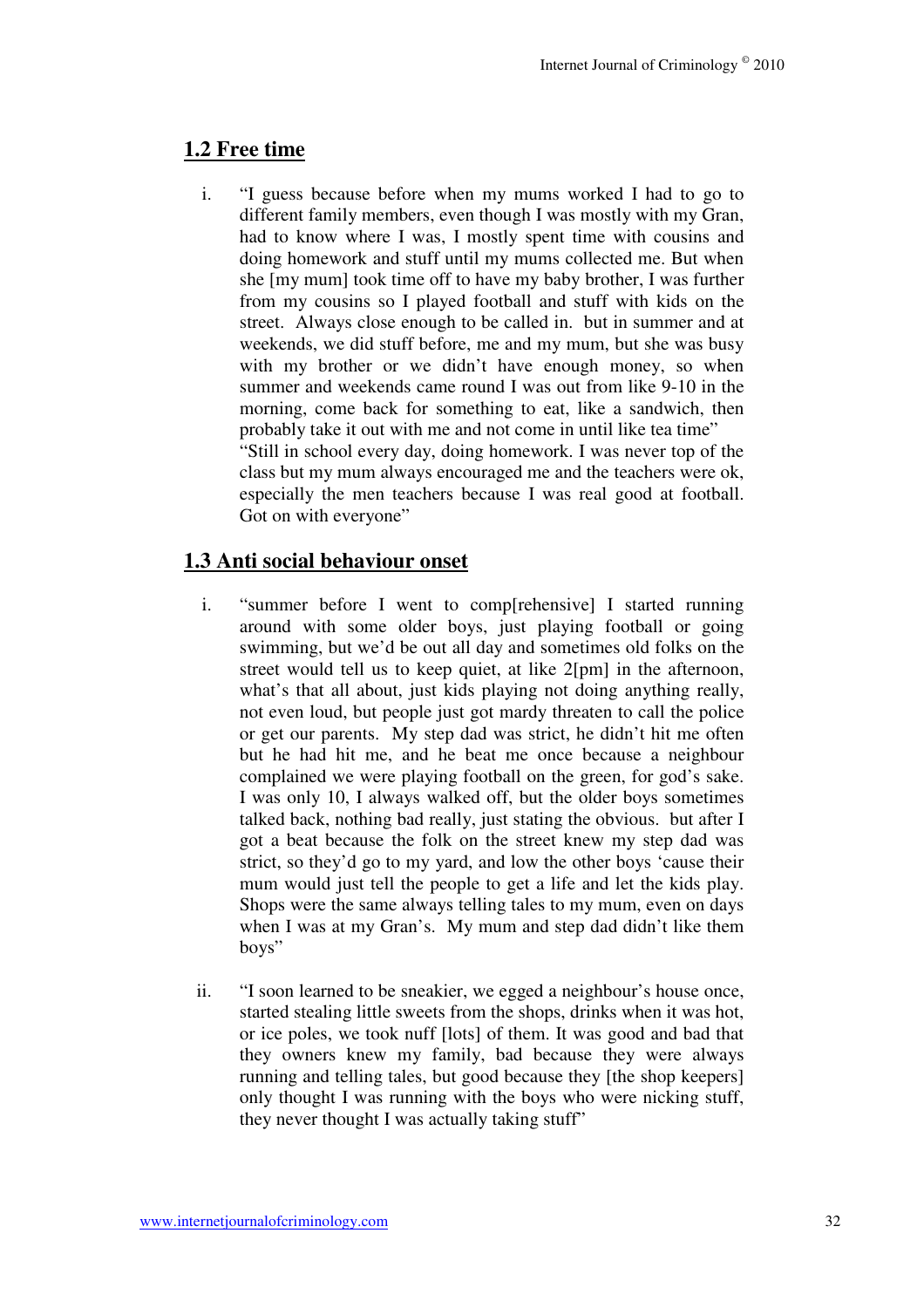# **1.4 Stealing**

i. "I guess at the time I would have said because I wanted the stuff or I wanted to earn my punishments, now I guess it was because I could and my friends were doing it. I had money, not loads, but I'd get bit of pocket money, or I could make a raise easily, just ask for small amounts of money from lots of people, begging really (laughs). My friends weren't paying; I didn't want to stand out"

# **1.5 Economic environment**

i. "Everyone had a bit of money, no one needed to take 5p ice pops, but everyone did it, well not everyone. But most did. I was lucky my step dad didn't earn loads but I always had clean nice clothes and my Gran got me special stuff like trainers which were stupid expensive, but even then everyone had to wear Nikes. I know some kids had to wear Kingfisher or JJs [Jonathon James] shoes, I never picked on kids for what they didn't have, but I had to have good stuff. I never stole stuff like that"

# **1.6 the Police**

- i. "just before I was 12[years old] run ins with neighbours got more often, I started arguing back, I went through a growth thing [spurt] and got tall quick, so people noticed me even more. didn't do it on purpose, really, just playing with a football on the green and kicked a ball too hard at someone's house, put the window through, we all scattered, it was the funniest thing, but it was obvious who'd done it, we'd been there all day, probably had my name on it or something stupid like that. police were called and came to my house, I wasn't in, but when I got home, my step dad started, my mum was in tears, my Gran was in tears, I thought someone had died. I was hand on heart gutted, I started crying like a little girl or something (laughs). My step dad had to take me to the police station or the police would come and arrest me in the morning. I had visions of prison or something. I didn't have a solicitor or anything like that, just my step dad. I told the Police everything; I was crying and snotting all the way through it"
- ii. "I was grounded the rest of the summer, by the time I got back to school I was a proper Billy [no mates], my mum and step dad had gone to my friends parents and said their kids couldn't come near me. could've kept my head down I guess and just got back into the old routine of school and family, but instead I went all out to impress my mates"
- iii. "Following my mates, skiving off school, being the first to do stupid stuff, smashes something or talk to someone make them feel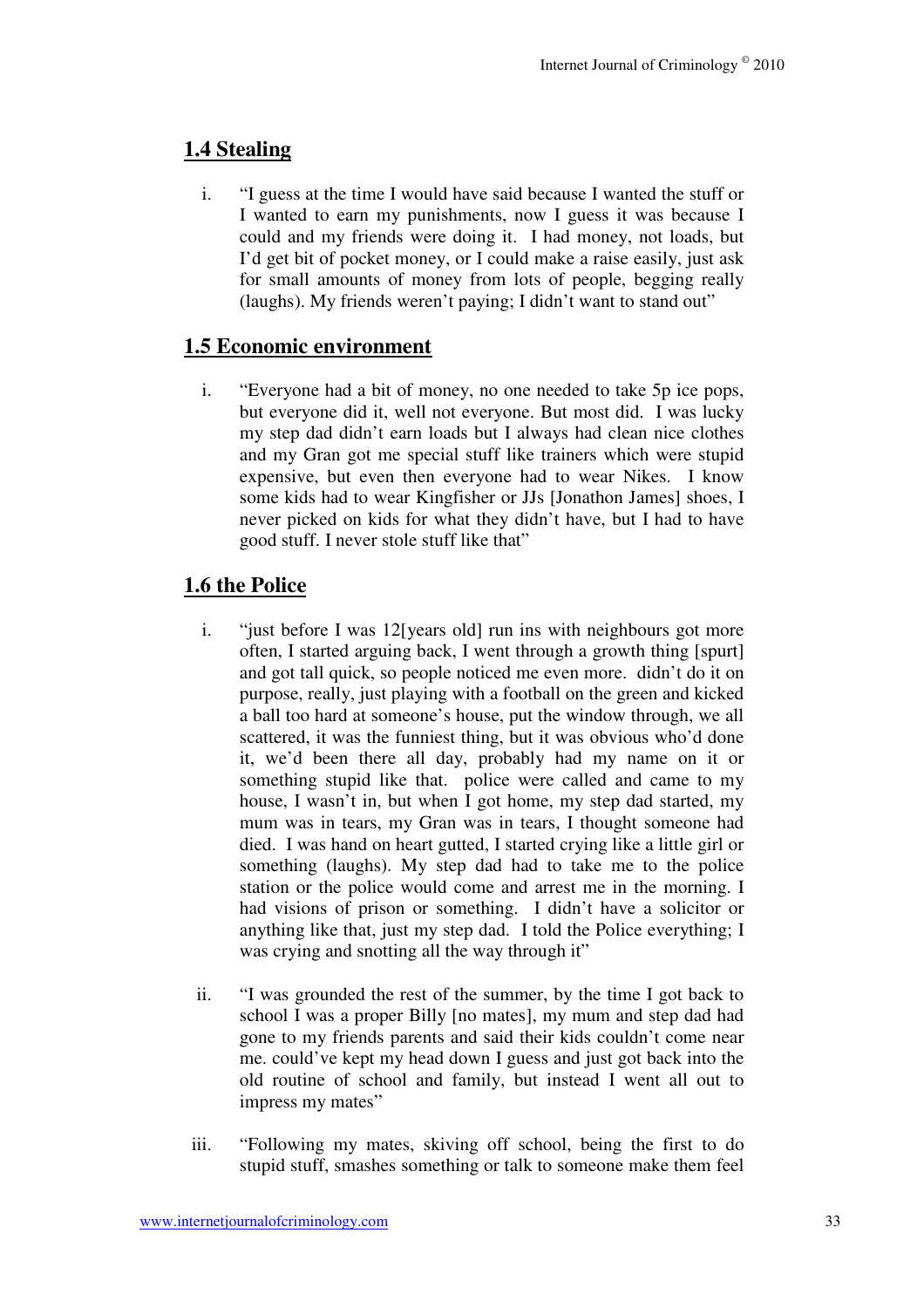stupid to impress my mates. got in trouble a few more times with the police, managed to hold it together and not bawl or grass people up, my family weren't so traumatised by it now, they knew I wasn't in serious trouble, just antisocial stuff they call it now, then it was just kids stuff, probably would have got ASBOs or something like it now."

- iv. "when I was in the third year had another growth thingy [spurt] and got taller than my step dad, me and him kept coming to blows, nothing physical, really, just shoving and getting in each other's faces, my mums hated it. I was about 13 started missing loads of school, went to live with my Gran for a bit but stayed out lots, didn't like lying to her, but staying at my friends smoking peng [weed] and playing on PS [play station] all night was more appealing, plus she lived far from my school and friends"
- v. "Weren't out on the streets much, but whenever we were the Police would stop us constantly. Always trying to Police our every breath, the way we walked, talked, everything. I got sick of the Police quick, always running to my family, talking about my football or school, or family like they knew me. Now I know they were trying to help, but they didn't go about it the right way for me then, or now for that matter, not much changes really"

# **1.7 self exclusion from school**

i. "stopped going to school altogether when I was in my final year, there was no point, I was never going to be put in for exams, teachers were cool with me, especially PE, thought I had skills on the pitch, still do, but I just saw it as unnecessary reason to get up early"

# **1.8 alternative to school**

i. "Maybe doing something more training wise, like coaching, or something. Something physical, I hated books, still hate it, I can read and write, but school was never something that came easy"

# **1.9 life of crime**

- i. "Mum and dad were bothered but couldn't do much, my step dad tried to talk to me about apprenticeships in cars or something, I did like cars, but I liked driving or being driven, didn't feel the need to get my clothes dirty like that."
- ii. "I got involved with some lads who went joy riding, I was the token black kid in our group, but they all dressed and tried to talk like me (laughs) we'd drive to a forest park place and smoke, or try and get into clubs, and bars, it was easier for girls, I didn't do too bad because I was really tall. A mate of mine started doing a load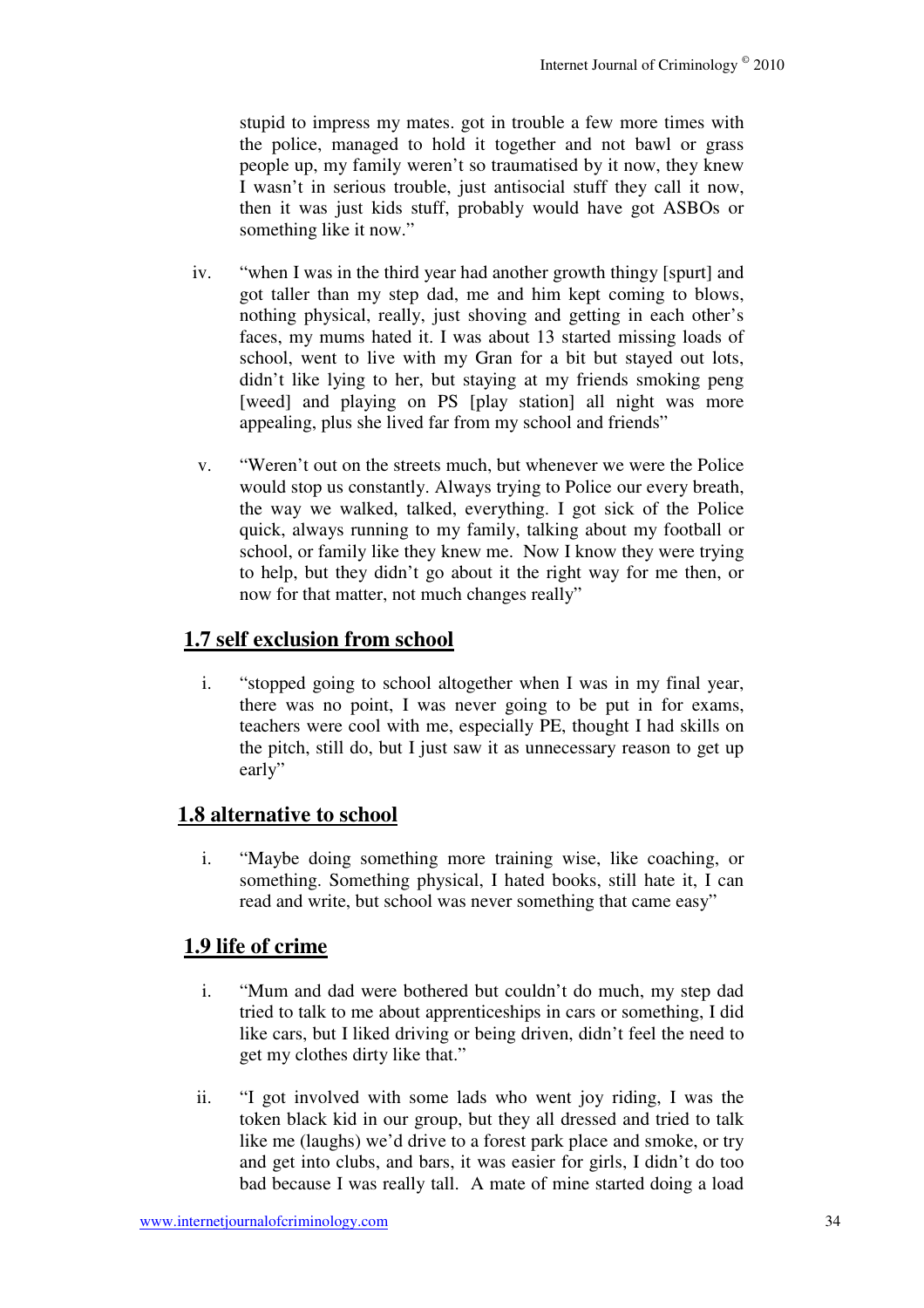of coke [cocaine] I tried but it made me edgy, got into fights. I'm not a fighter, I'm mouthy, but never a fighter. One night we were trying to get into a bar and got turned away baring in mind I was just 15, but these big lads got mouthy and I got a lucky punch in, broke a man's eye socket"

iii. "I was given 12months custody, blokes face was a mess. In court that was the most shameful time, felt like when I was a kid again and broke the window, didn't cry or anything in court, but my mum did, even my step dad did, Gran never came to court, but she wrote me while I was inside"

# **1.10 Prison**

- i. "That first night was the longest of my life; I sobbed like a baby in my room. Think I must've cried every night for the first week. When my mum finally come for a visit, it was horrible having her searched like that, didn't even feel right hugging her in case it got her in trouble"
- ii. "I was only there 6months, didn't have time to do the anger management or drugs course, so did a couple of IT certifications and worked out in the gym ALOT, got certificates for that. Didn't really have anyone who was trying to fight me, I played football so I got on with most people. Some people did struggle, I was lucky, but knew it was somewhere I didn't want to go back to. Mum said I could go home and we'd move, I promised to leave old friends behind. Didn't hear from any of my old friends or anything while I was there"

### **1.11 life after Prison**

- i. "I was out just before my  $17<sup>th</sup>$  Birthday, moved in with my Gran for a while to be near family and away from old friends, I was all determined to "go straight" maybe finish off college or something. I signed up with YOT [youth offending team] they promised to help me fill the gaps that prison left. help me get into college, do anger management or something, but I only had to report once a week, spent 5minutes with the caseworker, can't even remember the blokes name, he was that helpful."
- ii. "My Gran was quite old, couldn't sit round with her watching truelife movies or anything all day. My mum and step dad tried to help me get into college and apply for work, but I was worried I wouldn't get in or be able to do it, so didn't really do it. My mum was back at work, my little brother at school, tried to help out, collecting him and what not, they'd give me little bits of money, but not enough to live on."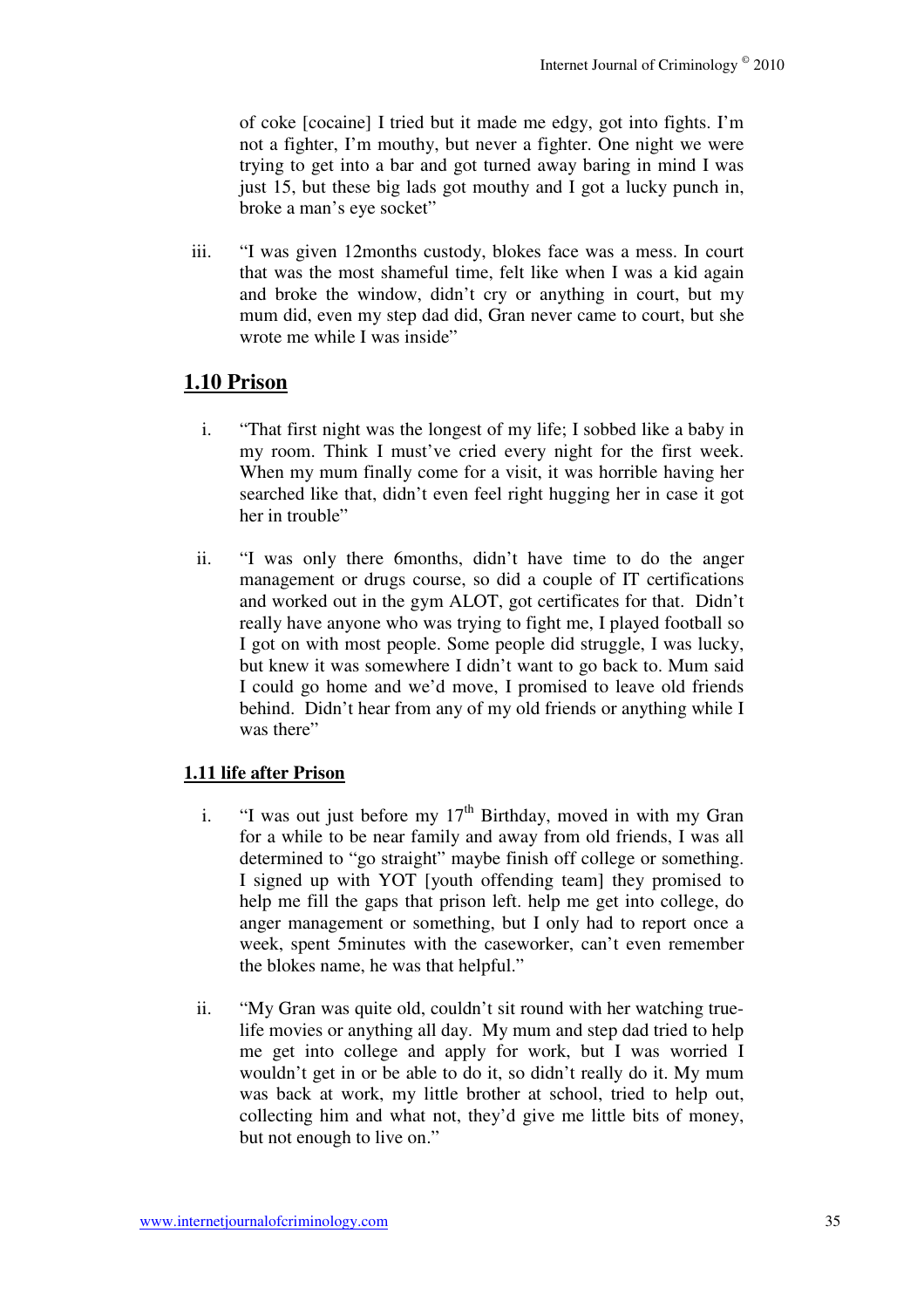- iii. "started smoking peng again, seeing old friends, put me in touch with a guy who needed a runner, dropping drugs and money between people, because I looked older and had been inside, it gave me a level of respect I guess that I didn't have any where else. I know now it wasn't respect but using me, but I had money in my pocket, could still do my YOT meetings"
- iv. "My [step] dad knew what I was doing and stopped me coming round the house to see my brother, my mum knew too, but we never really talked about it, she told me to think about my Gran. I just kept thinking I needed enough money to get me to 18 so I could do my door badge and work with one of my uncles on the doors, it was only meant to be a short term thing."
- v. "only been doing it a few weeks, my face was kind of known, I stood out I guess, so some lads tried to rob me and a lad I was running with, I still wasn't a fighter, but they knew I had done a bit of time for fighting so they came with knives, there was a few of them, me and this lad, then some more of our mates, one of the other lads got stabbed with his own knife, nothing major, just a flesh wound really. Don't know who did it, probably caught himself. Police were called and I was first on the list for a visit, I had the lad's blood on me, I had run with everyone else, but the Police caught me with some money and the blood on my jeans"
- vi. "I was held in remand, ended up finishing the rest of my first sentence off, and did 7years for ABH, wounding with a deadly weapon, only had to do 4, another lad got a suspended sentence, and the lad who got stabbed got done for possession."
- vii. "it was made clear if I opened my mouth my family would be hurt or something, I was let off the debt, couple of hundred quid taken by the Police for doing the time, nearly 5years for £300 quid max, not even minimum wage is it?! (Laughs)"
- viii. "no crying this time, knew I was there for a long time, so tried to do courses, wasn't allowed to keep my head down this time, got into fights inside, the first 6months were physically and mentally tough, everyday was a battle. Started playing football, going to the gym, studying for GCSEs and reading the Bible, my Gran sent me a family copy in. I'm not religious nut, but it helped to keep me out of trouble"
- ix. "got some GCSEs, did courses in it again, and counselling and mentoring programmes, being in that long, I was given a role in the centre as a mentor to some of the younger kids inside, giving them my life story, hoping they'd take advantage when they got out I suppose. lots of the kids came back, when you're in as long as I was you become a bit known, so people look out for you, try and be mates or something, but I didn't have time for no little youths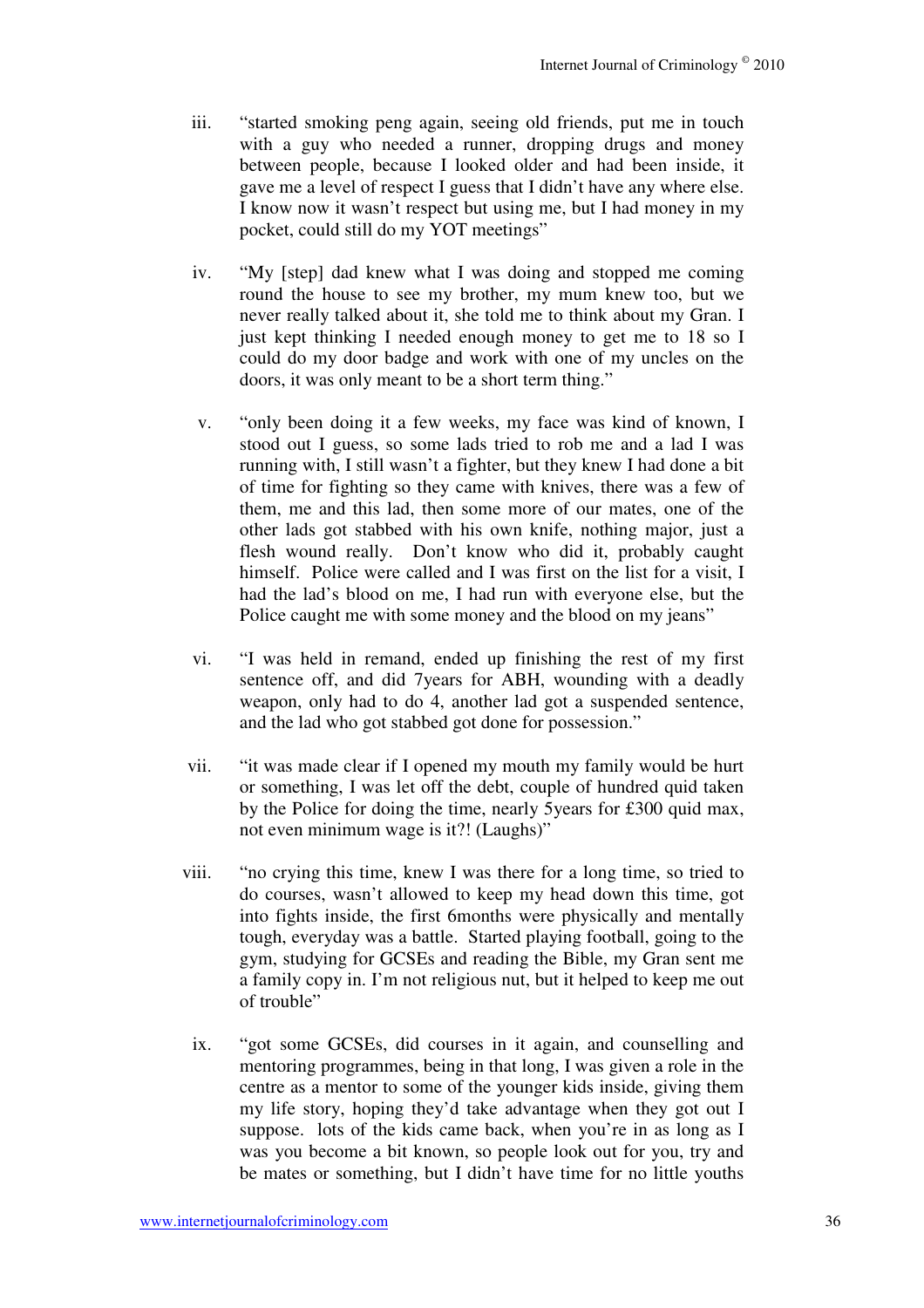who still weren't learning, I didn't think my life was anything great, and them thinking I was something special made me pity them.

### **1.12 life after Prison pt.2**

- i. "I was out when I was 20, didn't have to go to proper big man's prison, doubt I could take that, didn't even want to try. Got a proper PO [probation Officer] Lydia, she was dead nice, really helpful. I was released into a half way house, I didn't want to live with my Gran, mum and [step] Dad, but I saw the regularly, they say they saw the change in me"
- ii. "Got a council flat and helped to sign on, it was hard being so broke, knowing how easy money could be made, but it wasn't for me anymore. Looked at college courses but I had had enough of class rooms, or being locked in anywhere if you get me. Lydia suggested I approach a charity for youth work experience, put my mentoring and counselling stuff to good use. Didn't really like the idea of working for nothing, but once I got involved with the kids and the people doing the work, I really enjoyed it"
- iii. "I had the life experience, even at only 20 odd, but was still young enough for the kids to relate to. I was big still so people listened to me, plus I was still handy on the pitch so I was quite popular"
- iv. "I found the respect that I had the last time I came out [of prison] but in a more positive setting, plus I respected their opinion, unlike the street runners and kids in prison, they didn't see the real me, just the street version of me"

### **1.13 the real 'you'**

- i. "(laughs) I mean I know I did all that stuff, or I was stupid enough not to say who did, but really I'm just a mummy's boy, I want to make my mum, [step] dad and Gran proud."
- ii. "I've been doing the mentoring work for 6years now, paid for the last 4 and half, I didn't have the confidence to apply for a paid role, didn't think I'd be a better choice then someone with formal training, like a Criminology student (laughs) but I was supported and encouraged. I had the practical on job experience; I was helped with the application forms. I've done NVQs, there is an opportunity to get help doing a degree, but I've never really been interested in going down that way. I see the benefit, but I'm already in a job I love, so I don't see the point really."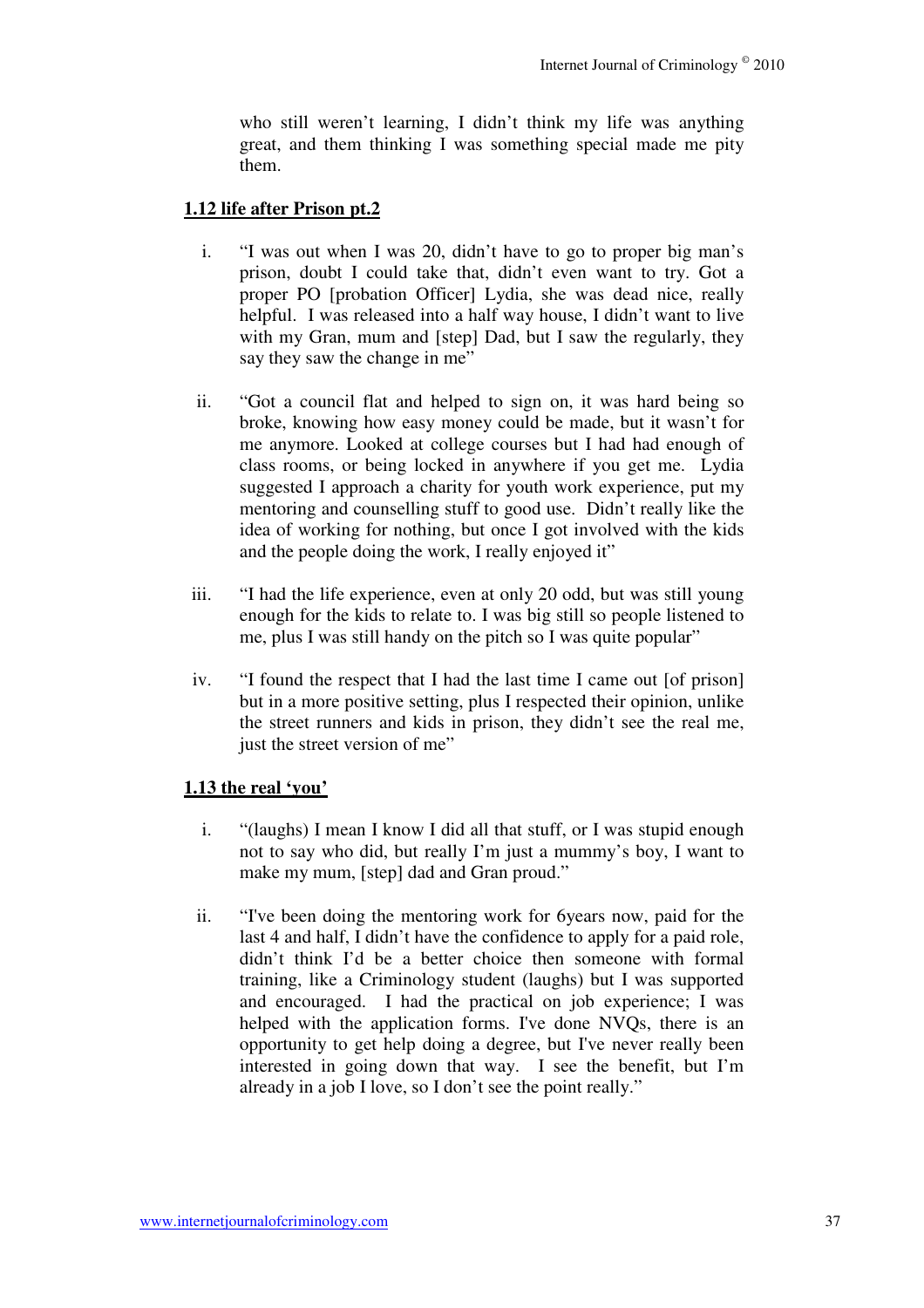### **1.15 the future**

- i. "I want to continue with the work I'm doing. I have a really good relationship with my mum, [step] dad, little brother and extended family. Keep building on that I suppose, my Gran passed 2years ago; it really hit home how important family is. I'm glad she got to see me turn things round, I like to think she's still with me"
- ii. "My brother is 17 now, he had a bit of trouble for a while, but I brought him into work with me, he see what can happen if you make the wrong choices. With both his parents working and me butting in, he's stuck at college, he's the brains."
- iii. "I would never do anything to jeopardise my life now, I mean I smoke a bit of peng still, but I don't drink, don't do drugs, like to party, going to the clubs, meeting ladies (laughs) all the good things in life you don't get inside, this is the life I'd prefer for the kids I work with. Just trying to get them to a happy place skipping the prison part"

### **1.16 Relationships**

Relationships, you never really mentioned any significant relationships, has the future potential family played any part in your desistance?

- i. "Not really (laughs) is that bad? There haven't been any really, there have been girlfriends, but nothing when I was younger that was more important than getting high, or playing games, or football, girls just kind of fit around my general life"
- ii. "Since getting out, don't get me wrong, I've not been a monk dedicating 24/7 to the kids, but I've not met the girl who is going to tie me down yet (laughs) much to Grandma's disappointment. I'm the oldest grandchild without any kids, but I don't want to be the guy with kids everywhere you know. Family is for life not just for Christmas (laughs)"
- iii. "Family is definitely on the cards, just not at the minute. I think I will be a good dad and husband, I'm no saint, so I could relate, I've ran about, so once I'm settled there won't be any midlife crisis, I had that when I was like 12 or something (laughs)"

### **1.17 CRB Checks**

i. "I've not been stopped because of my CRB checks; I'm fully disclosed to my employer. But a lot of the lads I work with find the suggestion of a CRB check by employers, even if it's not mentioned a big mental barrier to even trying to apply for jobs."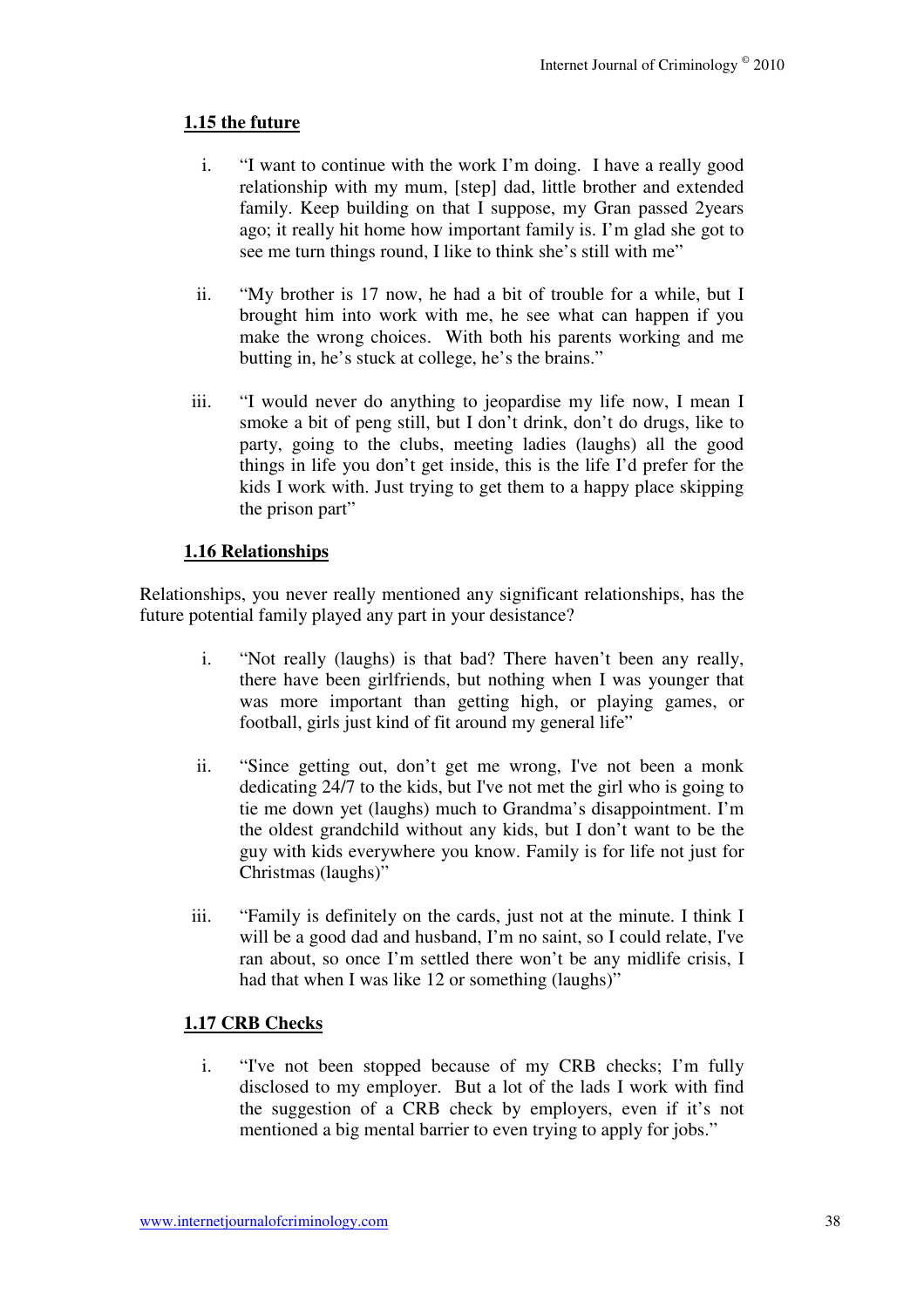ii. "For some of the lads its [CRB Checks] are just another reason in a long list of reasons why they can't get real jobs that they come up with. But part of it is the not knowing what is counted, and revealed or how long. Most people don't know. I'm not even sure if mine are still on there. Do they get spent? (Researcher is unsure) that's what I mean. It's like the white elephant or something, or like an invisible arrow pointing out your past that only you and employers can see (laughs). Doing the work I do, my [criminal] past helps me to relate, means I'm more than talk; I've done the walk too. I hope it doesn't hold me back in the future. Got me thinking now"

# **Female A**

Raised, in single mother household, two younger sibling, large age gap. All very close, with close extended family. No strong male role models.

# **2.1 Family**

- i. "It's never been just me and my mum, my aunts and cousins were always around, and my Gran. So when my sister was born when I was 7 and second when i was 9, and my aunt had another kid when I was about 5, so it wasn't a big shock or anything. Having babies round was alright, can't remember much really, my best friends mum had a baby at the same time, so it was kind of normal everyone going through the same stuff"
- ii. "My mum didn't work, she didn't start work until recently really, last few years, but it was different then, harder to get work and childcare, plus me and my sisters were hard work. Never saw my dad, never met him 'til I was 21, met him once and never saw him again. I never missed having a dad. Even when my sister's dad was about, he never lived with us, but he included me, but I wasn't bothered, I was always closer to my mum"
- iii. "There were only a handful of black kids in the area and school, I noticed the difference early. My mum's family are all white, except me and my sisters. We never felt different with family though. At school my hair as different, clothes were different, everyone was poorish, so that didn't matter, but my mum bought me some shocking clothes, I got picked on a lot. But at the same time I had lots of friends. Played football a lot and was always allowed to play on the streets, so I was social"

# **2.2 school**

How did school and family deal with bullying?

i. "My mum would go in all the time, but saying the same thing over and over, she got sick of it. I didn't hate school, but I did prefer to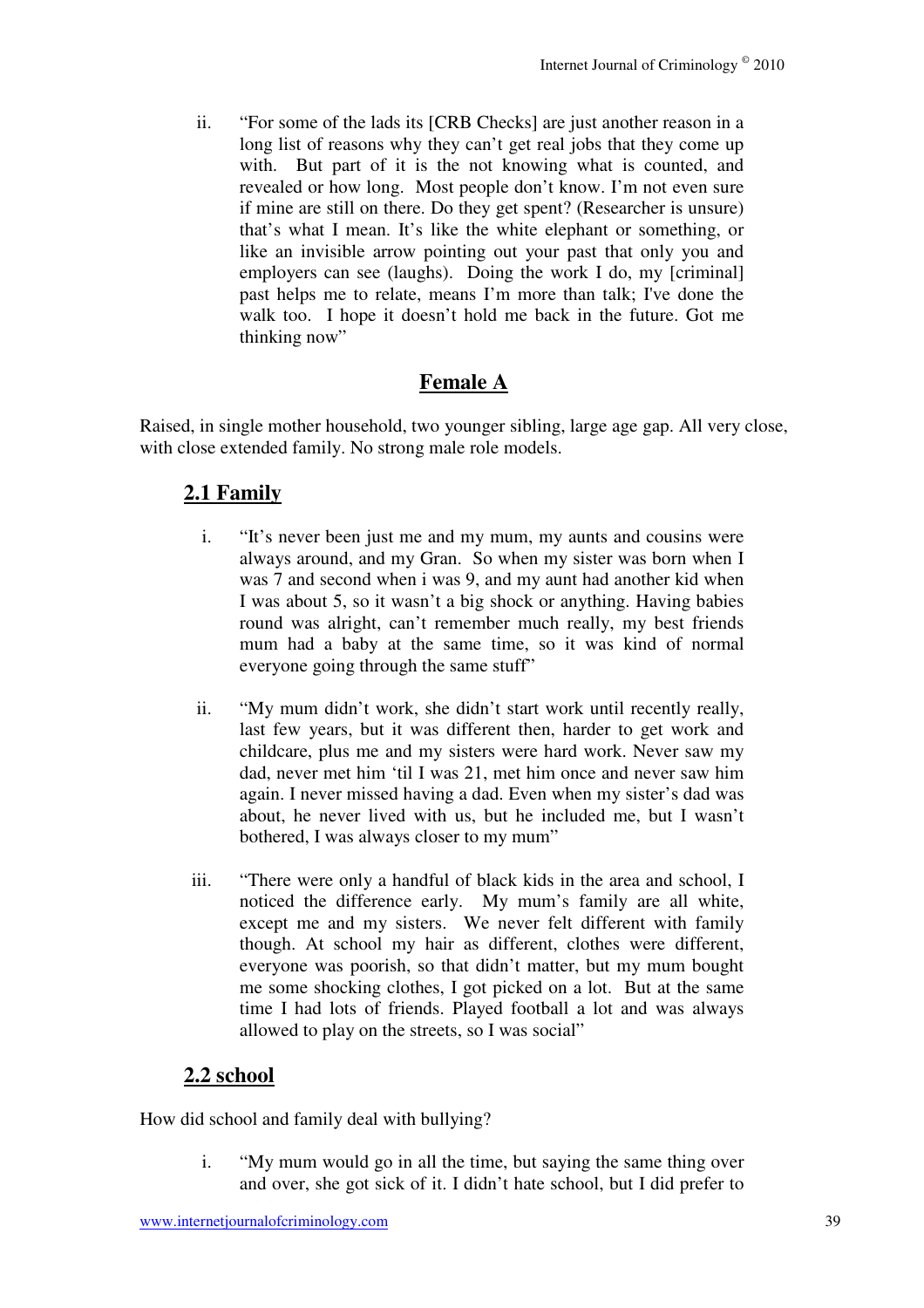mess about at home. But I would tell my mum it was because of bullies. Teachers tried to get me interested, but I never saw the point of school."

- ii. "I didn't struggle, I could always do the work, it wasn't too easy, the teachers would give me harder stuff, just preferred to mess about, I just never bothered with the work"
- iii. "In secondary school I tried harder for the first few months, 100% attendance, but then I saw my family outside of school and it always looked more appealing. Obviously now I wish I'd stuck at it, or my mum had been stricter, but no point thinking about what if"

### **2.3 But what if?**

- i. "I think I would have done well. By the time I got to secondary school I gave up trying and teachers gave up trying to push me. I didn't mind being ignored and left to mess about but I hated being talked to like I was stupid, so every now and then I'd ace a test, or do a piece of work really well, just to show I wasn't stupid, that I was choosing not to take part, which was stupid, but at the time it seemed smart"
- ii. "I was entered for a few exams, so left with some GCSEs, Es Fs, some unmarked. I went to college for a few years, did travel and tourism, got really good grades, mum was dead happy I stuck to it, no one was surprised I did well. Just that I'd stuck at it."
- iii. "Even though I didn't like school or college for that, I was always broke I knew I needed some qualifications to get a decent job. My cousins and friends got pregnant, that wasn't for me, I'm still a big kid myself."

### **2.4 First time you got into trouble?**

- i. "Used to go shoplifting all the time. We never had much money. And it was easy to just take. My mum would have hit me when I was little. But as I got older she knew what I did. As long as I didn't get in trouble she wasn't bothered. I mean she was bothered but she wasn't always on at me!"
- ii. "Had a couple of informal cautions, I'm not sure what they were actually. The Police were called to local shops once when I'd stolen a birthday cake; I wanted to do something nice for a friend. Got taken to the station, it was so embarrassing but my best friend was there, we were 14, it was funny at the same time, or we were laughing so people didn't know how embarrassing it was. All I remember is laughing so hard I thought I'd pee. Then in the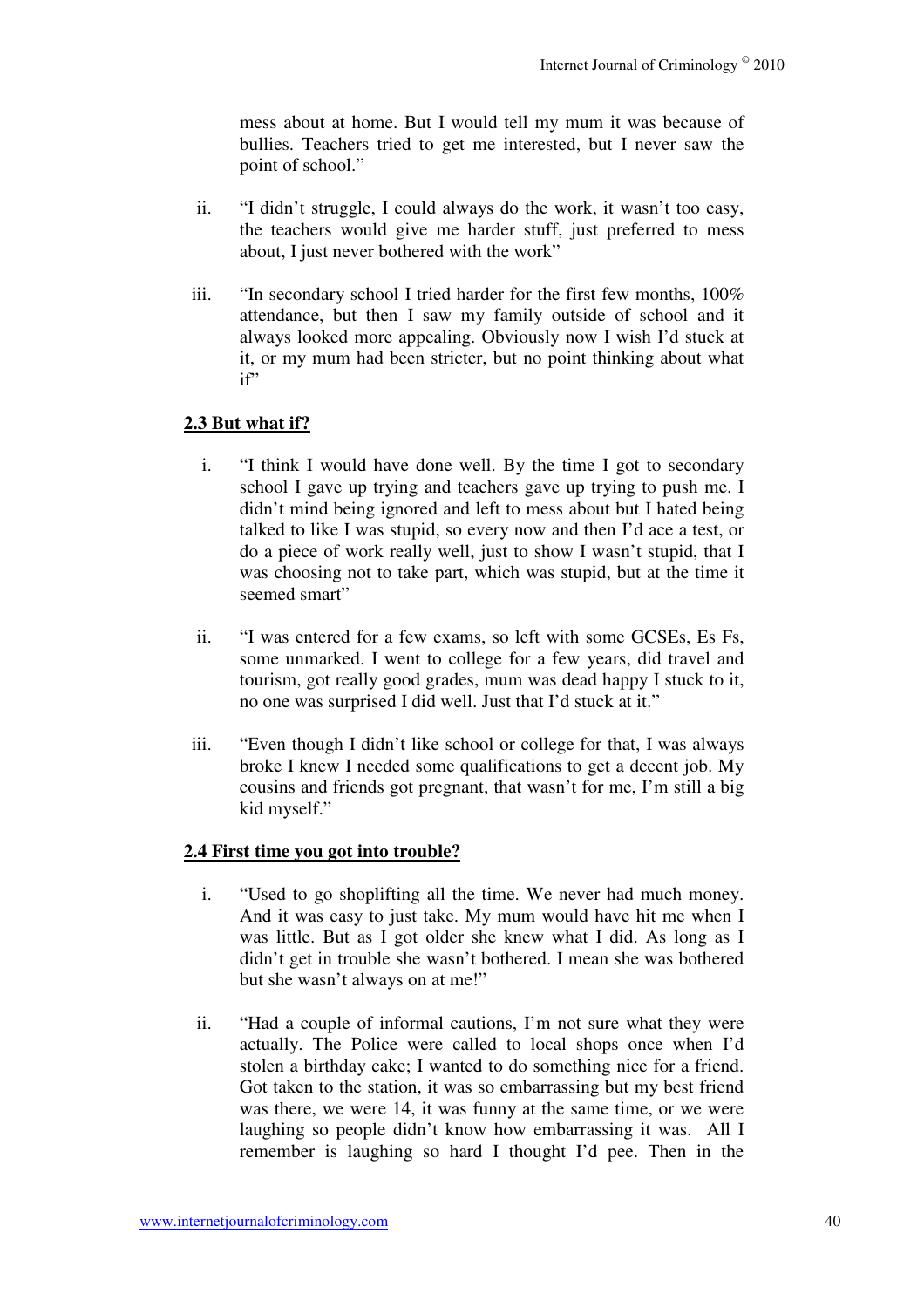[police] car, the [police] Officers were nice enough, my mate started crying, that made me scared."

- iii. "The Police knew us from the local area, just tell us to move on if there were groups of kids at the shops, there were two main shops we hung round, and a park in between, so we'd go from shop to shop, and then end up on the park once the little, little kids had gone in. Police were always called to move us on, not because we were doing anything, just the old people moaning. I moan at kids hanging about now but, there was nothing to do then or now, except facebook"
- iv. "My mum came down, I remember thinking I never want her to feel ashamed of me, but she found it kind of funny once she knew it wouldn't go any further, and we got home. I wasn't grounded or anything"

### **2.5 How did the mother feel?**

- i. "Think she wasn't proud, but she didn't have the money to give us extras so it was kind of necessary, well not necessary, but it was away to have the same as others. It was only from big stores, not local shops, except sweets and stuff, god that's really bad init?!"
- ii. "Didn't always take things we needed, my mum always provided the stuff I needed. So it wasn't life or death stuff, it wasn't even stuff to make us look like we fit in, like clothes, it was stupid stuff like food or sweets, stationary, cheap little things really"
- iii. "She [my mum] came to the Police station twice. First time with the stake, second time it was for being drunk and disorderly or something when I was about 15. Didn't get into trouble formally. My mum was pissed at that one the most, because I put myself in danger"

### **2.6 Who is "we"?**

- i. "Oh my friends, my cousins, other kids, just everyone I guess. It wasn't like we were clearing out clothes shops or TVs or anything expensive or useful"
- ii. "I keep saying we, because it wasn't just me, it was something done in groups, or alone"

### **2.7 start of desistance**

i. "can't really remember, I think it was probably a gradual thing with the shoplifting, and then when I got to college, I was with people who didn't shoplift all the time, I did it from time to time still but I was hiding it, so I knew it wasn't right and then I just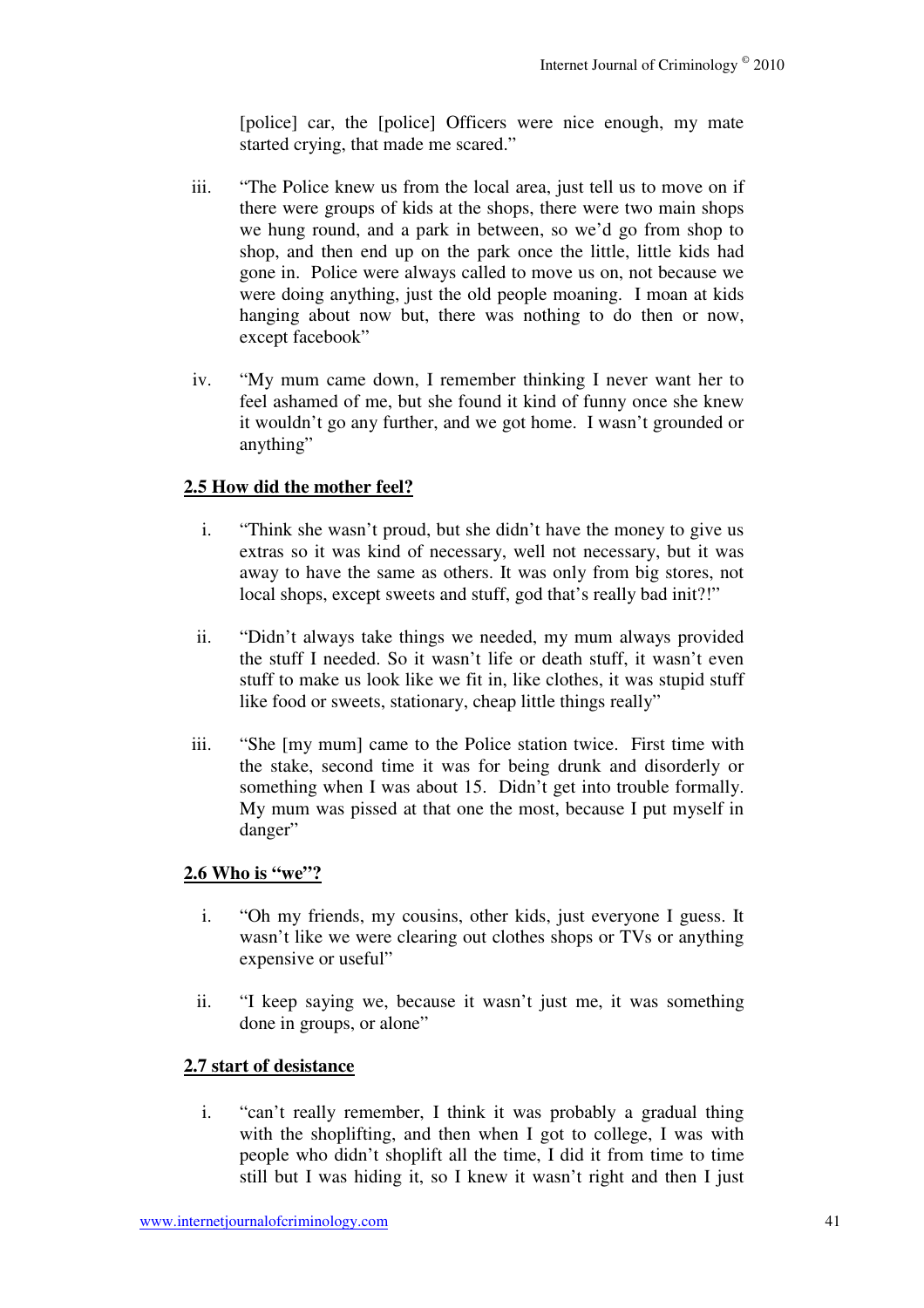never did again. Wasn't worth the hassle, didn't want to get caught or arrested in college or anything, it'd make me look like a tramp."

ii. "My mum still got benefits for me and I got a small bursary from college, so I didn't need to steal anything. So I stopped"

### **2.8 Change of social environment, more apart of wider environment**

i. "I didn't really change friends, just made some new ones. Still have the same family obviously. Being close never changed. I just got more into college"

### **2.9 Why were you more involved in college?**

ii. Things changed in the area I lived in, there was an accident, my friend was killed on a moped bike, being chased by the Police. It was horrible, lots of people saw it. I was at school, one of the rare occasions. But it changed everything. People stayed in more. I stopped drinking on the streets, spent more time at home. My best friend was starting college, she was doing something to take her to Uni, I couldn't do the same course because my GCSEs were poor. I did my IT and did well, she dropped out"

#### **2.10 Future, employment**

- iii. "I tried getting IT jobs, but never got anywhere, did bar work, but didn't like the hours. Did call centre work, still do that, different places over the years, but the money is ok, I'm a supervisor now, I could move up. I would like to for the money, but I enjoy working with my friends. It's a bit like school all over again really"
- iv. "I still live at home, I'm happy with that, I get to spend money going out, on my car and on holidays. My mum works too, my sister has a little boy and still lives at home, she works with my mum, we're all still really close."
- v. "I'll think about moving out if I met someone and wanted to move in, but at the minute I'm happy. I have the freedom of being an adult and earning, with the support and security of my family"

### **2.11 CRB checks**

i. "They [CRB] checks don't bother me, they did a few years back, I had no idea what was kept on record or which jobs required them. I didn't need one for any jobs I have had or applied for. Don't think anything would show up now, last time I was in trouble was 14years ago, nearly 15, they'd be off now I think, nothing formal anyway, I hope"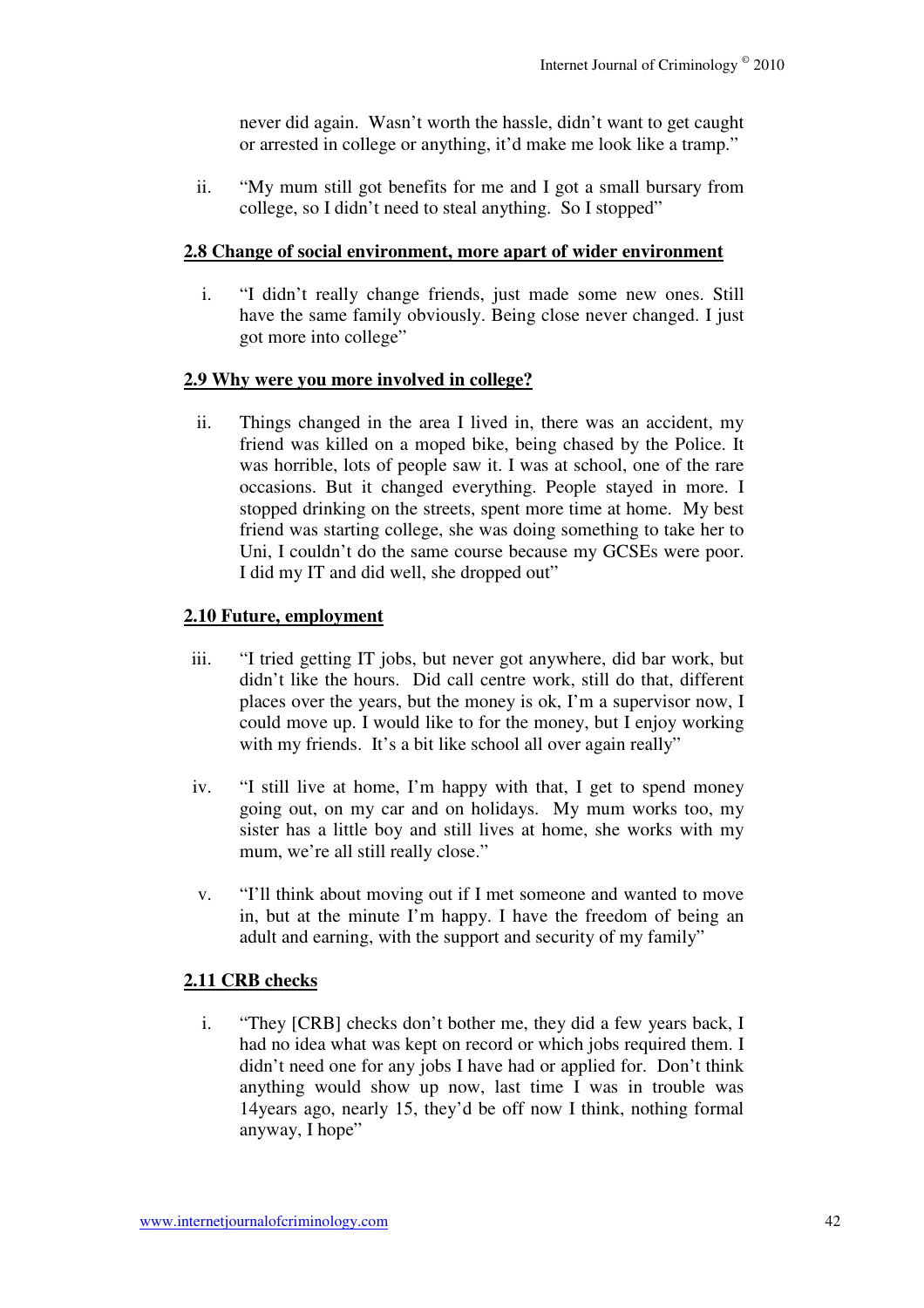### **Male B**

Raised in a two parent household, one of 9 children came over from Ireland with his mother in the 1960s, moved to a mostly Black Caribbean area. Strong ties to the Catholic Church and surrounding areas.

# **3.1 Family**

- ii. "i was raised by my older sisters mostly, my mum and Dad both worked long hours in low paying jobs, older siblings were charged with looking after the house and younger children. we all did our bit to make life easier and to avoid getting a clip [around the ear]"
- iii. "We played up, for the older kids and the younger kids played up for me when it was our turn, but we all knew, that if our Dad found out we'd get a beat. we each had our fair share of them. my dad was a stern man, always had a lot of respect for him though"
- iv. i attended school, mostly Jamaican and Caribbean kids, but it was different in the late 60s early 70s, Irish were as black as the Jamaicans in our area, al the kids mixed. the adults were always more weary of the other adults"
- v. "i was always in school, didn't do great, but i was there, got into the usual amount of trouble, if my dad was called then it would mean a beating from him and tears from my mum, we'd be out playing in our kids were expected to be out playing. causing mischief, not like today, kids can't fart without it getting reported"
- vi. "My Dad died when i was 11, can't remember why, mum never liked to talk about it, so it was never discussed and i was young. My mum continued to work worked hard, she didn't stop working until she was in her 70s, working hard for a living has always been something we were taught."
- vii. "we spent a lot of time in Church, especially with so many of us and my mum working hard to keep us provided for, we often had to take handouts. the entire area was poor, and large families weren't out of the ordinary, being poor didn't bother me, not until i was a teenager. then i noticed the older fella's around the way, driving big cars, dressing smart, i wanted that."
- viii. "i didn't do well at school left with no real education, so i signed up to the Army, it seemed the only option for me to make something of my life. my older sisters got married young and started their own families, it was easy for them to go from one house to another, my older brother was entrepreneur, not entirely legal, but not a big time crook. i never had it in me to sell like he did, i was more physical, army routine and discipline suited me, i loved it, i got to train, travel, earn a wage, my mum was proud, but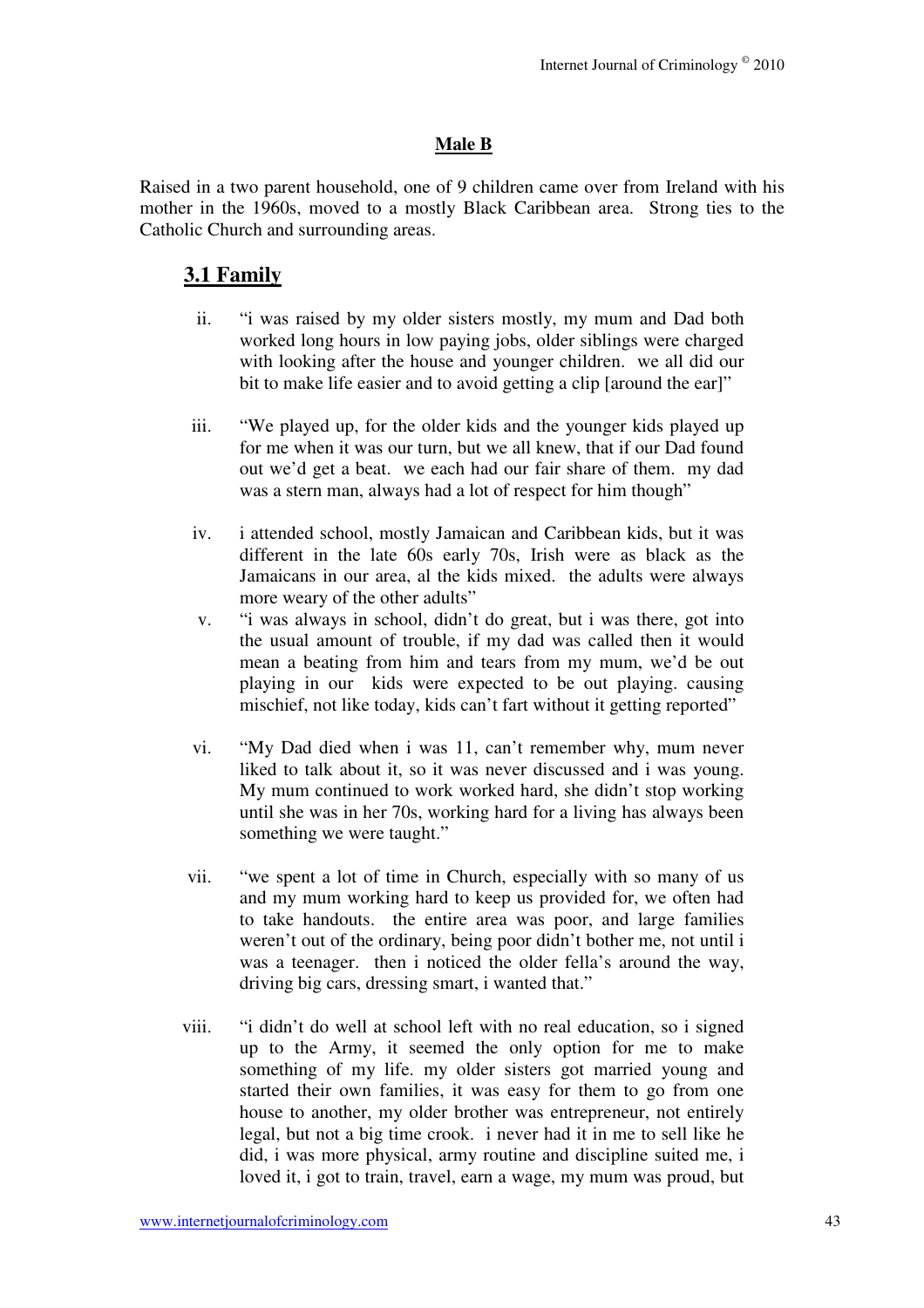it was all over when I was 19 after an accident knocked my knee out. I didn't have the brains for a desk job, so it was back to my mum's"

### **3.2 criminal career start**

- i. "I had moved in with my girlfriend and we had a baby on the way, I was 20, unemployed, in a council flat. I tried working with my elder brother, but I was no use to him, I was angry all the time. I recognise that I was probably depressed now. Coming from a life in the army with the structure and prospects, every minute of everyday had a purpose."
- ii. "being quite a big lad and having lots of friends and family in the area I was known, I started drinking and partying, got involved in handling stolen goods, easy money, low risk. Left I time to party more."
- iii. "my relationship ended before my daughter was born, I always gave her and her mother money, but otherwise I wasn't involved, they moved out and I went on to father 2more children with 2other women within a short period of time. It was easy to provide financially, but I was never in the homes, they knew who I was and how I was, they didn't try to change me. I know it was wrong and I was selfish, now"
- iv. "My criminal behaviour escalated quickly, peak was armed robbery where a man was injured, and I spent much of my 20s in Prison."

# **3.3 Turning point**

- i. "i was in my 30s, started working for a local contractor, doing building, odd jobs, D.I.Y, i had 4 kids, met another woman who didn't want children, that suited me. i was earning good money, i got married, she earned well we had a nice life, but i was bored, felt caged in. my relationship ended again"
- ii. "i moved into my own place, still kept my job, did really well, eventually started doing my own jobs, took on a couple of lads, started handling [stolen] goods on the side for extra money, nothing as big as last time. Met another woman, had another child, my oldest kids came over most weekends, my life was in a good place."
- iii. "one night some local lads broke into my home, my partner and baby were at her mothers, so i was alone. i went down to get them out, i had a baseball bat, they had had bats too, three of them beat me badly, took all the goods and more, my kids games, my wife's jewellery"
- iv. "everyone knew who'd done it, i knew, i had always trusted people within my circles, most people would laugh at the idea of trusting criminals, but for most there was an unwritten rule book, don't turn each other over, don't hurt old people, women or kids."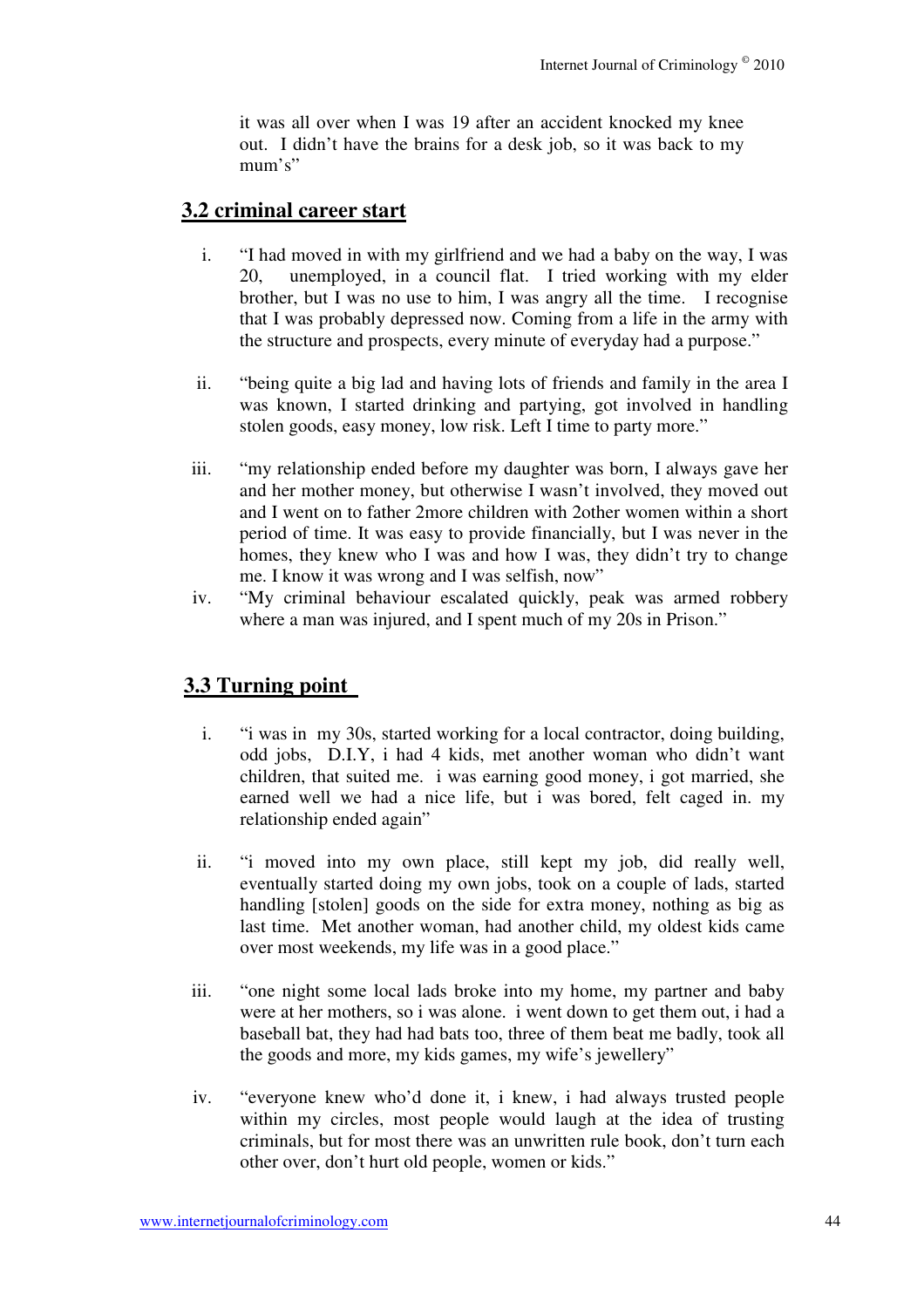- v. "my partner and kids thought i was going to die, i thought it too. i promised from that point to never step outside the law again, and never have. i cut all ties with my old criminal friends, some i still see, never ignore anyone, but i don't have time to mix with them sort of people anymore"
- vi. "that was when i was 36, i'm now 52, I've been straight for as long as i was offending. i have a new relationship, she knows about my past but has never seen any of it, have grandchildren now, they have no idea who i was then, and i never want them to know. I've turned my life round, i earn well, i live well."

### **Appendix 4: Ethics**

### **British Society of Criminology Code of Ethics for Researchers in the Field of Criminology**

The purpose of this Code is to offer some guidance to researchers in the field of criminology in keeping with the aims of the Society to value and promote the highest ethical standards in criminological research. The Code of Practice is intended to promote and support good practice. Members should read the Code in the light of any other Professional Ethical Guidelines or Codes of Practice to which they are subject, including those issued by individual academic institutions and by the ESRC (see Further Information section below).

The guidelines do not provide a prescription for the resolution of choices or dilemmas surrounding professional conduct in specific circumstances. They provide a framework of principles to assist the choices and decisions which have to be made also with regard to the principles, values and interests of all those involved in a particular situation. Membership of the British Society of Criminology is taken to imply acceptance of these general principles and the need to be aware of ethical issues and issues regarding professional conduct that may arise in people's work.

The British Society of Criminology's general principle is that researchers should ensure that research is undertaken to the highest possible methodological standard and the highest quality in order that maximum possible knowledge and benefits accrue to society.

### **1. General Responsibilities**

Researchers in the field of criminology should endeavour to:

i) advance knowledge about criminological issues;

ii) identify and seek to ameliorate factors which restrict the development of their professional competence and integrity;

iii) seek appropriate experience or training to improve their professional competence, and identify and deal with any factors which threaten to restrict their professional integrity;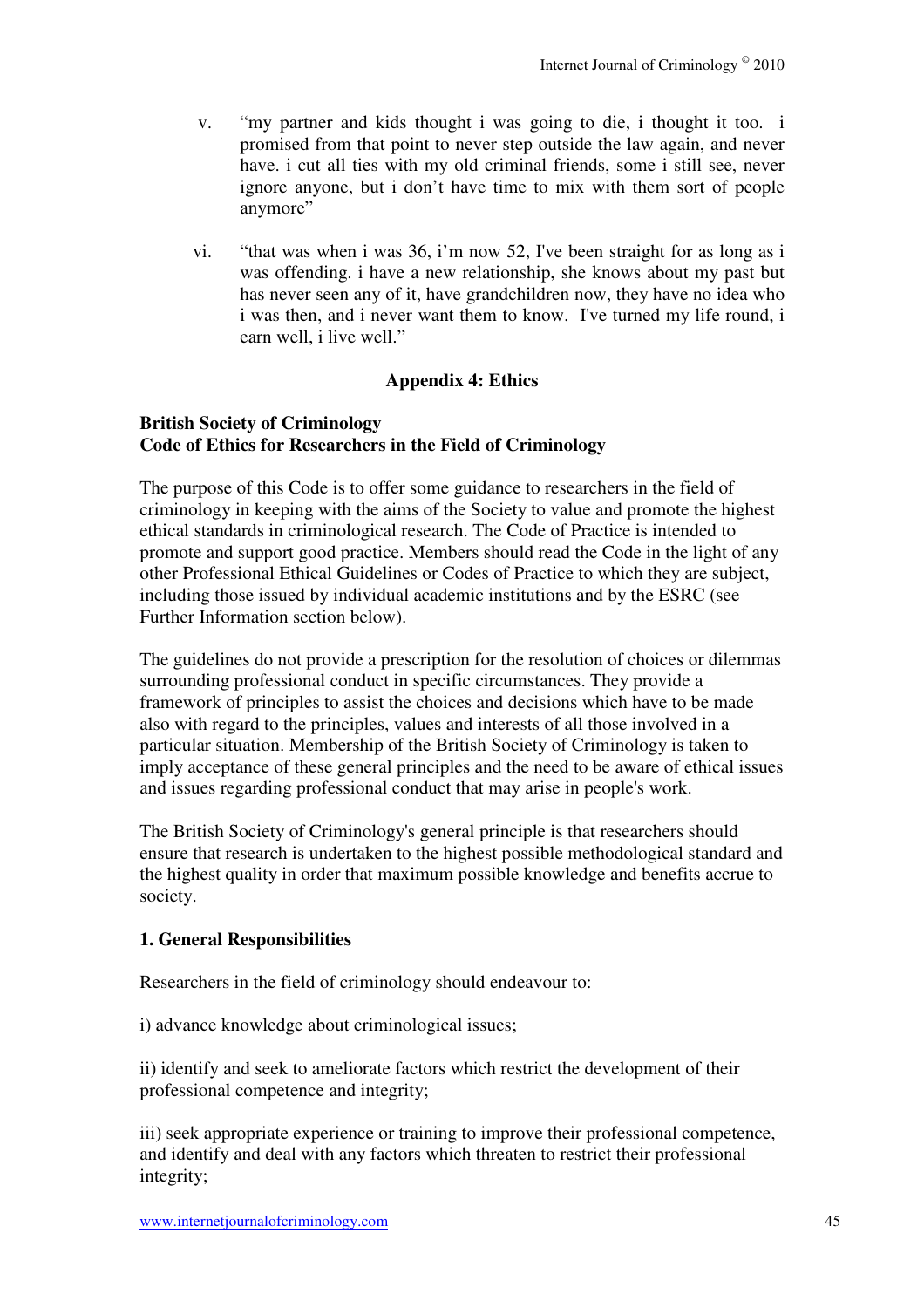iv) refrain from laying claim, directly or indirectly, to expertise in areas of criminology which they do not have;

v) take all reasonable steps to ensure that their qualifications, capabilities or views are not misrepresented by others;

vi) correct any misrepresentations and adopt the highest standards in all their professional relationships with institutions and colleagues whatever their status;

vii) respect their various responsibilities as outlined in the rest of this document; viii) keep up to date with ethical and methodological issues in the field, for example by reading research monographs and participating in training events (see Further Information section below);

ix) check the reliability of their sources of information, in particular when using the internet.

### **2. Responsibilities of Researchers Towards the Discipline of Criminology**

Researchers have a general duty to promote the advancement and dissemination of knowledge, to protect intellectual and professional freedom, and therefore to promote a working environment and professional relationships conducive to these. More specifically, researchers should promote free and independent inquiry into criminological matters and unrestricted dissemination of criminological knowledge. As part of this, researchers should endeavour to avoid contractual conditions that limit academic integrity or freedom. Researchers should endeavour to ensure that the methodology employed and the research findings are open for discussion and peer review.

### **3. Researchers' Responsibilities to Colleagues**

Researchers should:

i) recognise fully the contribution to the research of junior colleagues and avoid exploitation of them. (For example, reports and publications emanating from research should follow the convention of listing contributors in alphabetical order unless one has contributed more than the other(s));

ii) actively promote the professional development of research staff by ensuring that staff receive the appropriate training and support and protection in research environments which may jeopardise their physical and/or emotional well-being;

iii) not claim work of others as their own; the use of others' ideas and research materials should be cited at all times, whatever their status and regardless of the status of the ideas or materials (e.g. even if in draft form);

iv) promote equal opportunity in all aspects of their professional work and actively seek to avoid discriminatory behaviour. This includes a moral obligation to challenge stereotypes and negative attitudes based on prejudice. It also includes an obligation to avoid over-generalising on the basis of limited data, and to beware of the dangers of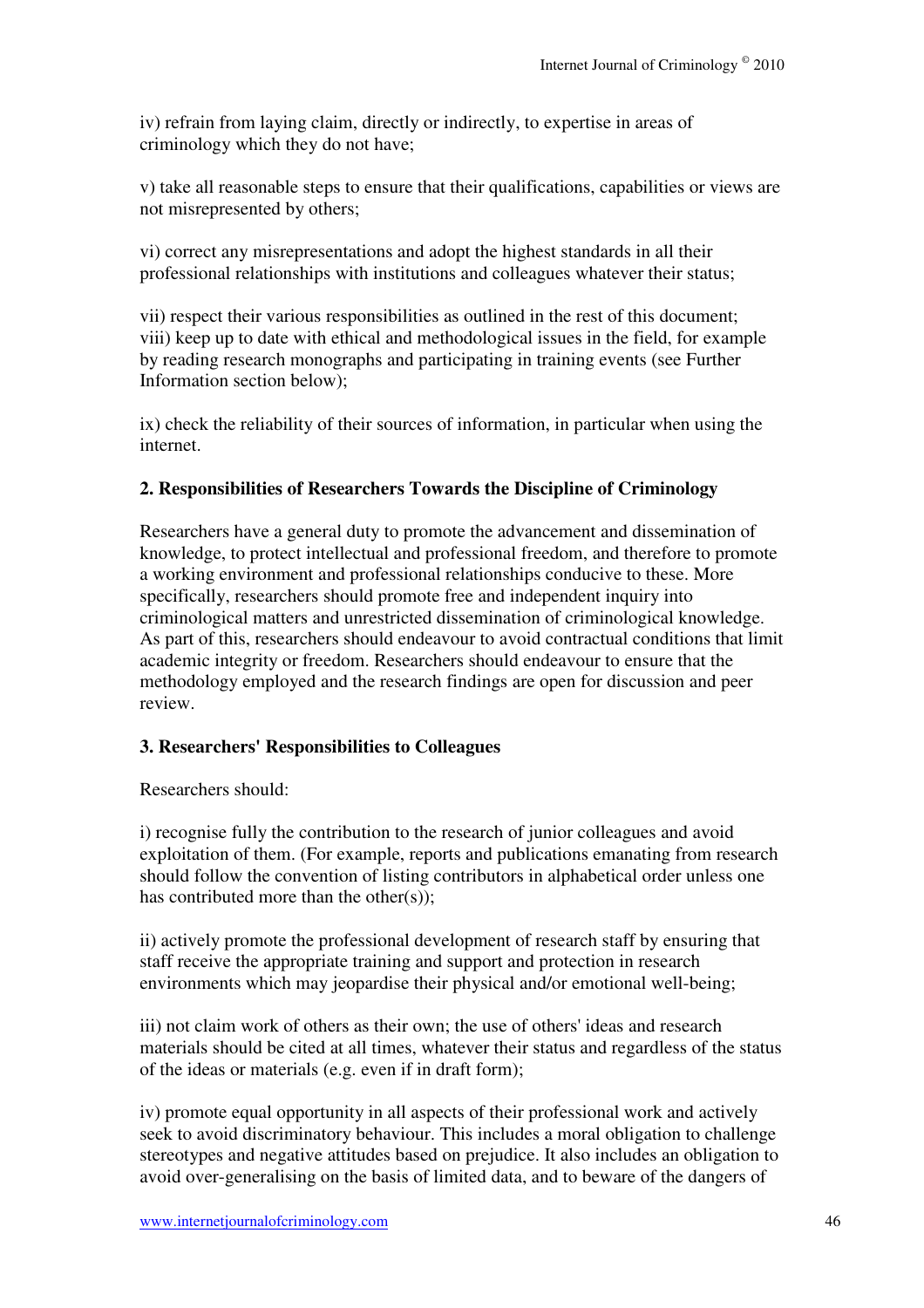failing to reflect the experience of certain groups, or contributing to the overresearching of certain groups within the population.

### **4. Researchers' Responsibilities towards Research Participants**

Researchers should:

i) recognise that they have a responsibility to ensure that the physical, social and psychological well-being of an individual participating in research is not adversely affected by participation in the research. Researchers should strive to protect the rights of those they study, their interests, sensitivities and privacy. Researchers should consider carefully the possibility that the research experience may be a disturbing one, particularly for those who are vulnerable by virtue of factors such as age, social status, or powerlessness and should seek to minimise such disturbances. Researchers should also consider whether or not it is appropriate to offer information about support services (e.g. leaflets about relevant self-help groups);

ii) be sympathetic to the constraints on organisations participating in research and not inhibit their functioning by imposing any unnecessary burdens on them;

iii)base research on the freely given informed consent of those studied in all but exceptional circumstances. (Exceptional in this context relates to exceptional importance of the topic rather than difficulty of gaining access). Informed consent implies a responsibility on the part of the researchers to explain as fully as possible, and in terms meaningful to participants, what the research is about, who is undertaking and financing it, why it is being undertaken, and how any research findings are to be disseminated. Researchers should also make clear that participants have the right to refuse permission or withdraw from involvement in research whenever and for whatever reason they wish. Participants' consent should be informed, voluntary and continuing, and researchers need to check that this is the case. Research participants have the right to withdraw from the research at any time and for any reason without adverse consequences. Research participants should be informed about how far they will be afforded anonymity and confidentiality. Researchers should pay special attention to these matters when participation is sought from children, young, or vulnerable people, including consideration of the need for additional consent from an adult responsible for the child at the time participation is sought. It is not considered appropriate to assume that penal and care institutions can give informed consent on research on young people's behalf. The young people themselves must be consulted. Furthermore, researchers should give regard for issues of child protection and make provision for the disclosure of abuse. Researchers should consider the possibility of discussing research findings with participants and those who are the subject of the research;

iv) where there is a likelihood that identifiable data may be shared with other researchers, the potential uses to which the data might be put should be discussed with research participants. Research participants should be informed if data are likely to be placed in archives, including computer archives. Researchers should not breach the 'duty of confidentiality' and not pass on identifiable data to third parties without participants' consent. Researchers should also note that they should work within the confines of current legislation over such matters as intellectual property (including